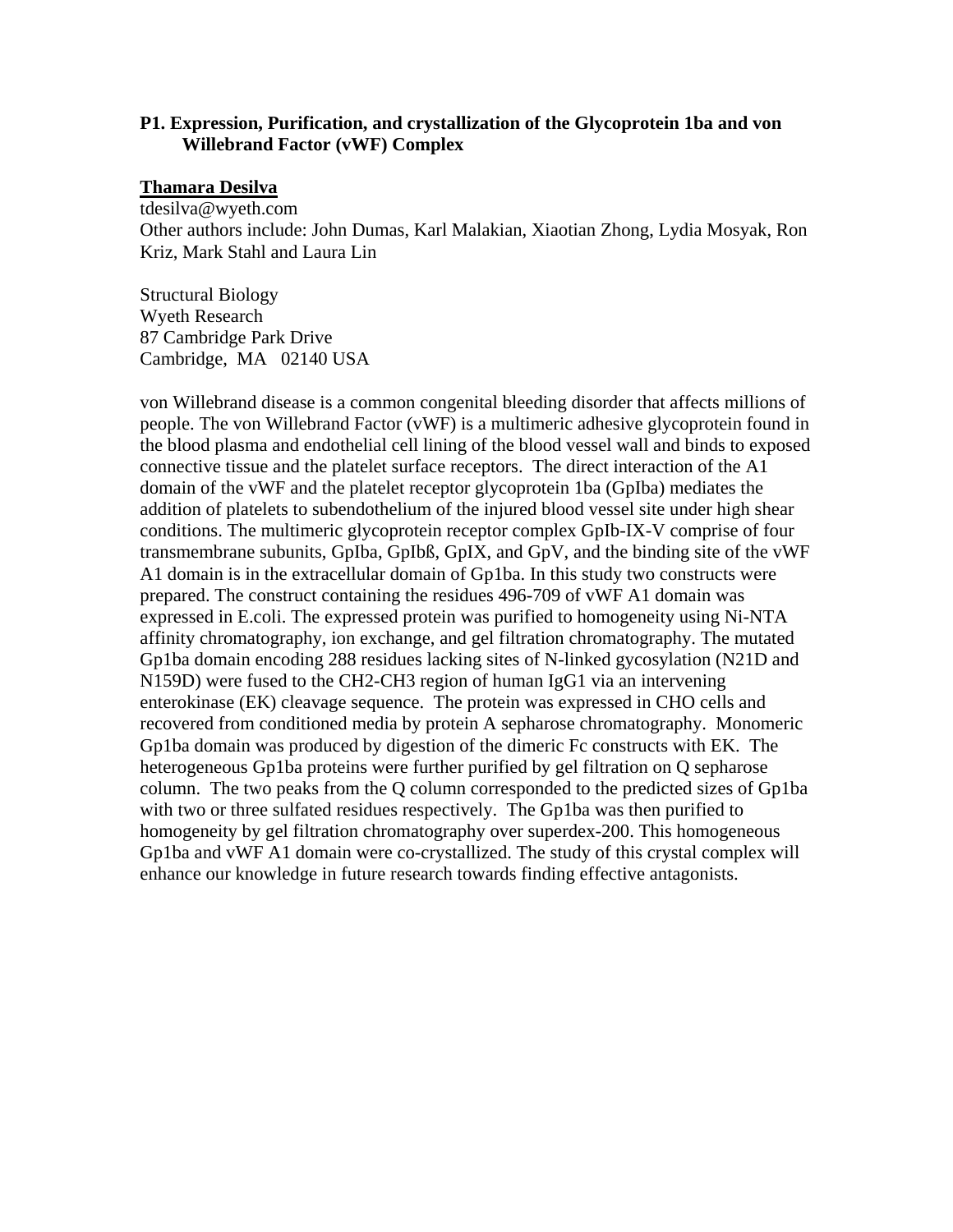# **P2. Comparative study of L-lysine equilibrium sorption on imprinted carboxylic sorbents**

# **Nadezhda M. Ezhova**

 pol\_irina\_val@list.ru; pisare@imc.macro.ru Other authors include: Irina V. Polyakova, Oleg A. Pisarev

Department of biopolymers Institute of Macromolecular Compounds, RAS V.O., Bolshoy pr., 31 Saint-Petersburg, 199004 Russia

 In our work the first stage of research was devoted to screening the chromatographic carrier which the most correspond to the specific peculiarities of L-lysine molecular. For that purpose, the radical copolymerization of the methacrylic acid monomers (M) with the ethyleneglycol dimethacrylate as crosslinker (X) in aqueous and isopropylic alcohol medium was realized. So series of non-imprinted polymers (NIP) with the different X/M ratio was obtained and L-lysine equilibrium sorption on these sorbents was studied. The L-lysine sorption selectivity versus X/M ration permitted to choice carrier for imprinting. The next stage was devoted to elaboration of the L-lysine template (T) imprinting methods. For non-covalent imprinting, the optimal ratio of T/M was achieved empirically (saving the optimal X/M) by evaluating several polymers with different formulations with increasing template. Namely, series of the carboxylic cationic exchangers with the different concentrations of imprinted L-lysine were obtained. After removing template from polymeric matrix, the quantity of the L-lysine imprints (N) in the molecular imprinted polymers (MIP) was evaluated as 3; 6 and 9mol% and MIPs were named as MIP-3, MIP-6 and MIP-9 correspondently.

Since L-lysine is a zwitter-ion, it can change its ionic form in the wide pH range and also can form ionic and molecular associates. So the L-lysine equilibrium sorption by MIPs and initial NIP was studied in dependence on pH, sorptive concentration and the solution ionic strength.

The study showed that in the structurally segregated matrix of NIP the sorption capacity greatly depended on these physico-chemical factors. Non-specific intermolecular interactions could be realized as for positively, so for negatively charged amino acid. If the solution ionic strength and pH promoted the decreasing of the L-lysine associates forming, the NIP matrix permeability increased, as well as the sorption capacity increased.

Study of L-lysine equilibrium sorption by MIP-3 demonstrated the non-specific interactions in the sorption system. Simultaneously, in the pH range equal 10-11 the sorption capacity was independent of the solution ionic strength. That pointed at appearance of the affinity binding sites specifically interacted with L-lysine.

Increase of the imprinting degree in the MIPs led to leveling of the ionic strength and pH influence on the sorption capacity. Thus, for MIP-9 there wasn't observed any changes in the sorption capacity values in the wide pH and ionic strength range. That pointed at growth of affinity of the binding sites in the sorent matrix.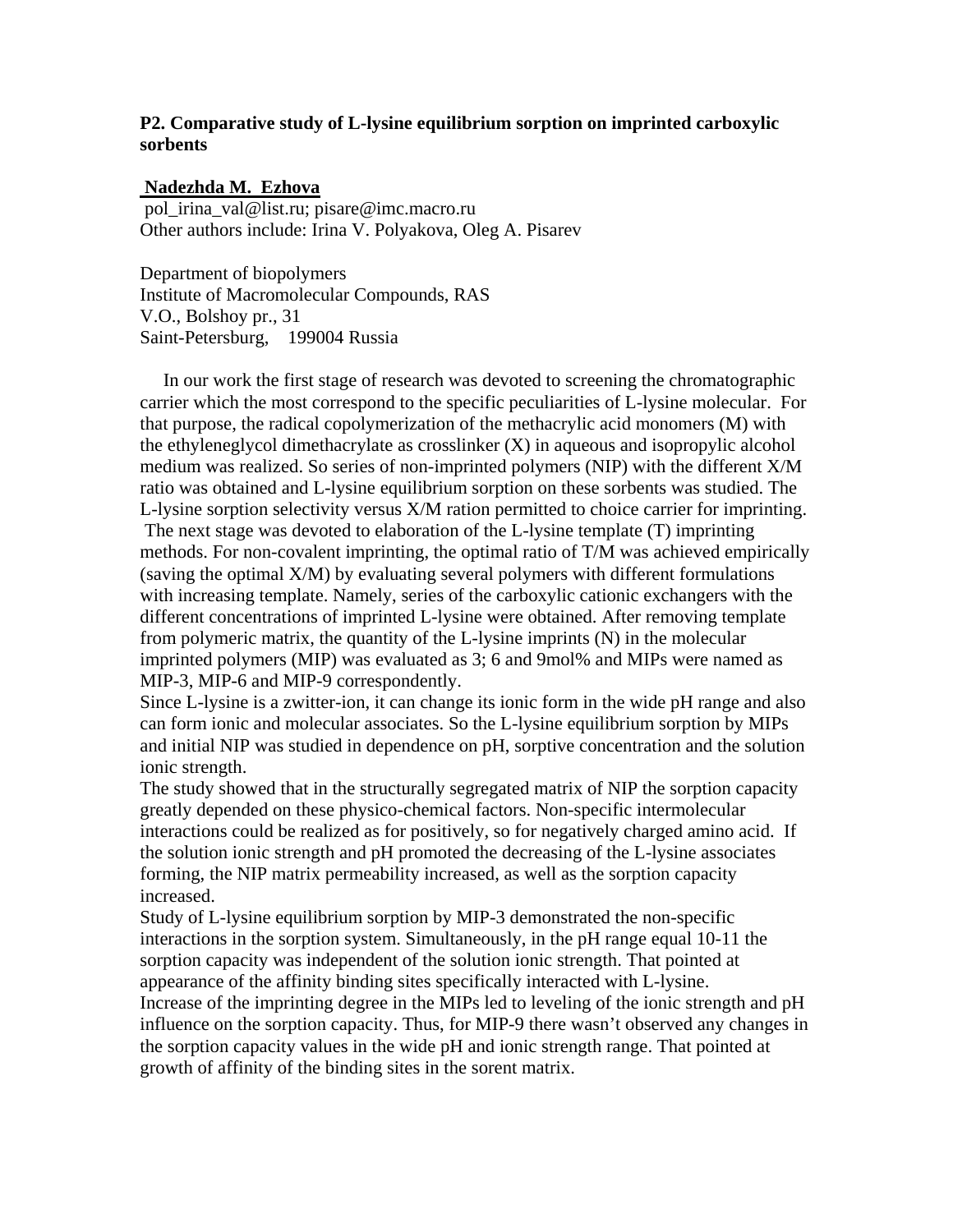## **P3.A quantitative detection of clinically important pathogen based on capillary electrophoresis coupled with multiplex PCR**

#### **Gi Won Shin**

 epoch01@postech.ac.kr Other authors include: Gyoo Yeol Jung, Yang Sook Cho, Hee Sung Hwang

Department of Chemical Engineering and School of Interdisciplinary Bioscience and Bioengineering **POSTECH**  San 31, Hyoja-dong, Nam-gu Pohang, Gyeongbuk 790-784 Korea

Rapid diagnosis of bacterial infections has been strongly considered as important criteria for a patient management and an appropriate therapy of bacteria-induced disease in the early phase. Currently, several techniques have been developed and among them, capillary electrophoresis-based single-strand conformation polymorphism (CE-SSCP) combined with 16S rRNA gene-specific PCR has come into the spotlight due to its benefits such as high sensitivity, resolution and great reproducibility. Despite advantages of the CE-SSCP method, however, identification of CE peaks in SSCP is major bottleneck to use this method because the influence of single-strand DNA's conformation on the mobility in CE is hardly predictable for analyzing pathogens as many as possible in a single run

In this study, we developed a novel technique for quantitative pathogen diagnosis by CE-SSCP coupled with multiplex PCR. PCR primers were designed for the optimal separation of their products in CE-SSCP using a stochastic model that leads to avoid experimental efforts for CE peak identification. PCR conditions were then optimized in order to obtain linear correlation between peak area and the concentrations of the target pathogens. Consequently, we developed a two-step CE-SSCP diagnosis method; first step for identification and the second step for quantification. As a model system, clinically important bacteria such as Bacillus anthracis , Candida albicans, Escherichia coli O157, Porphyromonas gingivalis, Borrelia burgdorferi, Mycoplasma genitalium G-37, Haemophilus ducreyi, Neisseria gonorrhoeae, Trichomonas vaginalis, Campylobacter jejuni and Clostridium perfringens were simultaneously identified and individually quantified. The results illustrated the potentials of this method on pathogen diagnosis and high-throughput drug discovery.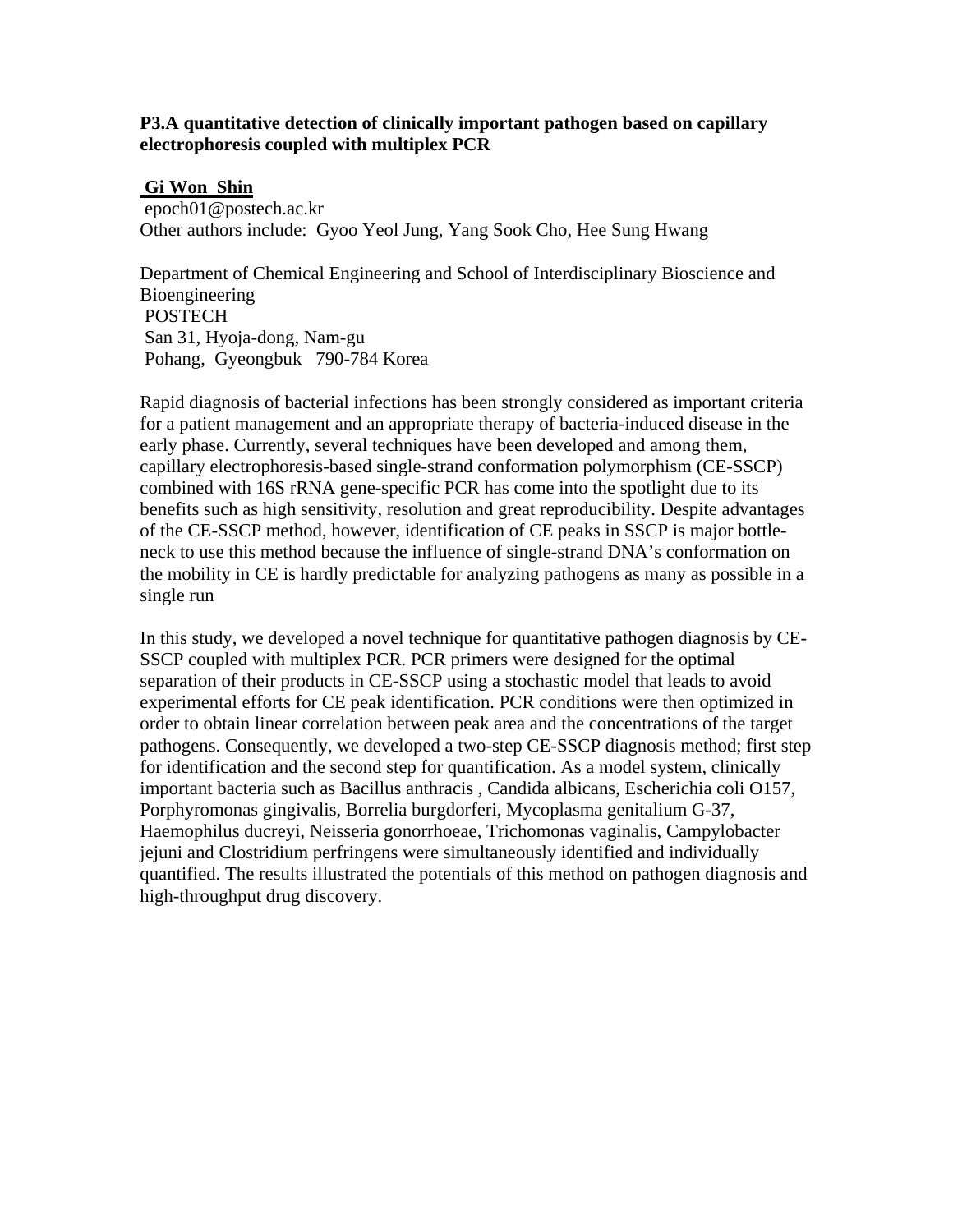# **P4. Newly developed, high performance HILIC columns for use in pharmaceutical analysis by LC/MS**

#### **Cara Tomasek**

cara.tomasek@tosoh.com Other authors include: H. Tomizawa\*, H. Moriyama\*, H.Yamasaki\* \*Tosoh Corporation

 Marketing Tosoh Bioscience LLC 156 Keystone Drive Montgomeryville, PA 18936 USA

#### Introduction:

TSK-GEL Amide-80, 3µm hydrophilic interaction liquid chromatography (HILIC) columns were developed for use in LC/MS applications, in particular for the analysis of active pharmaceutical ingredients and their metabolites. HILIC is known as one type of normal phase chromatography to retain hydrophilic compounds; such compounds are difficult to effectively retain by reversed phase chromatography (RPC). HILIC has been one of the essential tools for the separation of oligosaccharides/glycans in glycomics and recently it has become one of the essential tools in pharmaceutical analysis, along with RPC.

#### Preliminary Results:

TSK-GEL Amide-80, 3µm HILIC columns were prepared by reacting carbamoylcontaining silane reagents to the silica surface. The resulting phase retained polar/hydrophilic compounds that were either only moderately retained, or not at all retained, on reversed phase columns. A 4.6mm ID TSKgel Amide-80, 3µm column was found to show higher column efficiency for mannitol, even at higher linear velocity, when compared with a 4.6mm ID TSKgel Amide-80, 5µm column. As expected, using shorter length columns, faster separations of saccharides, along with higher resolution, were possible on the TSKgel Amide-80, 3µm column. In several glycomics applications, a 2mm ID TSKgel Amide-80, 3µm column showed higher resolution and reduced analysis time for sugar chains as a 2mm ID TSKgel Amide-80, 5µm column. Compared with other commercial HILIC columns, the TSK-GEL Amide-80, 3µm columns showed appropriate retention and good separation of sugar alcohols. Good durability with regards to column performance in repetitive injections was shown with these 3µm columns. The behavior of 2mm ID TSK-GEL Amide-80, 3µm HILIC columns in LC/MS applications was studied, including the effects of mobile phase components, buffer concentration and pH on retention, selectivity and column efficiency.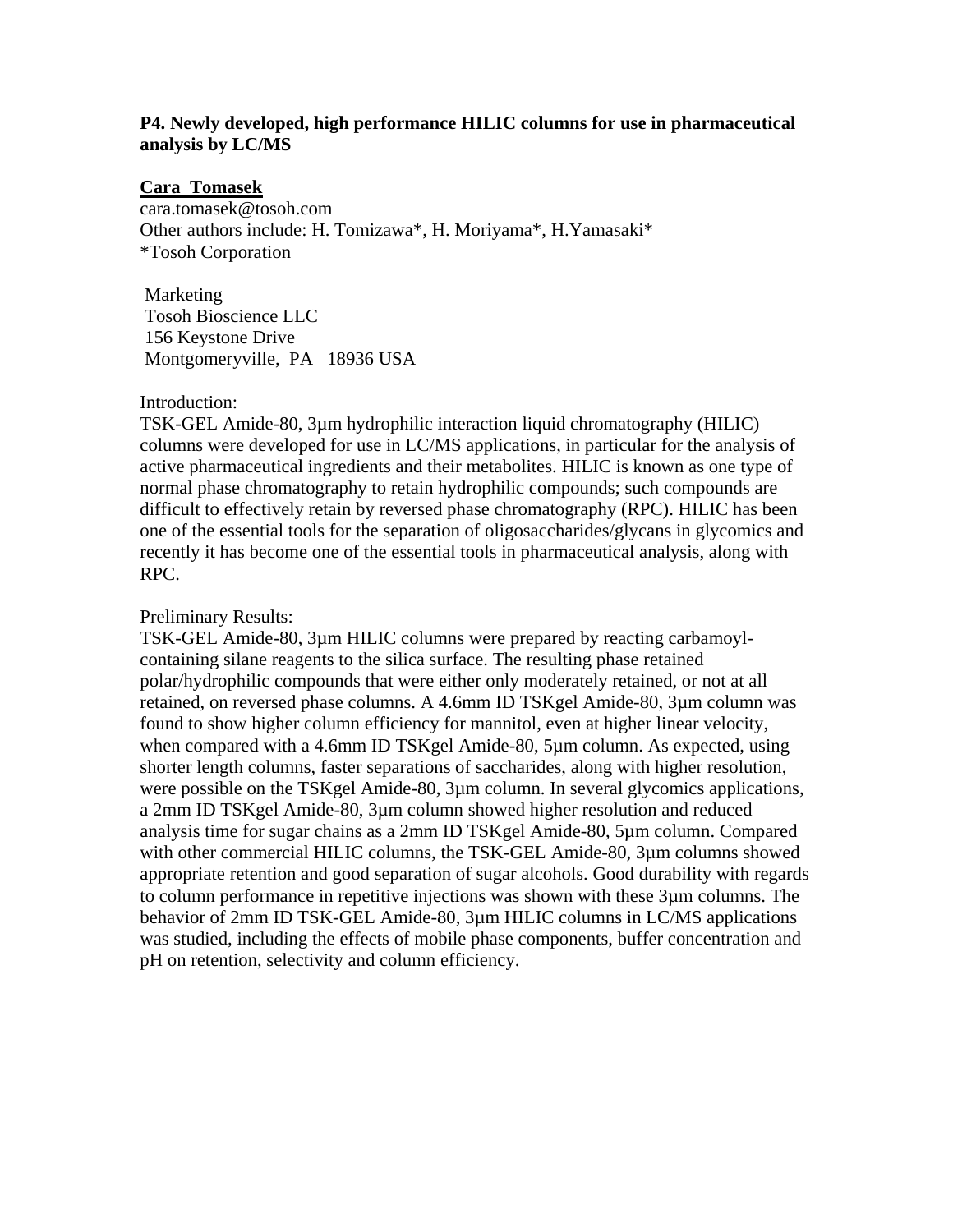### **P5. High sensitivity protein separations using a new size exclusion chromatography microcolumn for use in conjunction with MS**

#### **Cara Tomasek**

 cara.tomasek@tosoh.com Other authors include: H. Tomizawa\*, H. Moriyama\*, H.Yamasaki., S. Sato\* \*Tosoh Corporation

 Marketing Tosoh Bioscience LLC 156 Keystone Drive Montgomeryville, PA 18936 USA

#### Introduction

Recently, Tosoh Corporation introduced TSK-GEL SuperSW3000 columns in 1mm and 2mm ID micro-bore column format. Size exclusion chromatography (SEC) in an aqueous mobile phase is a powerful tool for analyzing biological polymers like peptides, proteins and DNA and TSK-GEL SW series SEC columns are routinely utilized for analyzing such biological samples. The ability to detect very small amounts of proteins is one requirement in proteomics. These new TSK-GEL SuperSW3000 micro-bore columns with increased resolution, excellent sensitivity and high recovery were developed to analyze trace amounts of proteins.

#### Preliminary Results:

The TSK-GEL SuperSW3000 4µm micro-columns were characterized by analyzing protein resolution, detection sensitivity, sample capacity, and column efficiency in comparison to conventional column sizes. A 5-fold increase in peak height of a standard protein mixture was obtained when using a 2mm ID x 30cm TSKgel SuperSW3000 column, compared to a 4.6mm ID x 30cm column. The same improvement in sensitivity was also evident when analyzing aggregate-containing IgG samples. Linear calibration curves confirmed that nonspecific adsorption on the stationary phase was minimal. The detection limit of IgG was 18ng using the 1mm ID TSKgel SuperSW3000 column while still being able to detect small amounts of IgG aggregates. Unlike larger particle size columns, four micron SuperSW3000 columns showed a smaller drop in efficiency when increasing flow rate. As with 1mm ID columns, we found that reducing the injection volume of IgG solution from 10µL to 1µL greatly improved efficiency of the 2mm ID column, although at constant injection volume, efficiency did not vary with IgG concentration in the range of 1-5g/L. Results showed that trace analysis of biological components was possible when the TSKgel SuperSW3000 1mm ID column was utilized with an off-line SELDI/TOF/MS.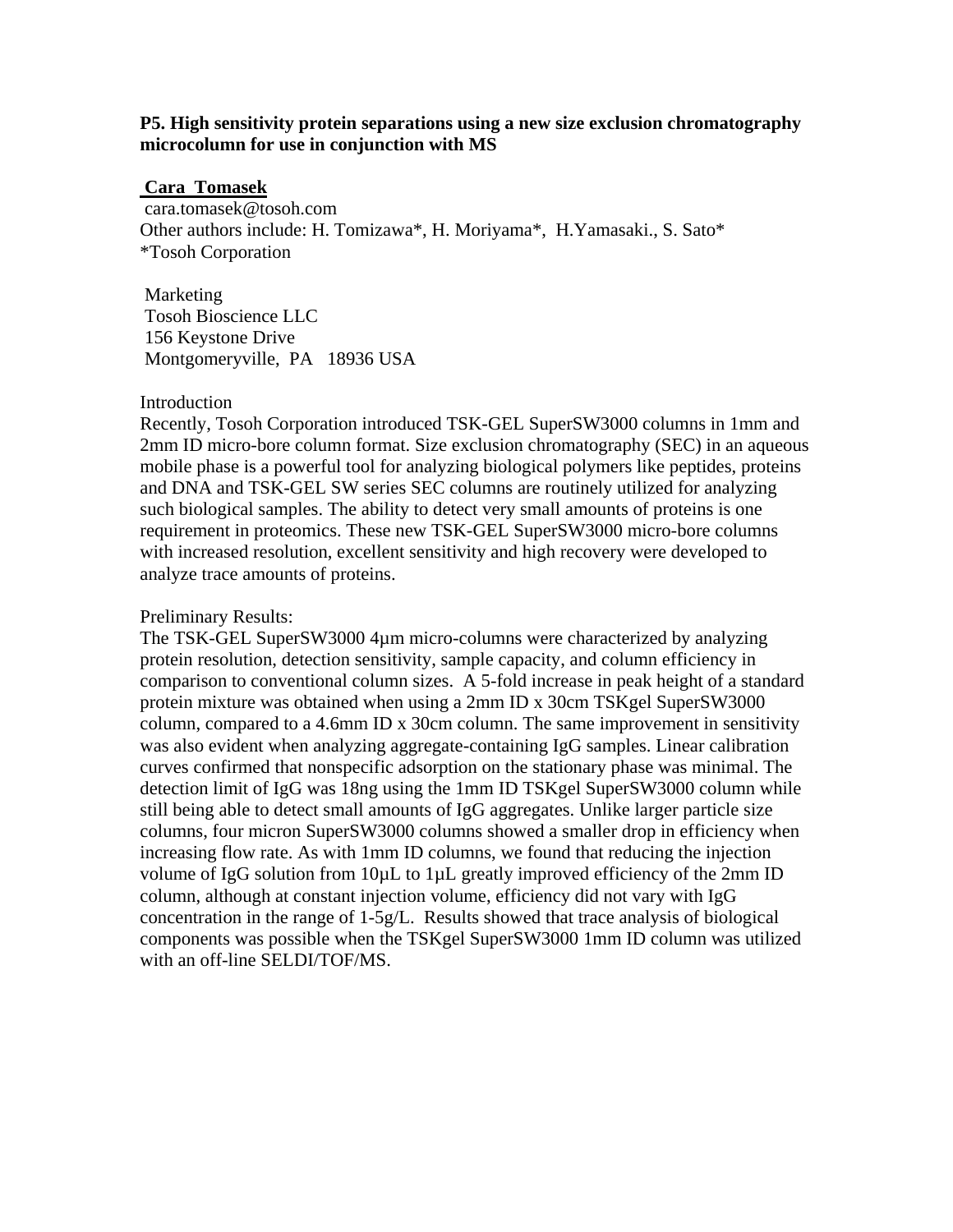# **P6. Achieving Highly Efficient Bioanalytical Separations at Moderate Pressures using Fused-Core ™ Particle Technology**

## **Hillel Brandes**

Hillel.Brandes@sial.com Other authors include: William Campbell, Wayne K. Way, Russel Gant, David S. Bell

HPLC R&D Supelco 595 North Harrison Road Bellefonte, PA 16823 USA

Recent advances in high-performance liquid chromatography (HPLC) columns have focused on various approaches to increase the speed of analyses. Monolithic columns, for example, were introduced for their potential for use at high mobile phase velocities due to decreased mass transfer effects over conventional fully porous particles. More recently, ultra-high performance chromatography on sub-2 um particles have provided increased speed and efficiencies over conventional particles at the expense of high backpressures and, at times, column ruggedness. Fused Core™ Technology is the next significant breakthrough in column technology aimed at reducing analyses time through increased efficiencies.

The fused core technology breakthrough is based on a solid 1.7 um core particle fused to a 0.5 um outer shell of porous silica. The reduced intraparticle flow path results in significantly less diffusion within the confines of the analytical column. The result is similar column efficiencies to columns packed with sub-2 um particles at about half the backpressure. Consequently, sub-2 um-like efficiencies can be realized using conventional LC-MS instrumentation. In addition to the kinetic advantages of the Fused Core particle, the larger overall particle size and narrow particle size distribution lead to improved packing methods and hardware configurations. These improvements then lead to greatly improved ruggedness.

In this report we introduce the Fused-Core Technology and discuss its advantages through fundamental kinetic discussions and bioanalytical-related chromatographic examples. Improved speed, sensitivity, overall separation power and ruggedness will be highlighted.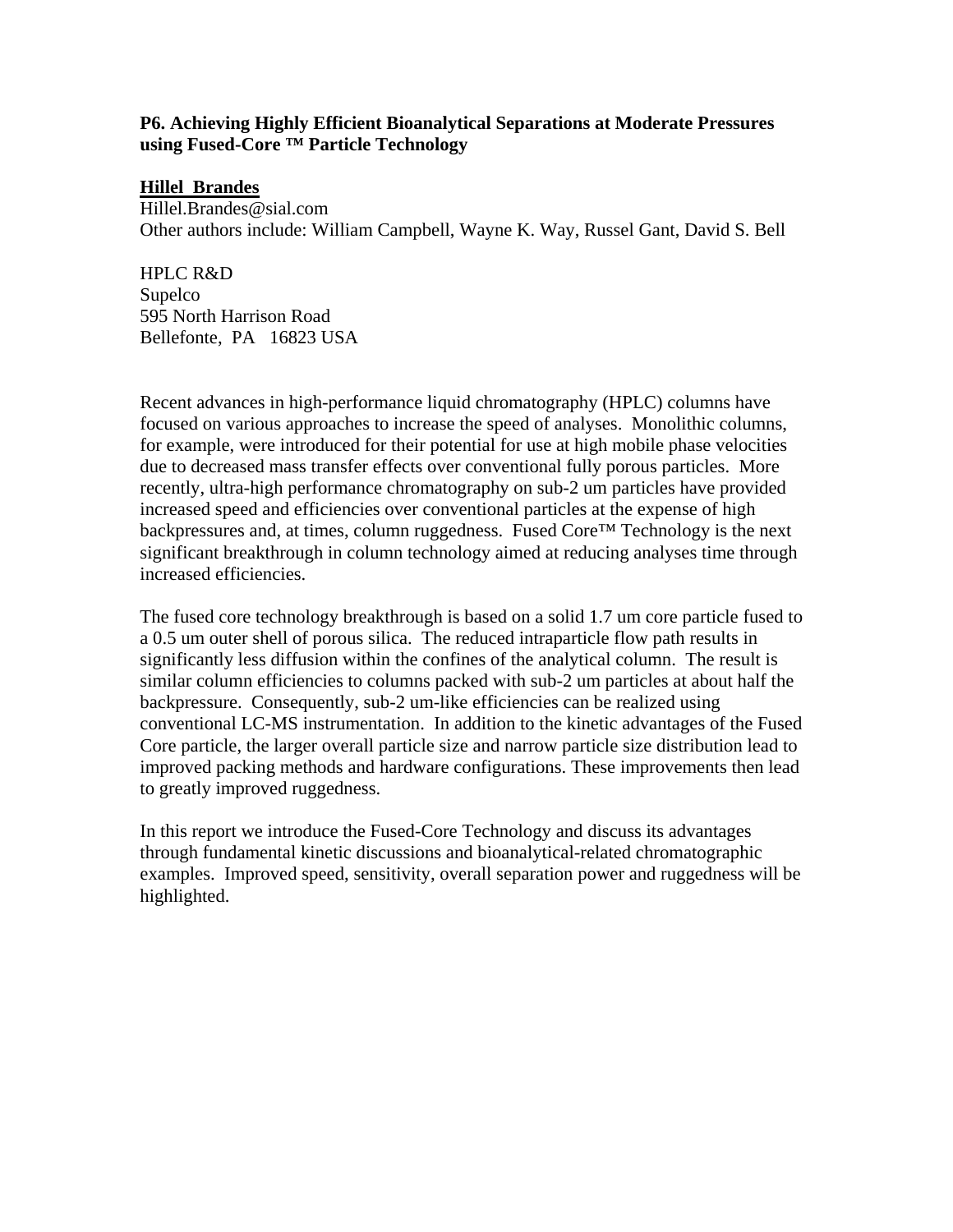#### **P7. Mamalian plasma membrane proteomics as possible biomarker candidates**

#### **Djuro Josic**

[Djuro\\_Josic@brown.edu](mailto:Djuro_Josic@brown.edu) Other authors include: Douglas C. Hixson

 Proteomics Core, COBRE CCRD Brown University, Rhode Island Hospital One Hoppin Street, CORO West, Suite 4.206 Providence, Rhode Island 02903 USA

Plasma membrane proteins serve essential functions for cells, interacting with both cellular and extracellular components, structures and signaling molecules. Additionally, plasma membrane proteins comprise more then two-thirds of the known targets for existing drugs. Consequently, defining membrane proteomes is crucial to understanding the role of plasma membranes in fundamental biological processes in health and disease, and for finding new targets for action in drug development.

Mass spectrometry-based identification methods combined with chromatographic and traditional cell-biology techniques are powerful tools for proteomic mapping of proteins from organelles. However the separation and identification of plasma membrane proteins remains a challenge for proteomic technology because of their hydrophobicity and microhetergeneity. Creative approaches to solve these problems will be discussed. Recent developments in discovery of membrane proteins as potential biomarkers and their role in treatment of diseases, especially in cancer treatment were presented.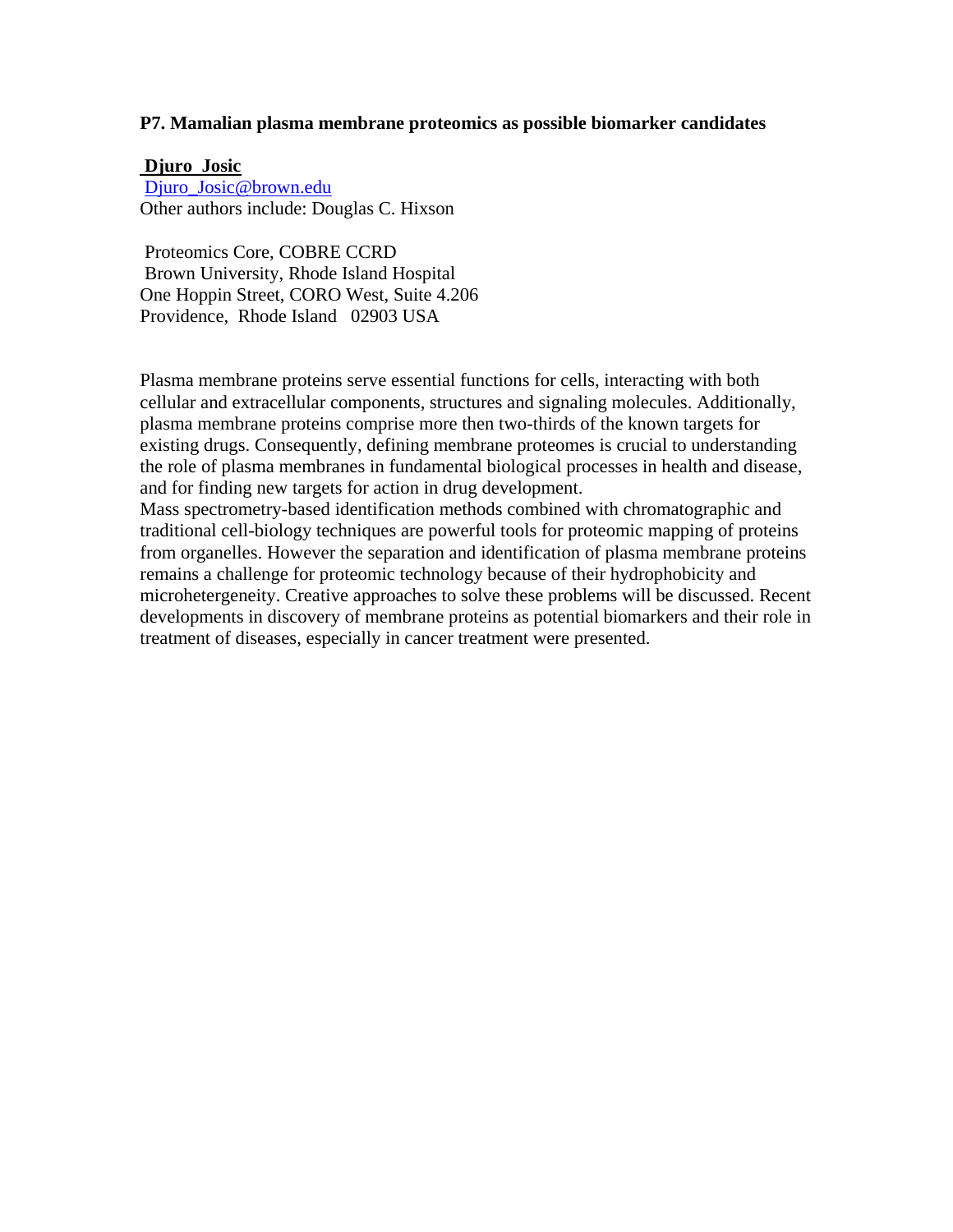#### **P8. The Importance of Porosity and Mass Transfer in Biomolecules Purification**

#### **Alessandro Butté**

butte@chem.ethz.ch Lecture Other authors include: O. Kartachova, D. Gétaz, N. Forrer, H. Thomas, G. Ströhlein, and M. Morbidelli

Institute for Chemical and Bioengineering ETH Zurich Wolfgang-Pauli-Strasse, 11 Zurich, 8093 Switzerland

Commercial stationary phases for chromatographic purification are conceptually old materials, developed for the purification of small molecules. In recent years, the importance of biomolecules purification has rapidly increased. However, this was not followed by an equally rapid development of new stationary phases. Two are the main disadvantages of commercially available stationary phases: pore exclusion and slow mass transport. In fact, large biomolecules, as proteins, are characterized by large sizes and low diffusion rates. As a result, most of the available surface for adsorption is not accessible, whereas it is accessible to impurities, and mass transfer within the macropores of the beads can become very slow, so that resolution is lost and competition effects, which are beneficial for high loading purifications, are minimized.

This is true for the purification of proteins by ion exchange chromatograph. In this case, the different proteins in the medium have very different pore accessibility, so that competition is limited to only a part of the stationary phase. Moreover, transport is very slow and, thus, productivity during loading is low. Additional important effects, especially with modeling the behavior of such substrates, are the change in accessible porosity as a function of salt and protein concentration. These two effects not only are making difficult the prediction of the residence time and the estimation of the correct adsorption isotherm, but they are dramatically changing the mass transport rate within the bead pores. A large benefit to separation can derive from the reduction of the bead size. Similar effects are observed in the peptide purification by reversed phase chromatography. In these stationary phases, the main role is played by the organic modifier (e.g., acetonitrile), which is characterized by multilayer adsorption on the pore surface. As a result, not only the accessible porosity is changing, but it will be shown that organic modifier is the main responsible for peptide adsorption. Therefore, when pore accessibility is correctly taken into account, polymeric and silica based supports have almost identical adsorption isotherms. The effect of salt concentration is also important in determining the behavior of these supports. This is shielding the residual changes on the surface and plays an important role in both determining the pore accessibility and the adsorption isotherm. Similar effect is played by the peptide itself, which can also contribute in shielding the surface charges.

In this presentation, the importance all these effects will be discussed and supported by experimental results.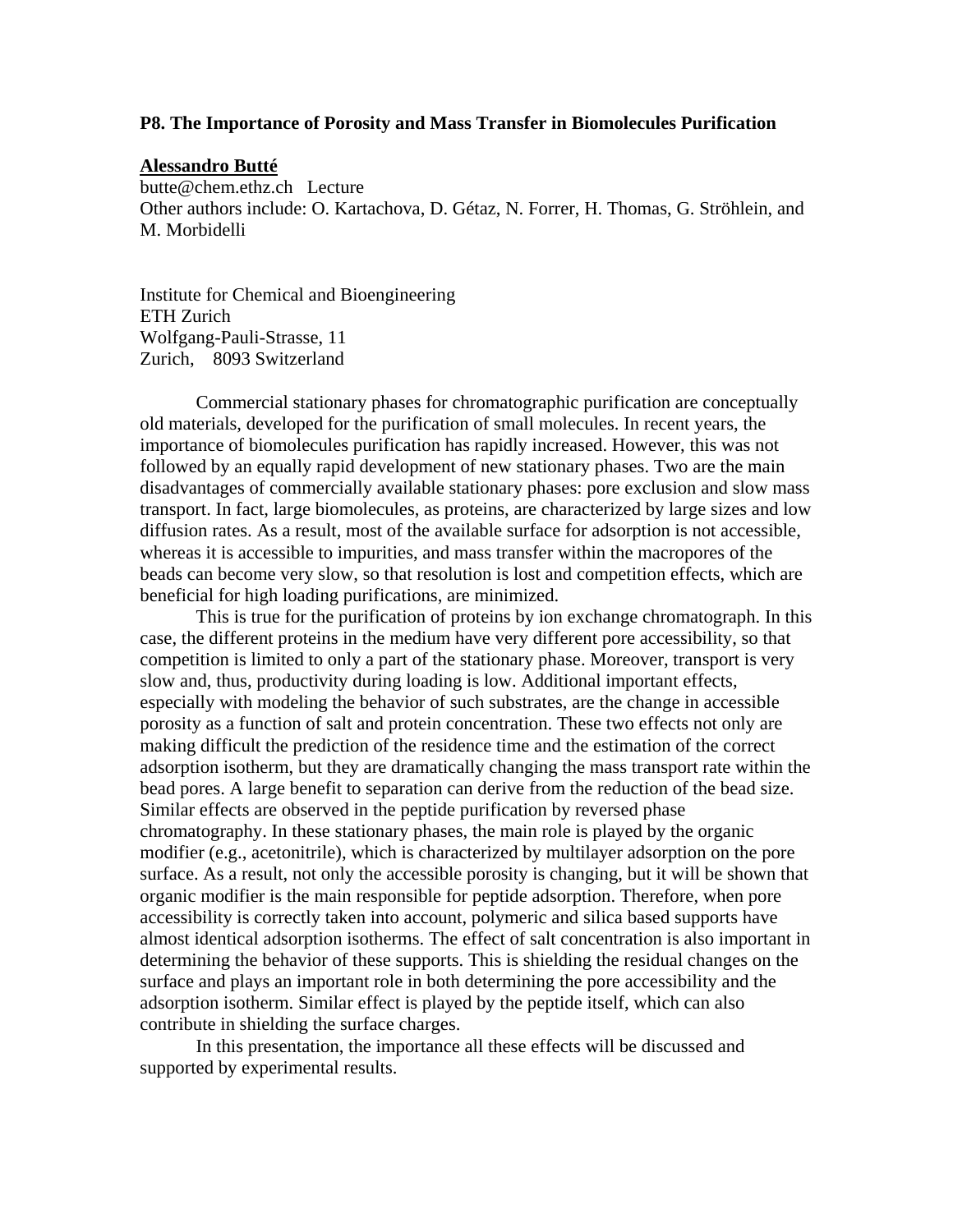# **P9. Capillary Electrophoresis as a Nanoliter-Volume Reactor for Protein Enrichment, Tryptic Digestion, Separation and Desalting**

### **Ken Yeung**

kyeung@uwo.ca Other authors include: Chandra Nesbitt, Kristina Jurcic, Christina Booker

Department of Chemistry University of Western Ontario Chemistry Bldg, UWO, 1151 Richmond St. London, Ontario N6A 5B7 Canada

Protein sample preparation including enrichment, proteolysis and desalting, primarily involves the use of chromatographic solid phases. However, the complexity and limited reproducibility in the packing of these solid phases has limited their applications in multiplexed microfluidic devices. Alternatively, our research team has developed the use of a discontinuous buffer system to perform protein sample preparation in open capillaries. Specifically pH 4 acetate and pH 10 ammonium buffers are used to establish a pH junction within a capillary. Upon voltage application, the proteins migrate toward the interface of the two buffers and are trapped at their isoelectric points (pI) at this pH junction. The capillary inner wall was modified by phospholipids to suppress the electroosmotic flow, and thus allowing the pH junction to remain in the capillary for prolonged protein enrichment. The buffer combination of acetate and ammonium uniquely created an extremely sharp junction, where the pH change was confined within a few nanoliters. As a result, all of the protein molecules were compressed into this tiny region, and up to a 2000-fold concentration was recorded from 0.1 ng/µL myoglobin (Journal of Chromatography A, 2006, Vol. 1134, p 317-325).

Recently, the use of this pH junction setup has been extended to co-enrich proteins and trypsin for in-capillary proteolysis. The enrichment was very beneficial in promoting digestion of proteins present at low concentrations. Following the enrichment, the voltage application was suspended for two hours to facilitate the digestion. The pH junction then refocuses the resulting peptides prior to subsequent mass spectral (MS) analysis by MALDI. The data also revealed a partial separation of the peptides within the pH junction based on pI. The partial separation was useful in minimizing ionization suppression, and in addition, providing valuable pI information to confirm the peptide identification.

Finally, the discontinuous buffer setup was applied to remove non-volatile salts in the protein samples. During the protein enrichment, salt ions in the sample are slowly replaced by the ions of the discontinuous buffers, which are ammonium and acetate in this case. Proteins containing up to 0.1 M of NaCl was successfully enriched by the pH junction. During the application of constant potential, a gradual decrease in current was observed, which signified the removal of NaCl. Subsequent analysis by MALDI MS confirmed a significant improvement in both the signal-to-noise ratio and mass resolution.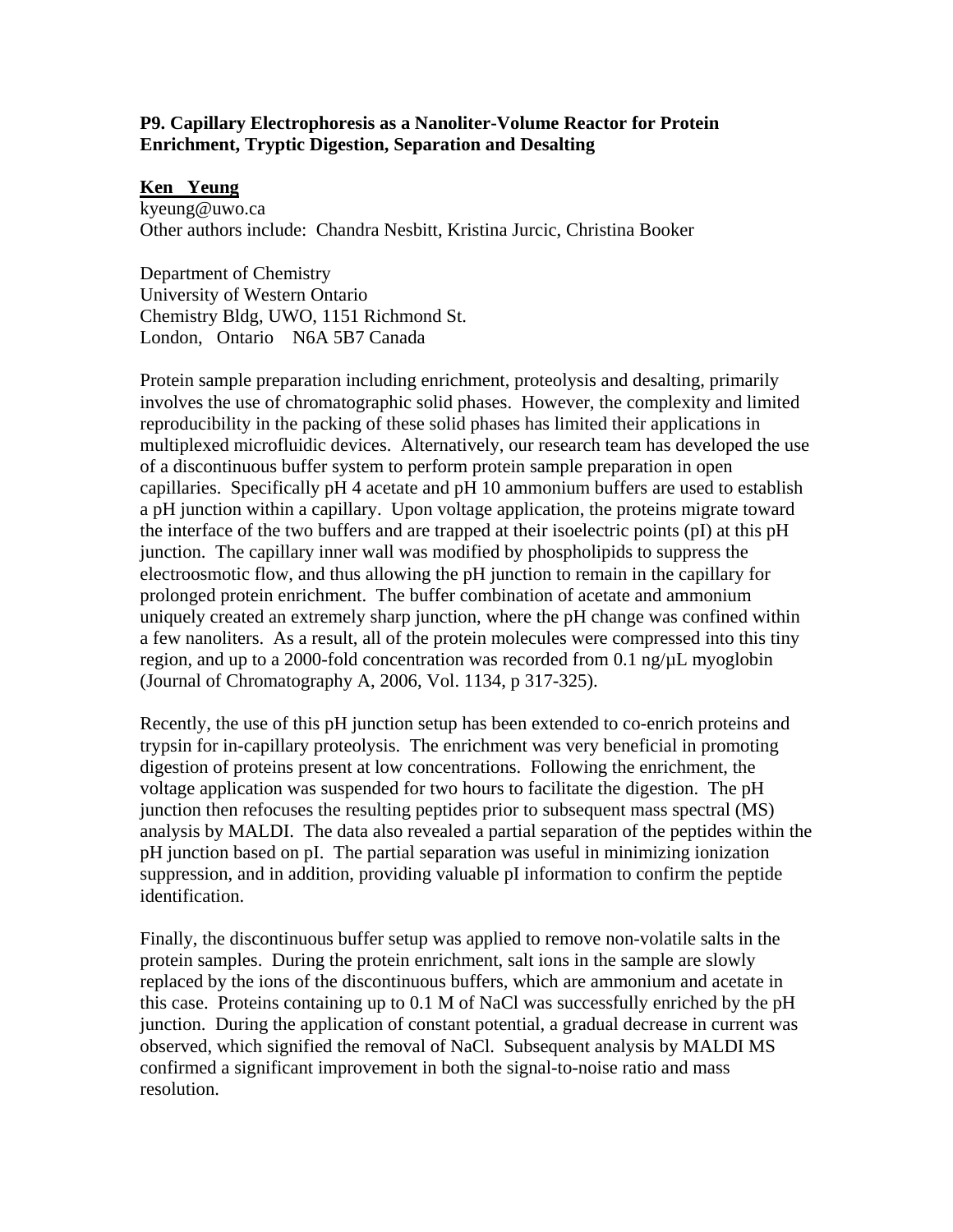# **P10. Separation and Characterization of Monoclonal Immunoglobulin IgG2 Antibody by Cation Exchange Chromatography (CEX), Capillary Isoelectric focusing Electrophoresis (cIEF), and LC-MS**

# **Yuling Zhang**

zhangy@amgen.com Other authors include: B. Woodruff, L. Jones, S. Coulibaly, A.Beard, D. Shpektor, B. Bailey, W. Wang and D. Pettit

Process & Analytical Sciences, Amgen Inc. 1201 Amgen Court West Seattle, Washington 98119 USA

Cation exchange chromatography (CEX) and Capillary Isoelectric focusing Electrophoresis (cIEF) have been developed to separate and quantify monoclonal antibody N-terminal glutamine, C-terminal lysine, and acidic variants of one IgG2 antibody. Typically, CEX chromatography separates antibodies into a few peaks representing acidic variants and basic variants at the N-terminus and C-terminus or other chemical modifications. For this IgG2 molecule, doublets were observed for each peak from those charge variants in CEX chromatograms. These doublets are convertible in a redox process suggesting they are disulfide bond-related structural isoforms. CEX and capillary electrophoresis (CE-SDS) were used to separate the structural variants. Characterizations were performed by use of enzymatic digestion, peptide mapping, CE-SDS, oligomapping, sialic acid assay, and bioassay. Cell based bioassay shows that all variants have comparable potency which indicates that acidic variants, basic variants, and disulfide structural variants do not affect the potency of this IgG2 molecule.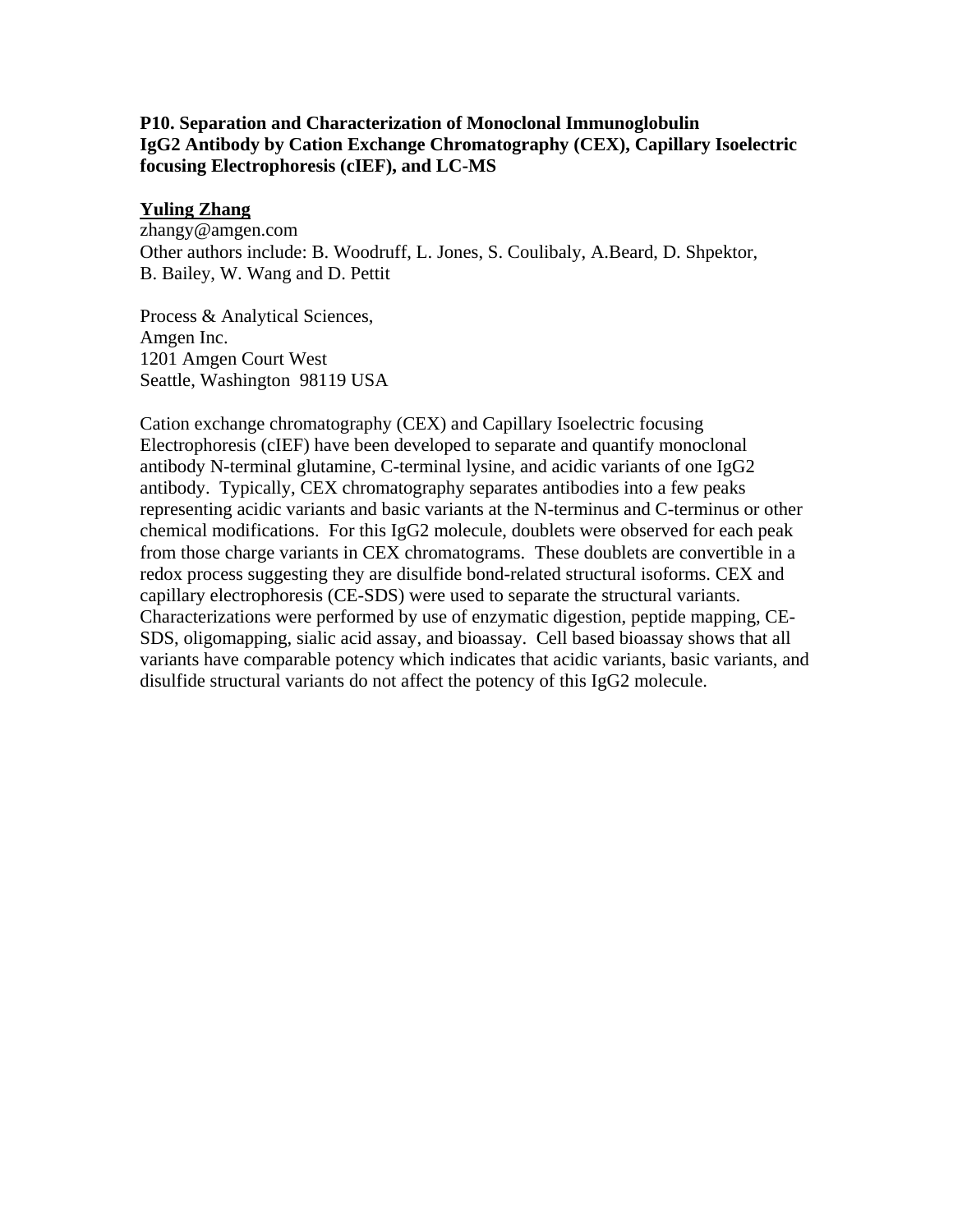# **P11. Iso-ASP Formation in IL-1R type II Correlates with Loss of Binding Activity in Accelerated Stability Samples**

## **Yuling Zhang**

zhangy@amgen.com Other authors include: T. Martinez, B. Woodruff, A. Goetze, B. Bailey, D. Pettit, and A. Balland

Process & Analytical Sciences, Amgen Inc. 1201 Amgen Court West Seattle, Washington 98119 USA

Hydrophobic interaction chromatography (HIC) is used to resolve a protein IL-1R type II. The accelerated stability samples of IL-1R-II are resolved into three peaks. The inactive HIC peak I is shown to consist of molecules with "large" C-terminal truncations of 10-15 amino acids, whereas the active HIC peak II contains C-terminally full length and "small" C-terminal truncations of two amino acids. Peak III contains only high molecule weight (aggregated) species. By C-terminal LC-MS analysis (CNBr) of stressed samples, deamidation at ASN317 forms both ASP and iso-ASP. The iso-ASP formation occurs in HIC peak I and the ASP species in HIC peak II. The binding activity correlates with the percentage of HIC peak II. HIC is a stability-indicating assay, resolving into the inactive peak I molecules with "large" C-terminal truncations as well as molecules containing iso-ASP317. Formation of the iso-ASP317 form, but not the ASP317 form, results in altered retention time on HIC and is accompanied by loss of binding activity, presumably by introducing a significant conformational change.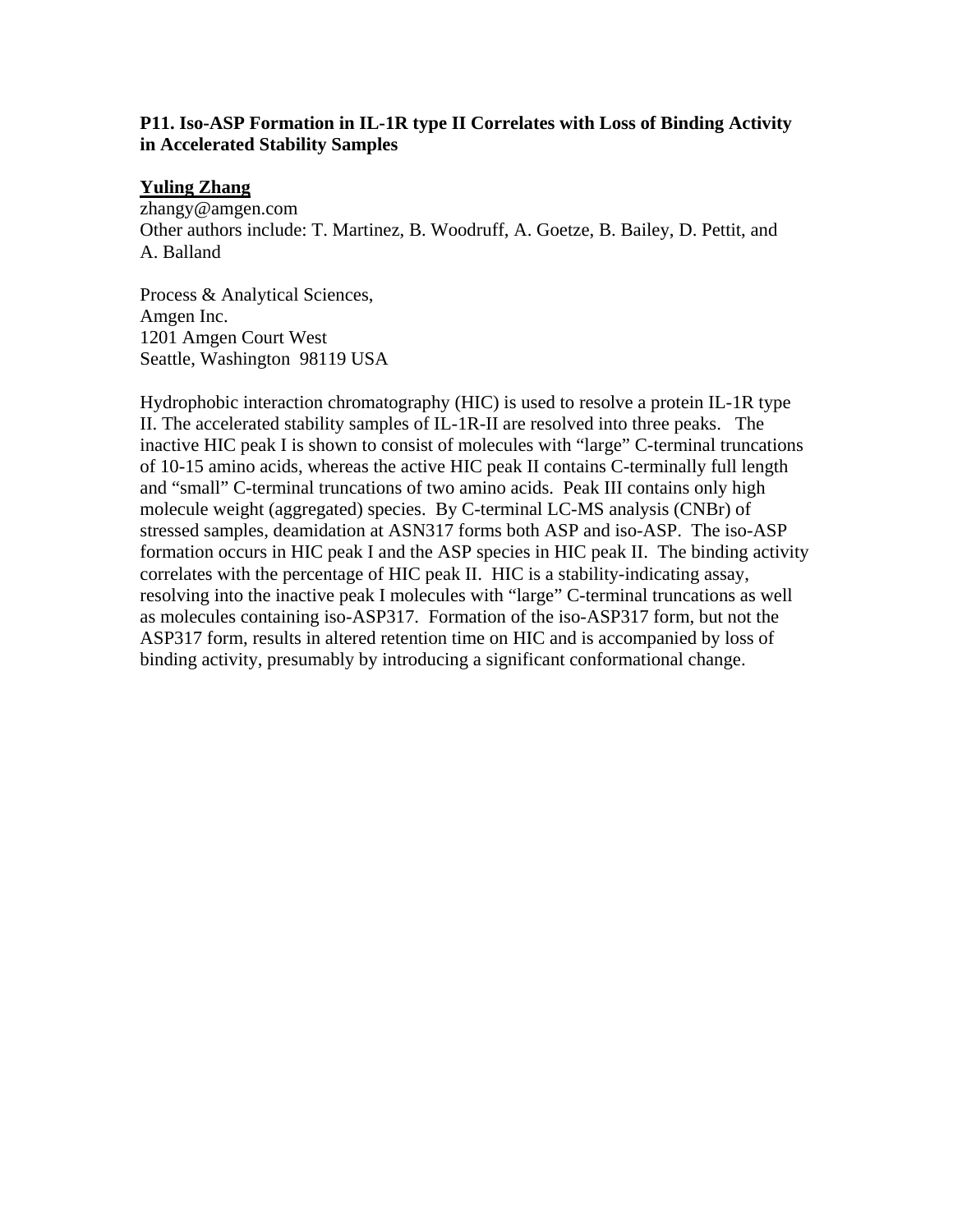#### **P12. Improvement in Downstream Processing for Serum Protein Separation**

# **Henning Rosenfeld**

henning.rosenfeld@gkss.de

Marine Bioanalytic Chemistry GKSS Research Centre Max-Planck-Str. 1 Geesthacht, 21502 Germany

Separation technologies based on a high specific interaction between molecules are known as an effective means for the isolation of biomolecules. One promising tool employed for the recovery of new compounds is the specific affinity separation technique based on the interaction of lectins to glycoproteins. An increasing number of publications indicate their versatile applications. However most of them report about insertion in the last part of the downstream process. Lectin affinity separation is also applicable as the initial step in protein purification from crude feedstock with the purpose to enrich selected glycoproteins which reduces the complexity of the sample and facilitates the adjacent separation process.

Results will be presented of the isolation of glycosylated Acute Phase Proteins (APP) from the blood serum of seals. The blood concentration as well as the glycosylation pattern of APPs may serve as biomarkers in health assessment.

Different lectins were used for the separation, which provide also valuable information about the glycosylation pattern. Furthermore details about the fabrication of the lectin affinity adsorbents were provided by means of elucidating immobilization conditions, support material comparison and interaction investigations of the immobilized lectins.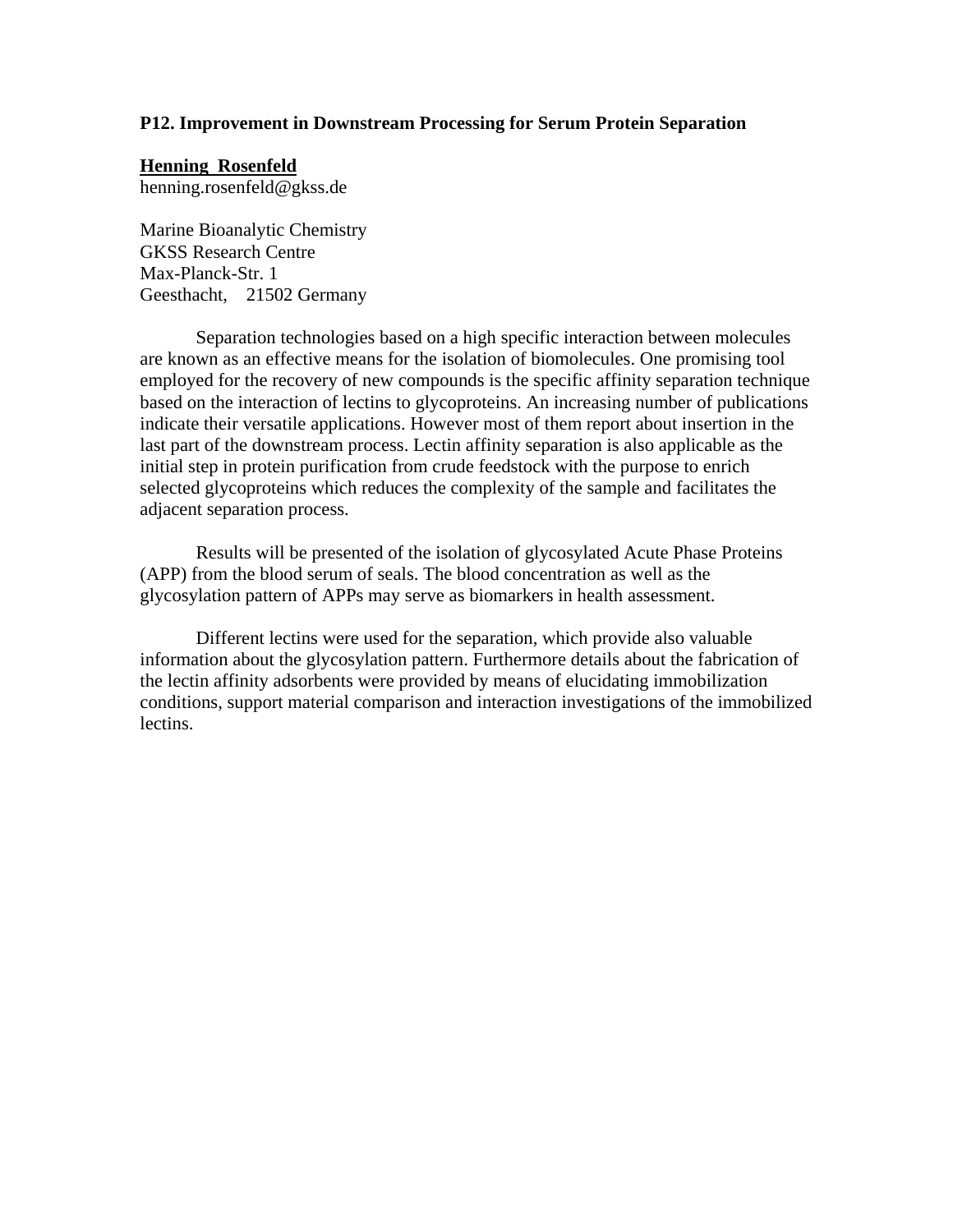## **P13. Analysis of the E. coli Proteome by Different 2D-LC-MS/MS Methods**

### **Lisa Kilpatrick**

 lisa.kilpatrick@nist.gov Other authors include: Maria Vizcaino, Pamela J. Morris, Stephen E. Stein

 Physical and Chemical Properties National Institute of Standards and Technology 331 Fort Johnson Rd. Charleston, SC 29412 USA

Introduction: Two dimensional (2D) separations are an effective way to separate complex peptide mixtures for analysis by tandem mass spectrometry (MS/MS). Recent publications demonstrate new 2D methods that have been developed, but few show a direct comparison of the resulting peptide and protein identifications between the different methods. In this study, a complex sample of peptides from E. coli lysate was used to evaluate several 2D-LC-MS/MS methods where either a strong cation exchange (SCX) column, reverse phase column with mobile phases at pH 10, or hydrophilicinteraction chromatography (HILIC) column was used in the first dimension of separation. The aim of this study is to compare differences in peptides and proteins identified between these 2D methods using high resolution off-line fraction collection.

Method: E. coli K-12 (ATCC # 700926) was grown to stationary phase. Pelleted cells were lysed with a Mini-BeadBeater. Soluble proteins were assayed, alkylated with iodoacetamide and digested overnight with trypsin at 37  $\degree$ C in the presence of 0.1% RapiGest. During the first dimension of separation, off-line collection of fractions from either a SCX (PolyLC), HILIC (Tosoh Bioscience LLC), or reverse phase C18 (Waters) column at pH 10 was performed. For the second dimension, about 75 fractions per method were injected onto a Supelco C18 capillary column (at pH 2.6) which was online with a linear ion trap (Thermo Fisher Scientific). Tandem mass spectra were collected and analyzed with TurboSequest using the E. coli protein database (ftp://ftp.expasy.org/). Results were filtered to remove false positive identifications and exported to Microsoft Office Excel for further processing.

Results: Large datasets of E. coli peptides and proteins were generated from the three 2D-LC-MS/MS methods. For all methods combined, 22,227 unique peptides were identified from 1,884 unique proteins (87 are classified as membrane or lipoproteins). Analysis of the data from each 2D-LC-MS/MS method shows that the largest number of peptides and proteins were identified in the pH 10 method followed by the SCX and HILIC methods. While there was a large overlap of peptides and proteins identified between the methods, the pH 10 method had the greatest number of identifications not found by the others. Differences in the characteristics of the peptides unique to each method were also investigated by calculating the grand average of hydropathy (GRAVY), peptide length, number of semitryptic peptides and the distribution of observed charge states. Although the HILIC method had the lowest number of peptide and protein identifications, the peptides unique to this method had the largest percentage of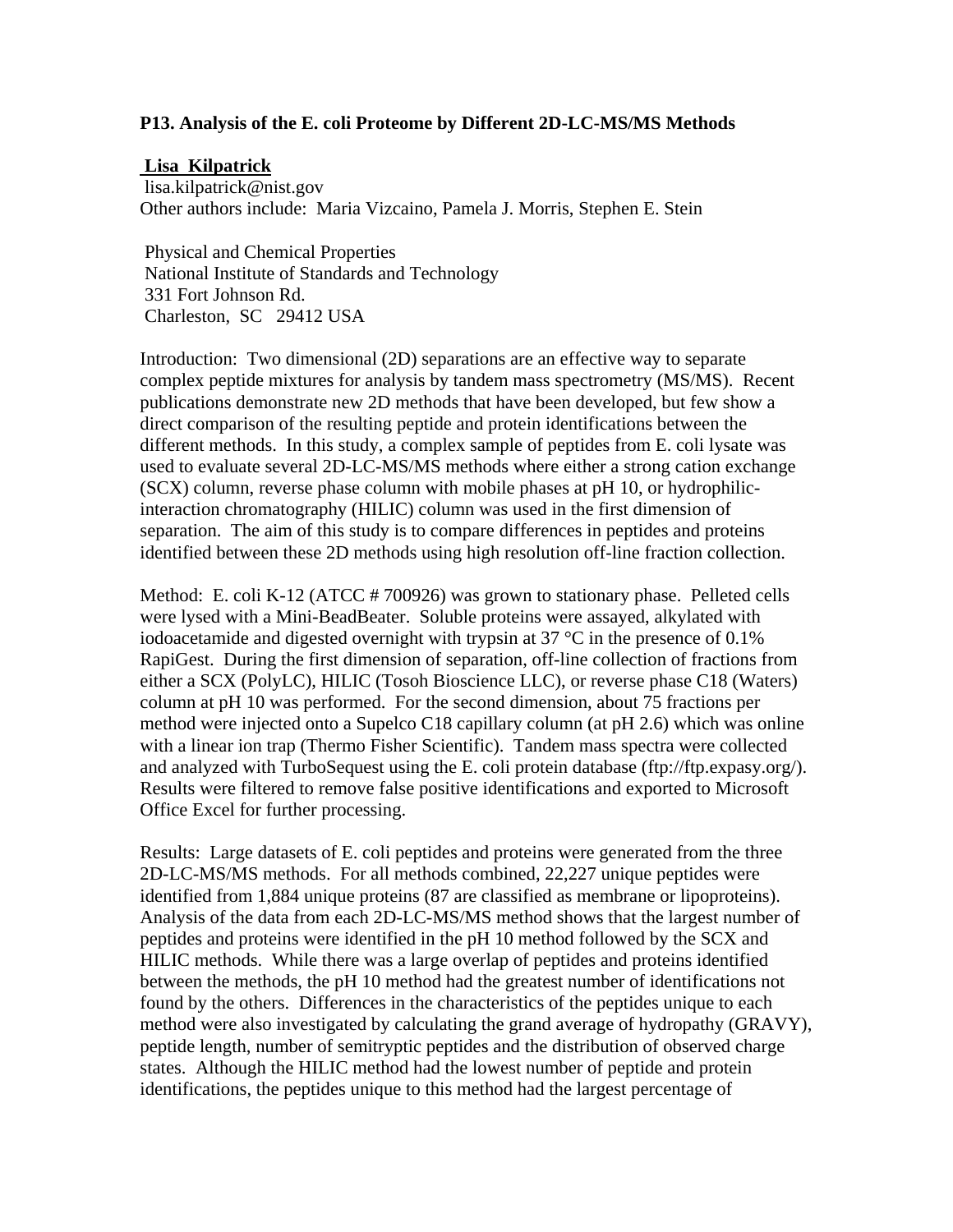semitryptic peptides and the most positive (more hydrophobic) average GRAVY value. These results may be used to help select a method for future experiments and serve as a reference during evaluation of new 2D separation methods.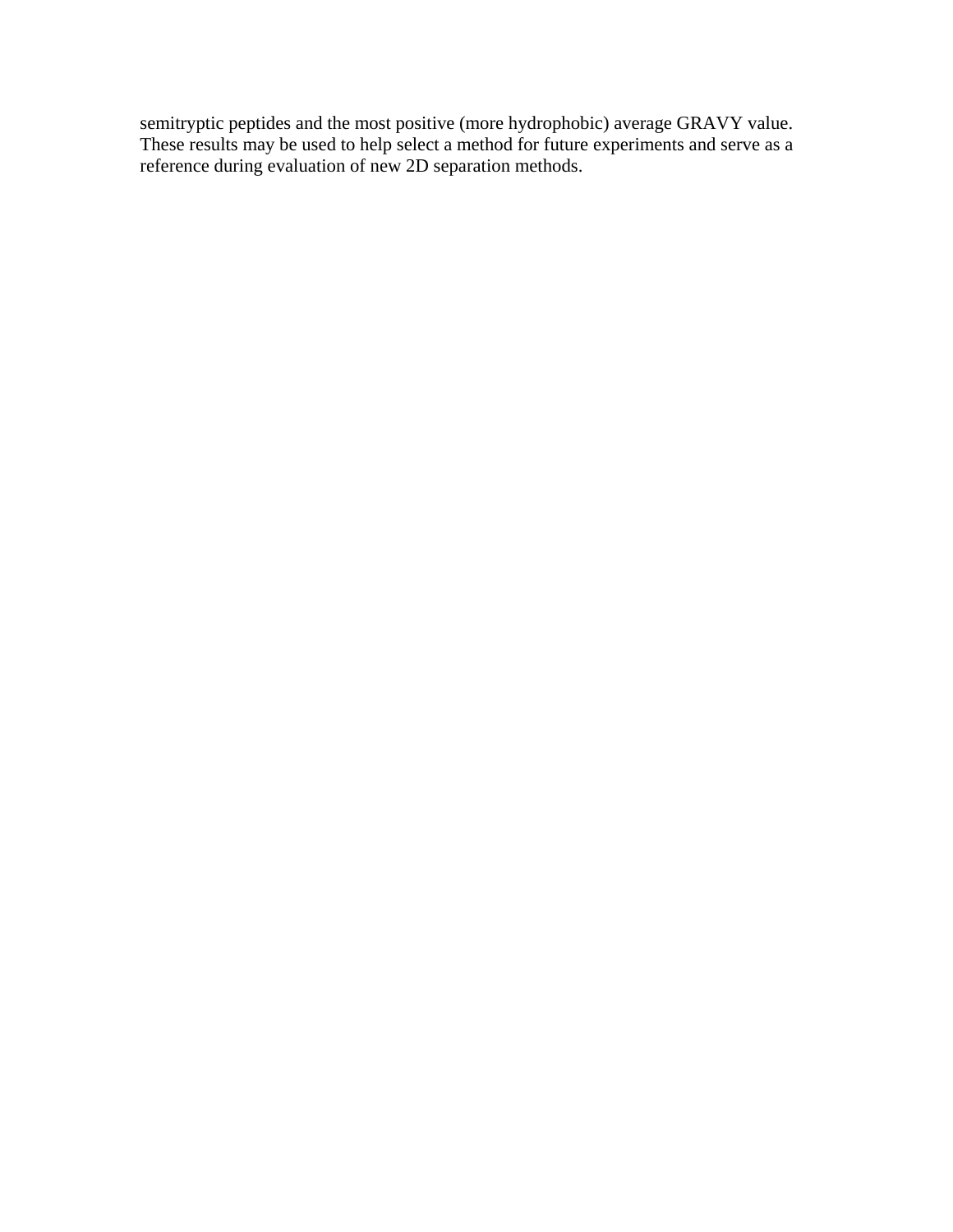#### **P14. Novel High Binding Capacity Ion Exchange Resins for Biochromatography**

#### **Yuji Kubo**

 y\_kubo@tosoh.co.jp Other authors include: Kazuaki Muranaka, Shigeru Nakatani, Hiroyuki Moriyama, Koji Nakamura, Yoichi Yasuda

Separation Center Bioscience Division Tosoh Corporation 4560, KAISEI-CHO SHUNAN, YAMAGUCHI 746-8501 JAPAN

Ion exchange chromatography is often used as capture or intermediate step in purification of recombinant proteins, especially for biopharmaceuticals and monoclonal antibodies. We developed novel high binding capacity ion exchangers, Toyopearl® GigaCap S-650M, GigaCap Q-650M, for these applications. These GigaCap series resins are based on the well proven methacrylic polymer backbone of Toyopearl® and TSKgel media and especially designed for protein purification in packed bed operation at process scale column chromatography. These resins have excellent pressure flow characteristics, superior dynamic binding capacities, and high protein recoveries.

GigaCap S-Type resin has a strong cationic exchange functionality, sulfo group. This S-Type resin is especially designed for purification of monoclonal antibodies and has dynamic binding capacity up to 140mg IgG per ml resin.

GigaCap Q-Type resin has a strong anion exchange functionality, trimethyl ammonium group. This Q-Type resin has also high dynamic binding capacity. For example, it has DBC up to 170mg BSA per ml resin and 100mg IgG per ml resin. Especially, it can maintain high binding capacity for large size protein such as Thyroglobulin.

We were compared these resins with some competitive medium about for binding capacity. GigaCap series resins show also high chemical stability. The pressure drop is extremely lower than competitive medium, so these resins are suitable for higher flow rate operation at process scale columns. This is accomplished by optimization of particle size and rigidity of methacrylate polymer backbone. All GigaCap series resins have 50- 100 micron particle size.

We report here the physical properties and application on these new ion exchangers.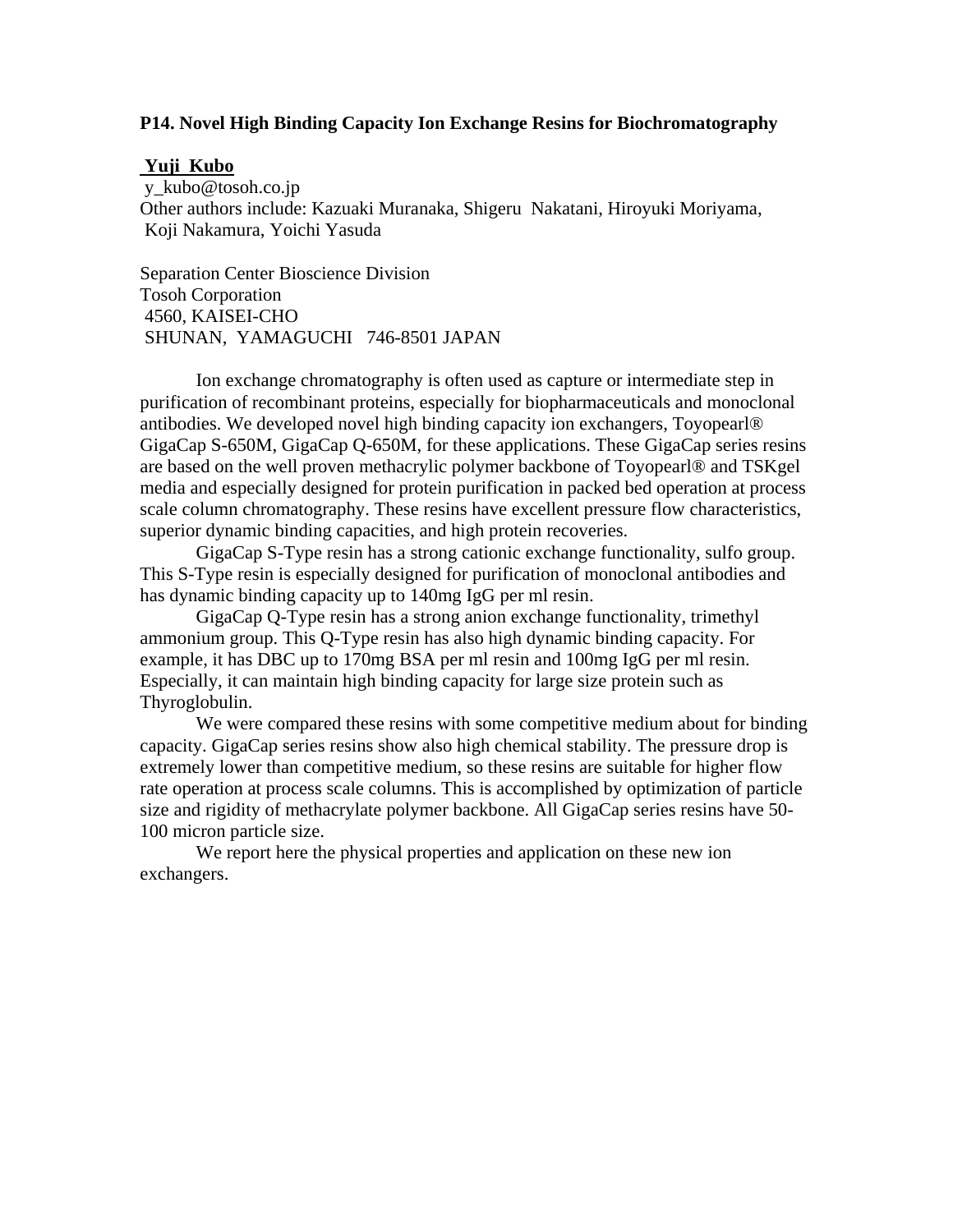# **P15. Novel TOYOPEARL® Hydrophobic Interaction Chromatographic Resin for Antibody Purification**

#### **Yuji Kubo**

 y\_kubo@tosoh.co.jp Other authors include: Kosuke Araki, Hiroyuki Moriyama, Yoichi Yasuda

Separation Center Bioscience Division Tosoh Corporation 4560, KAISEI-CHO SHUNAN, YAMAGUCHI 746-8501 JAPAN

 Hydrophobic interaction chromatography (HIC) is an effective tool for the purification of biomolecules at analytical and preparative scales, especially in the capture/intermediate purification step for proteins and monoclonal antibodies (MAbs). In this mode, chromatographic performance such as binding capacity, recovery and selectivity is affected by various properties of the chromatographic resin, mobile phase variables (salt concentration, salt type and pH), and so on. The hydrophobicity and the pore size distribution of HIC resin are known to be the key points for determining the chromatographic features, especially binding capacity. On the basis of this knowledge, two TOYOPEARL® HIC resins (PPG-600M and Butyl-600M, Tosoh Corporation, Japan) with increased binding capacity for antibodies have been developed for the preparative chromatography. These resins are suitable for the development of purification methods amenable to a variety of MAb needs.

A high binding capacity HIC resin, TOYOPEARL® Phenyl-600M, was developed for the preparative chromatography. Phenyl-600M was prepared by optimizing a pore size of TOYOPEARL® resin for the binding of immunoglobulin G (IgG) and derivatizing with a phenyl ligand. TOYOPEARL® resin is a hydrophilic, macroporous spherical beads based on cross-linked polymethacrylate for medium pressure liquid chromatographic applications. Chromatographic properties of Phenyl-600M were characterized by evaluating binding capacity, selectivity and elution behavior for some kinds of IgG and protein samples, and then compared with them of commercially available other HIC resins.

As a result, IgG and protein binding capacities of Phenyl-600M were approximately 2.3 and 1.2 times higher than those of conventional TOYOPEARL® Phenyl-650M and phenyl-agarose resin (high sub), respectively. On Phenyl-600M, adsorbed proteins could be quantitatively eluted (>90%) with an aqueous buffer solution not containing organic solvent. In the separation of smaller proteins, Phenyl-600M exhibited better resolutions compared to the phenyl-agarose, while the resolutions on Phenyl-600M and Phenyl-650M were equivalent. Although Phenyl-600M was designed for IgG purification, these results suggest that Phenyl-600M can be one of the powerful tools for the protein purification as well as MAbs.

We report here the fundamental features of the new HIC resin and application on antibodies purification in comparison of other HIC resins.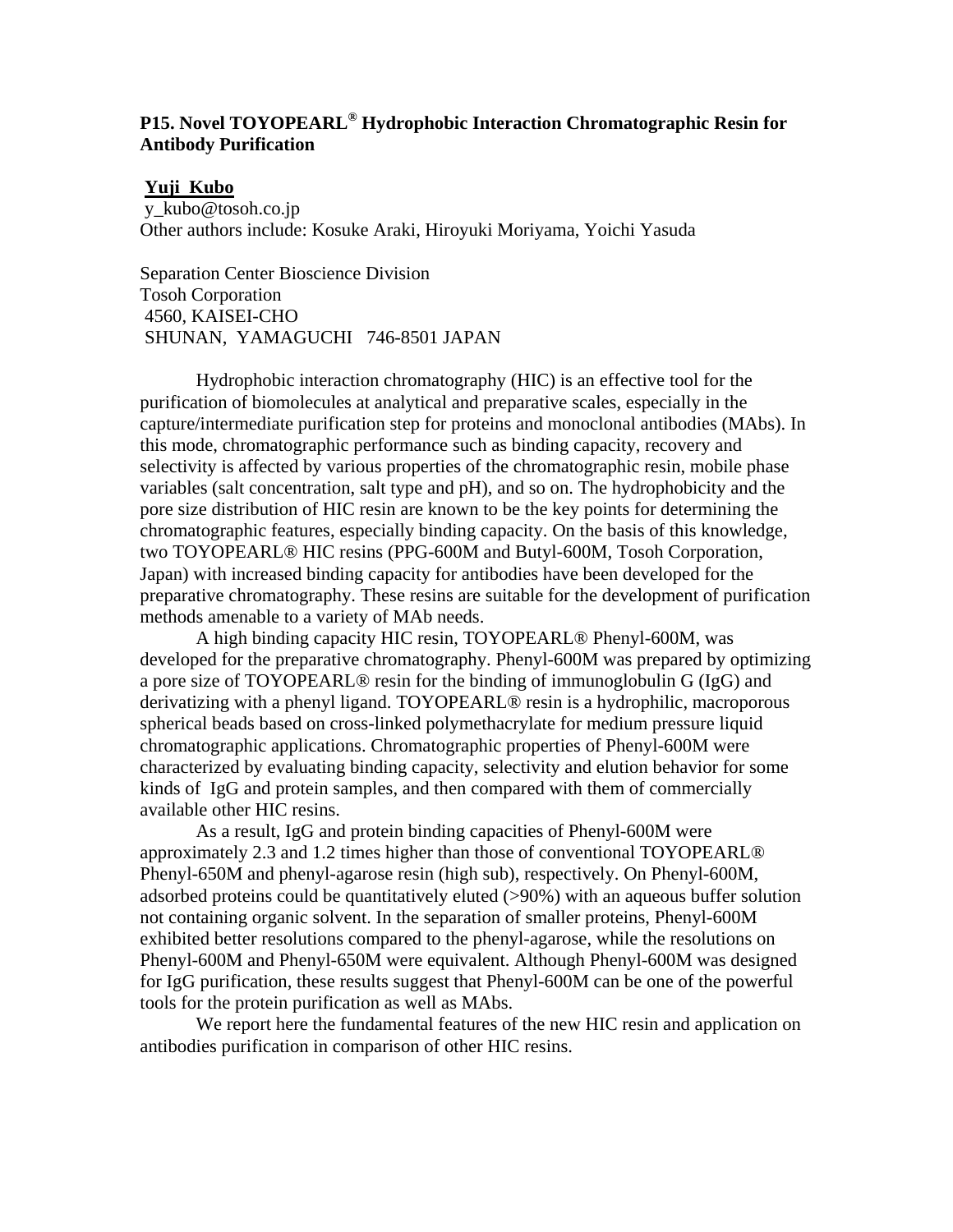## **P16. Method Development and Optimization for Characterization of Therapeutic Proteins Using Capillary Electrophoresis-Sodium Dodecyl Sulfate (CE-SDS).**

# **Ying-Chen Chen**

 yingchen.chen@bms.com Other authors include: Michelle Jin, Jinping Liu, Nataliya Afonina and Michael Grace

 Bioanalytical Sciences, Protein Therapeutics Development Bristol-Myers Squibb Company 311 Pennington-Rocky Hill Road Pennington, NJ 08534 U.S.A.

Sodium dodecyl sulphate-polyacrylamide gel electrophoresis (SDS-PAGE) is the traditional method for the molecular weight estimation and purity analysis for the therapeutic proteins. However SDS-PAGE is labor intensive, quantitative indirectly, and requires use of toxic reagents. Compared to SDS-PAGE, capillary electrophoresissodium dodecyl sulfate (CE-SDS) has shown great advantages on the automation, highspeed separation, enhanced resolution, and direct, on-line quantification using UV detection. This study is to evaluate the usage of CE-SDS technology for the analysis of therapeutic proteins. The method development and optimization of CE-SDS are highlighted in this presentation. The comparison of CE-SDS and SDS-PAGE for the analysis of therapeutic proteins is also studied. . The results of CE-SDS method demonstrate its potential application in characterization, in-process, and GMP sample testing for therapeutic proteins.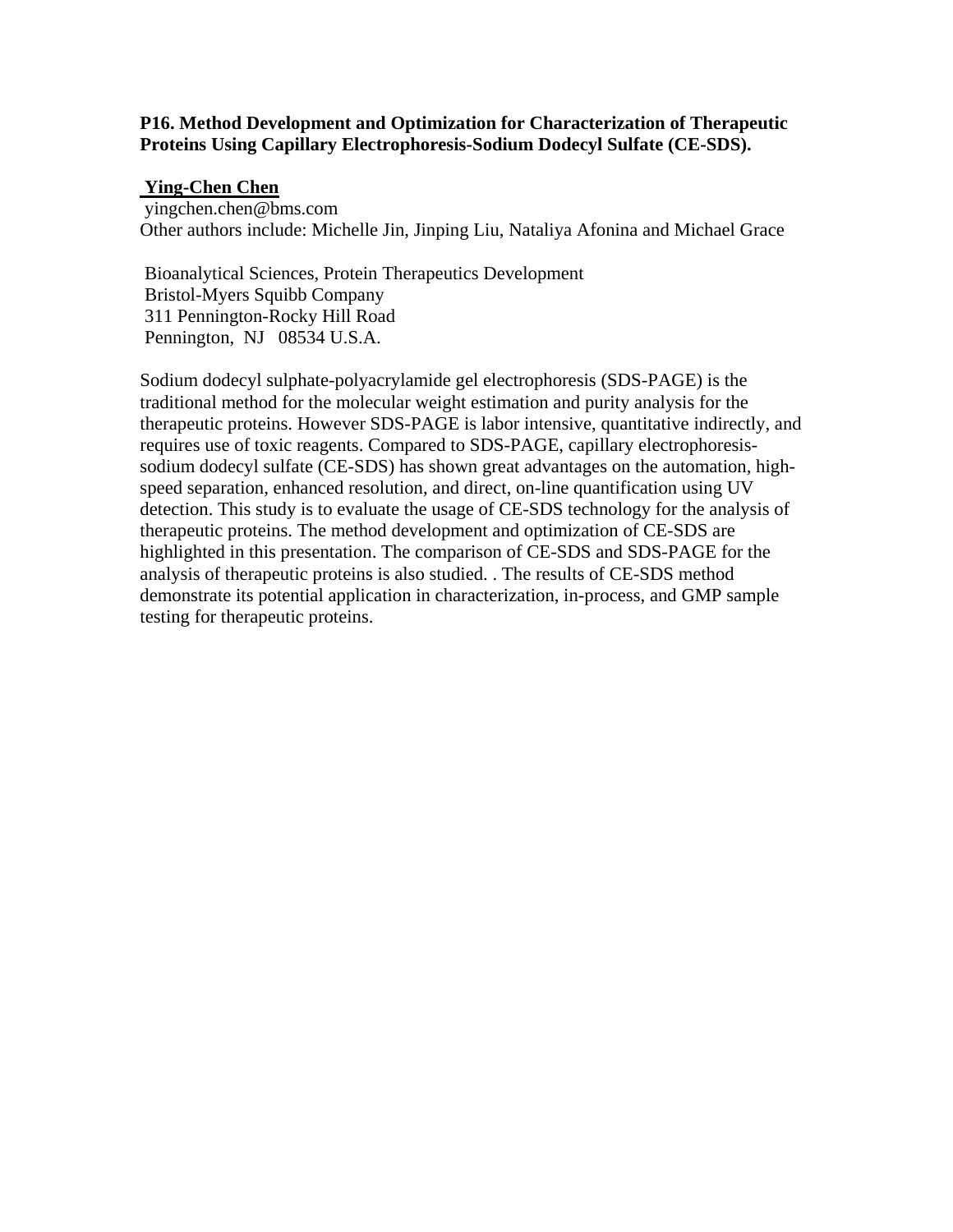### **P17. New ProSwift monolith Reversed Phase and Ion Exchange columns and their Comparative Evaluation with other Bio-columns**

#### **Srinivasa Rao**

Srinivasa.rao@dionex.com Other authors include: Kelly Flook, Jim Thayer, Charanjit Saini, Maria Rey, Andy Woodruff, Yury Agroskin and Chris Pohl

#### R&D

 Dionex Corporation 445 Lakeside Drive Sunnyvale, CA 94085 USA

Monolith columns offer significant advantages over conventional porous columns. They include fast mass transfer, high loading capacity, improved resolution even at elevated flow rates with low back pressures and wide pH stability. These exclusive characteristics support versatile performance in a wide range of bio-molecule separations. Earlier, we introduced reversed phase, anion exchange and cation exchange phases of ProSwift monoliths (4.6 x 50 mm). Reverse phased columns (4.6 x 50 mm) include RP-1S, RP-2H and RP-3U versions, which differ in their pore structure and therefore in their use for various bio-separations. The low back pressure of the ProSwift RP columns supports fast separation of analytes at high flow rates resulting in increased productivity. ProSwift RP columns are rugged and exhibited excellent performance. ProSwift ion exchange phases (4.6 x 50 mm) include weak anion exchange (WAX-1S) and a strong anion exchange (SAX-1S) columns, as well as a weak cation exchange (WCX-1S) column for biomolecule separations. Recently, we introduced 1x50 mm format of WAX-1S and WCX-1S columns for high resolution micro analytical bio molecule separations. 1mm columns offer improved sensitivity and reduce solvent consumption. ProSwift ion exchange columns are rugged, high capacity columns and exhibited excellent performance. Using both reverse phase and ion exchange columns, we have developed various applications and compared with other competitor columns. These results will be presented.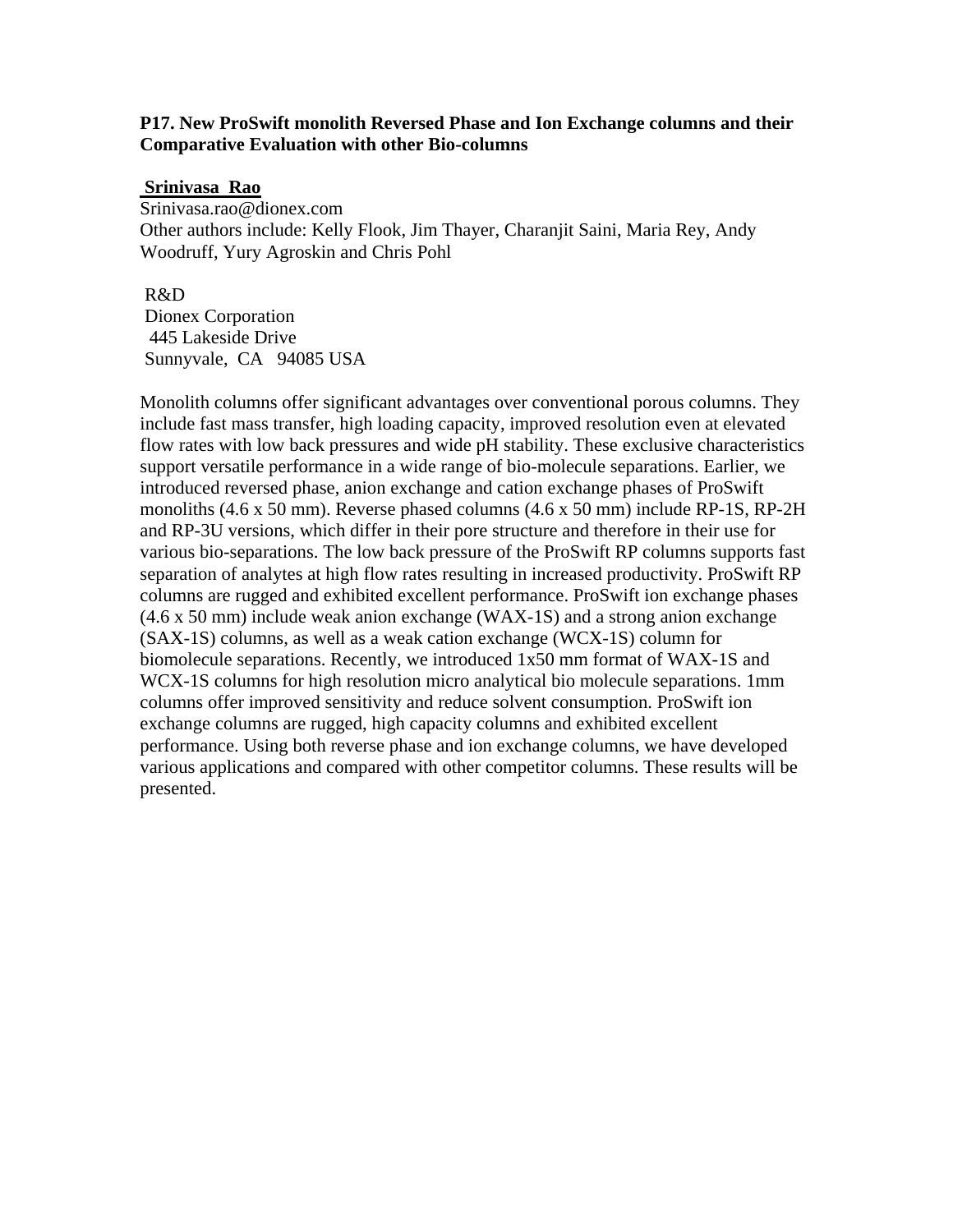# **P18. Characteristics of short gel filtration columns for rapid screening of aggregates and impurities**

# **Inger Salomonson**

 inger.salomonsson@ge.com Other authors include: Jinyu Zou, Marianne Carlsson, Fredrik Lundström

 GE Healthcare Bio-Sciences AB Bjorkgatan 30 Uppsala, 751 84 Sweden

Gel filtration (GF) is a gentle technique suitable for the study of aggregation and purity of a target protein. GF, however, is often time consuming and can also be held up due to the expense of sample and buffers. A new, small (3 ml) column format packed with Superdex<sup>™</sup> 75 and Superdex 200 has been developed for rapid and reliable gel filtration enabling analyses in less than 6 min using only 4  $\mu$ l of sample.

Results illustrating the resolution of a standard protein mixture, sensitivity, flow rate properties and influence of system dead volumes upon resolution will be shown. The short gel filtration columns will also be compared to the longer Superdex 75 and 200 10/300 GL columns.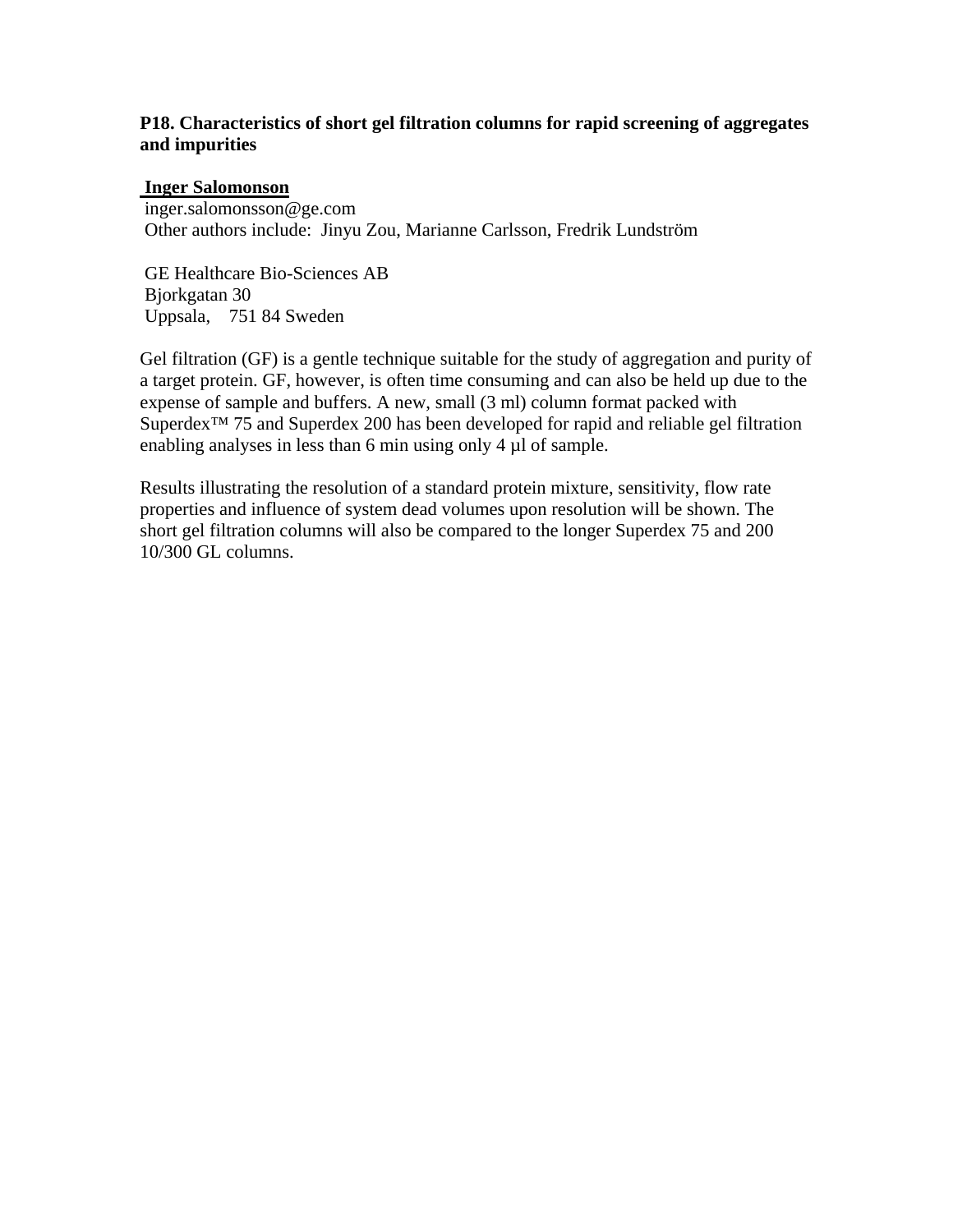### **P19. Grafting of monolithic columns for bioseparation**

#### **Carsten Voß**

 cvoss4@uni-bielefeld.de Other authors include: Erwin Flaschel

 Fermentation Engineering Bielefeld University Universitaetsstr. 25 Bielefeld, 33615 Germany

The application of monolithic columns has increased during the recent years especially in the field of bioprocessing mainly due to their superior flow characteristics and dynamic capacities. These characteristics are especially important for the separation of very large bioproducts like DNA, virus, and even whole cells. As column materials several different chemistries can be employed of whom silica and methacrylate polymers are the most common ones. The application of cryopolymerisation of acrylamides has also been described recently and offers a convenient and simple approach for monolithic synthesis. However, in most cases these chromatographic phases have only limited capacity due to the large internal pore diameters. Therefore, several researchers have employed graft polymerization in order to increase the capacity of these columns. Here we present the synthesis of monolithic columns by cryopolymerisation. Stationary phases were designed as anion-exchanges and as IMAC columns respectively by derivatising the functional allyglycidylether or by integrating appropriate monomers into the polymeric network. These columns were compared to grafted monoliths made by graft polymerisation of methacrylate polymers on the polyacrylamide backbone of the monolith after activation with Cu(III). It could be shown that graft polymerisation in general increased the capacity of the monolithic columns for proteins as well as nucleic acids. While ungrafted monoliths only showed a capacity of 40 µg/mL of protein, grafted columns were able to bind up to 4 mg/mL. Different forms of grafting resulted in varying dynamic capacities which can be explained by the accessibility of the functional groups on the polymeric ligand by the target molecules.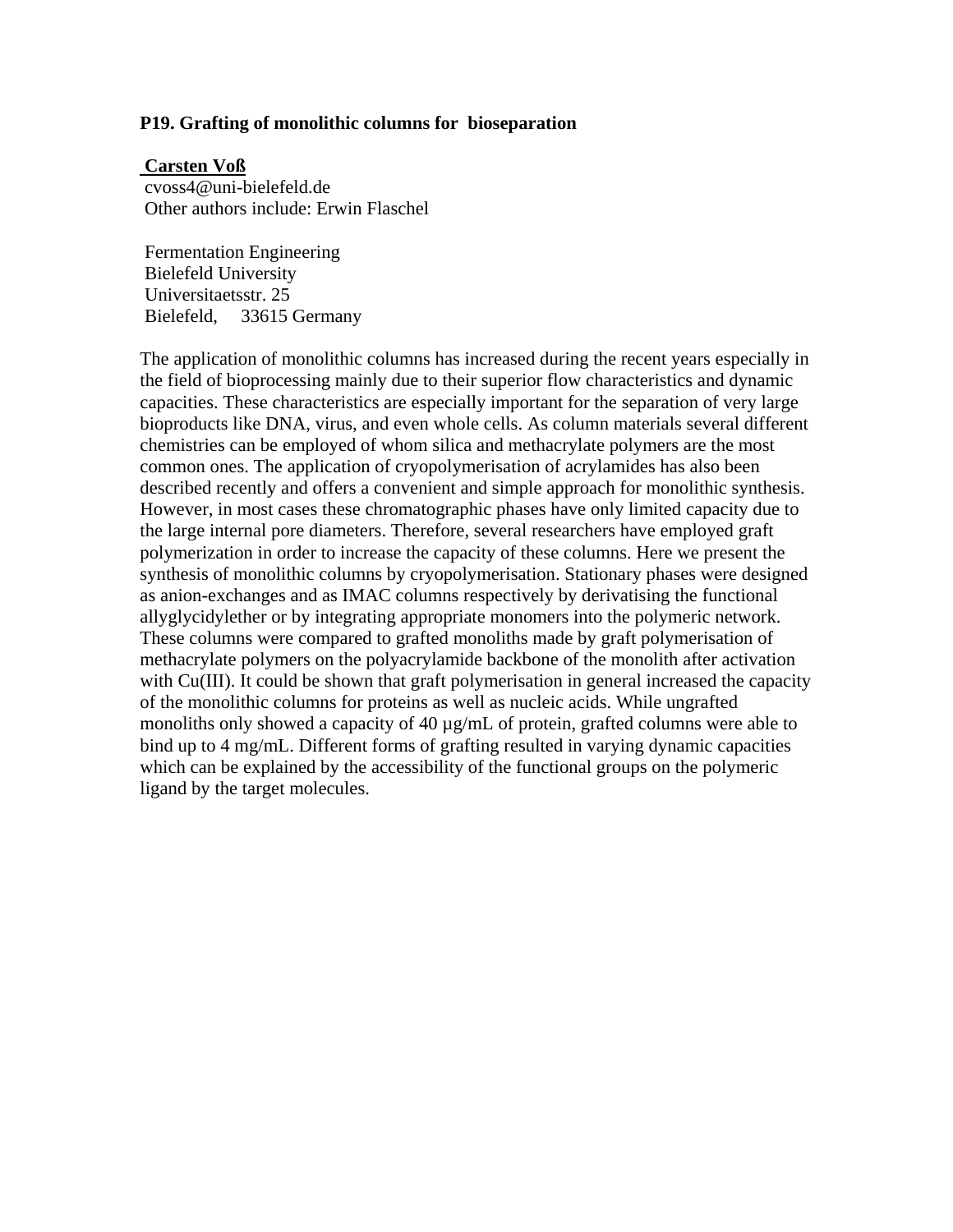#### **P20. Extraction of nucleic acids using reverse micellar two-phase systems**

#### **Nadine Streitner**

 nst@fermtech.techfak.uni-bielefeld.de Other authors include: Carsten Voss and Erwin Flaschel

 Fermentation Engineering Bielefeld University Universitaetsstr. 25 Bielefeld, 33615 Germany

Plasmid DNA as an active pharmaceutical ingredient is gaining more and more importance. Plasmid DNA can be used in gene therapy as a vector for therapeutic genes or encoded antigenes in genetic vaccination. For the production of multigram quantities of this substance robust and scalable processes have to be designed following the guidelines set by regulatory authorities. One main challenge is the separation of plasmid DNA and RNA. In this study we investigated the distribution of plasmid DNA and RNA in reverse micellar two-phase systems comprising isooctane and the cationic surfactant methyltrioctylammoniumchloride (TOMAC). This method offers an alternative to conventional purification procedures since it only needs inexpensive chemicals, is highly scalable, and can easily be integrated into current purification schemes. The partitioning of biomolecules in these systems is influenced by ionic strength, nature of the organic phase, surfactant, and co-surfactant, resulting in a multitude of different extraction experiments. Anion concentrations at which the partitioning behaviour for nucleic acids is inverted were identified. Systems capable of separating RNA from plasmid DNA out of a bacterial lysate were analysed further and successfully tested. The capability of reverse micellar systems for plasmid form separation was also shown by capillary and agarose gel electrophoresis.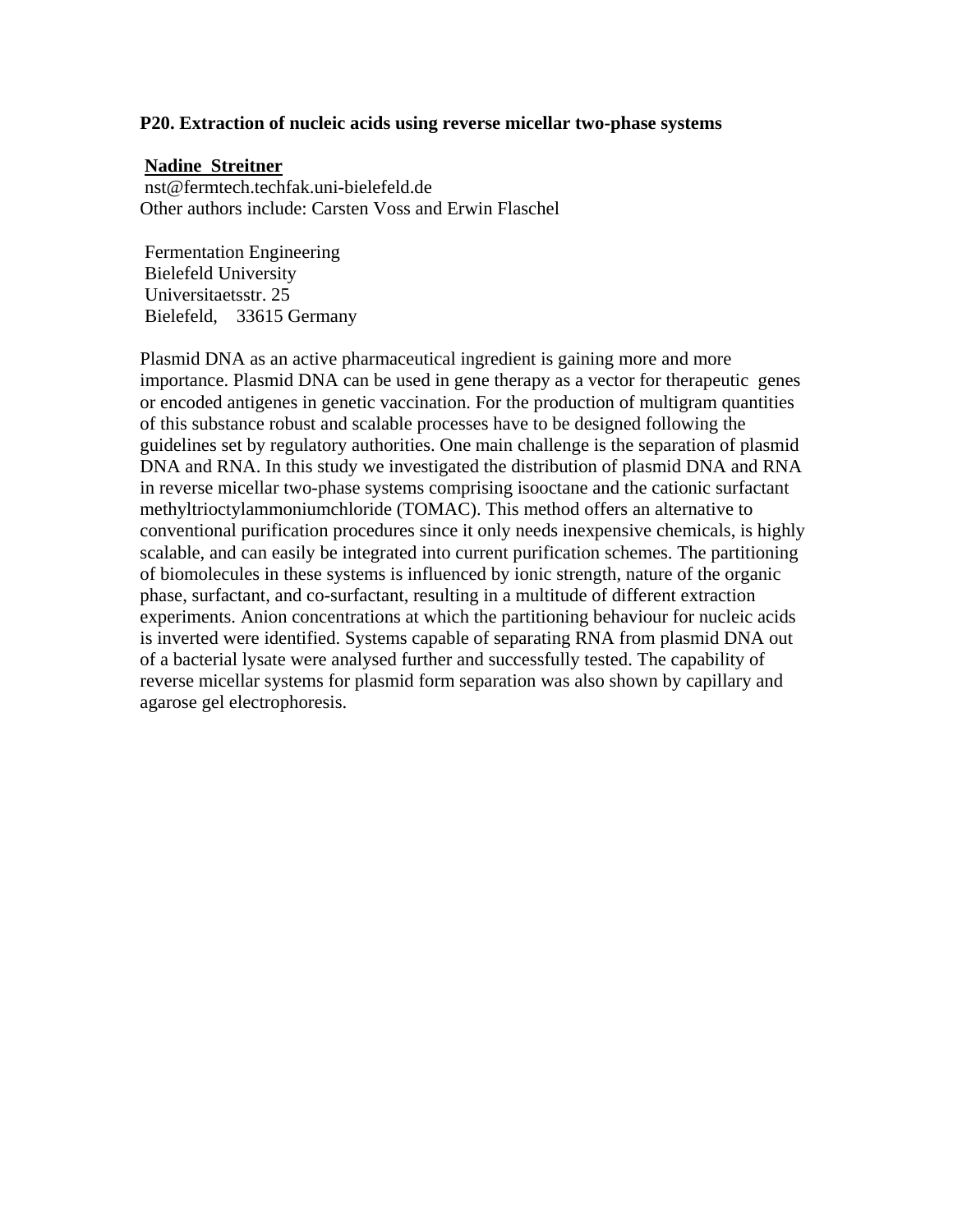# **P21. Fast development of small molecule affinity ligands for hGH using Encoded Bead Technology**

# **Roice Michael**

 MROi@novonordisk.com Other authors include: J. E. Rasmussen, L. Nørskov-Lauritsen, S. F. Christensen, P. M. St.Hilaire, M. Meldal, C. B. Schiødt, K. J. Jensen

 Affinity Purification Department Novo Nordisk A/S Novo Nordisk Park Måløv, Copenhagen 2760 Denmark

Affinity-based separation utilizing specific interaction between the affinity ligand and the corresponding target is a very powerful method for separation of biomolecules. Traditionally, affinity separation of proteins use protein based ligands, which do have some limitations in chemical and biological stability.

In this presentation a bead based screening method is discussed, for the development of small molecule affinity ligands for hGH. This method utilizes a combination of biocompatible PEG based resins, combinatorial synthesis and fluorescence based single bead screening. In this way, ligand libraries with a large number of different chemical entities can be screened efficiently and can avoid the time consuming step in traditional library screening using different spectroscopic and chemical methods.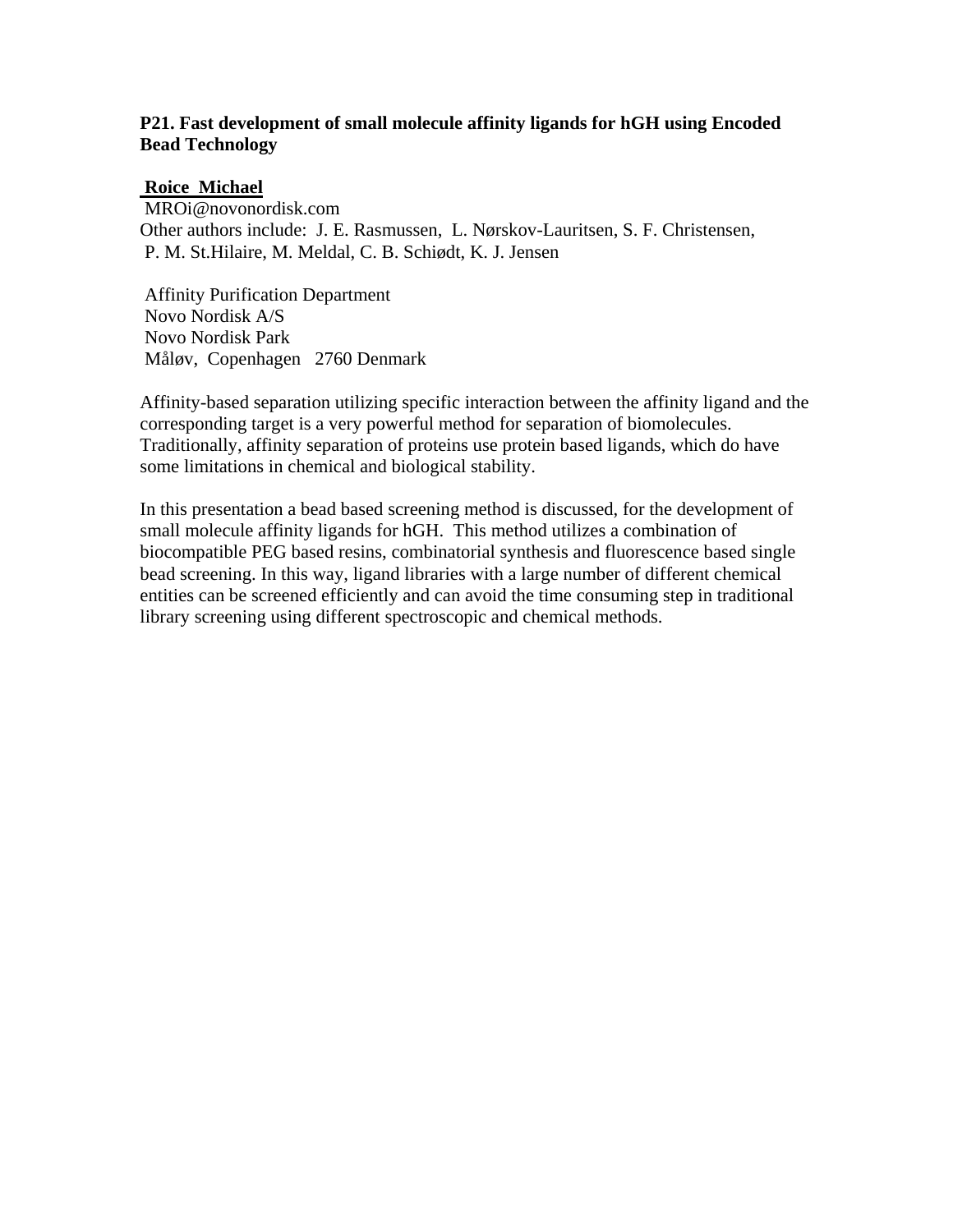## **P22. Purification of Strep(II)-tagged proteins using new prepacked columns**

#### **Anneli Karlsson**

anneli.karlsson@ge.com Other authors include: A. Bergh, M. Carlsson, A. Heijbel, U. Hjellström-Nilssson, M. Nilsson, J. Öhman

 Protein Separations GE Healthcare, Bio-Sciences Bjrkgatan 30 Uppsala, 75184 Sweden

The Strep(II)-tag is ideal as an affinity tag due to the small size  $(8 \text{ aa}, 1 \text{ kDa})$ , often making removal of the tag unnecessary. The new StrepTrap™ HP 1 ml and 5 ml columns have been specially developed for high specificity towards the Strep(II)-tag, with the prepacked format facilitating fast and convenient purification. Purification is done under physiological conditions and the mild elution preserves the activity of the target protein. The small bead size of the medium  $(34 \mu m)$  allows elution in narrow peaks, minimizing the need for further concentration steps.

In this work, purifications of Strep(II)-tagged proteins on StrepTrap HP 1ml and 5 ml columns are presented. A dual-tagged fluorescent protein, (His)6-mCherry-Strep(II) expressed in E. coli, was purified in a purification procedure including two affinity columns, StrepTrap HP followed by HisTrap™ HP. The second affinity column was necessary for removal of a truncated variant of the target protein. The multi-step purification was performed fully automatically using ÄKTAxpress™. Another dualtagged protein expressed in insect cells was purified to high purity in a single step using StrepTrap HP. The final purity was above 95% according to SDS-PAGE analysis. Finally, six repeated purifications of a Strep(II)-tagged protein expressed in E. coli were performed on the same StrepTrap HP column with 0.5 M NaOH regeneration between the runs. The final purity and yield of the target protein remained almost unchanged, with no tendency of decreasing values, demonstrating the high reproducibility during repeated use of StrepTrap HP.

In summary, the use of prepacked StrepTrap HP columns for convenient purification of Strep(II)tagged proteins results in high final purity and yield of the target protein. In addition the column is efficiently regenerated with 0.5 M NaOH.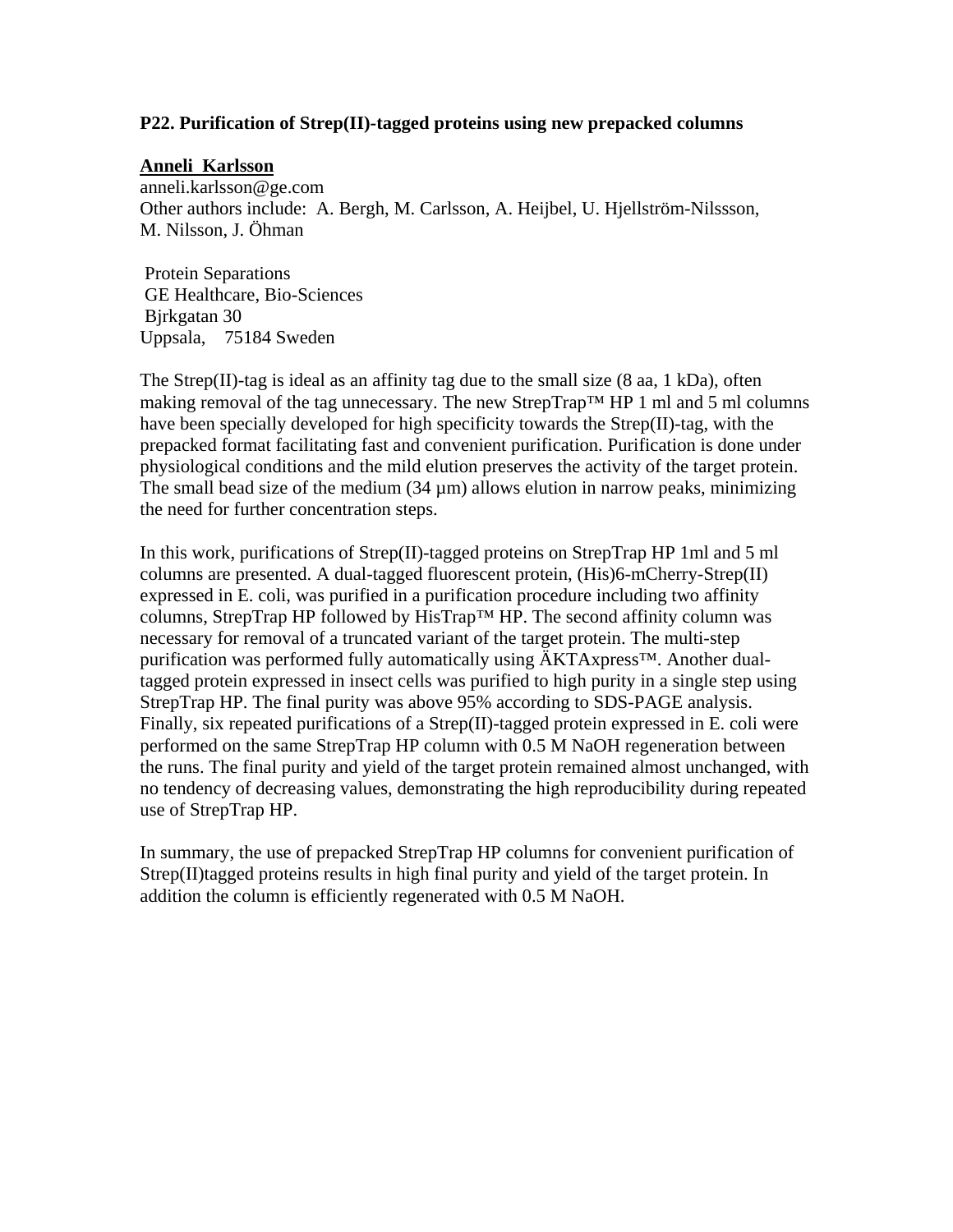# **P23. Purification of MBP-tagged proteins using new prepacked columns**

# **Anneli Karlsson**

[anneli.karlsson@ge.com](mailto:anneli.karlsson@ge.com) Other authors include: A. Bergh, K. Busson M. Carlsson, A. Heijbel J. Lundqvist, E. M. Maier, R. Zimmermann, J. Zou

Protein Separations GE Healthcare, Bio-Sciences Bjrkgatan 30 Uppsala, 75184 Sweden

Maltose binding protein (MBP) is beneficial as an affinity tag due to its ability to increase expression level and solubility of the fusion protein. The new MBPTrap<sup>TM</sup> HP 1 ml and 5 ml columns have been specially developed for high specificity towards the MBP-tag and the prepacked format facilitate fast, convenient and reproducible purifications. Additionally, it can easily be regenerated using 0.5 M sodium hydroxide without losing binding capacity.

In this work, MBP-tagged proteins expressed in E.coli were purified on prepacked 1 ml or 5 ml MBPTrap HP columns. A stability study was performed with six repeated purification runs on the same column, each followed by regeneration with 0.5 M NaOH. The results showed no significant change in yield or purity. A purification of mediumchain acyl-CoA dehydrogenase (MCAD), a protein involved in metabolic disease, was performed. The total purification time was reduced due to elution of highly concentrated target protein, thereby eliminating the need for a concentration step and simplifying the whole purification procedure. Furthermore, an automated two step purification of Apoptin was performed on ÄKTAxpress<sup>™</sup> where the affinity chromatography step on MBPTrap HP was followed by a gel filtration step.

In summary, the results show that prepacked MBPTrap HP columns decrease purification time and give high purity and reproducibility.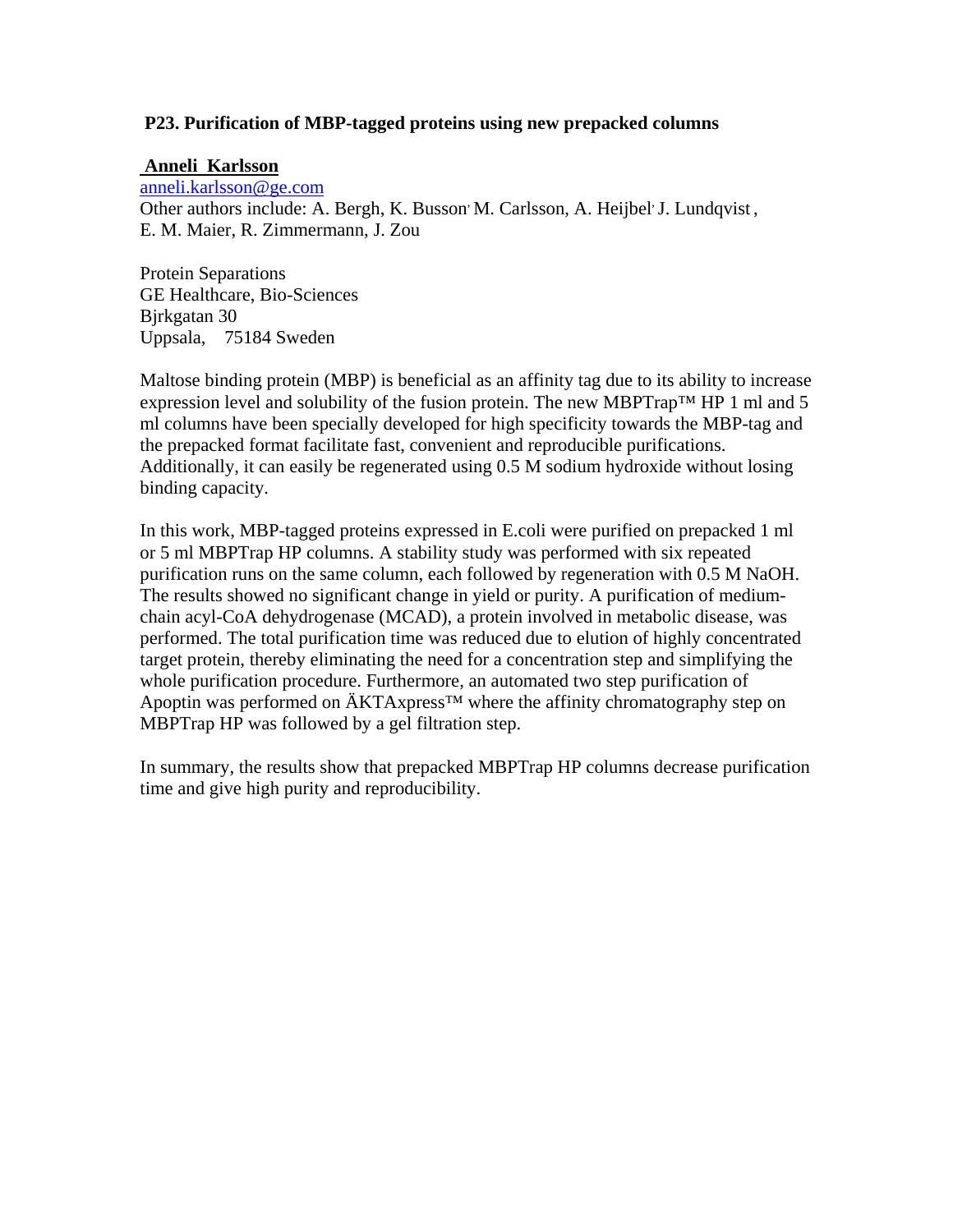# **P24. Rapid screening of antibody aggregates and protein impurities using short gel filtration columns**

## **Jinyu Zou**

jinyu.zou@ge.com Other authors include: Ann Bergh, Marianne Carlsson , Fredrik Lundström, Inger Salomonson

#### R&D

GE Healthcare Bio-Sciences AB Bjorkgatan 30 Uppsala, 75184Sweden

Gel filtration (GF) provides reliable information about size and the purity of a protein of interest, especially when it is in a multimeric state. Superdex™ 200 and Superdex 75 are excellent media for such analyses. To speed up analysis and keep sample and buffer consumption to a minimum, two prepacked short gel filtration columns (15 cm long and 3 ml bed volume) have been developed, Superdex™ 200 5/150 GL and Superdex 75 5/150 GL.

Results from rapid screening of optimal conditions for HIC purification of antibody to minimize dimer and higher aggregate content will be shown. An assessment of integrity of a recombinant protein and rapid purity check of two Strep(II)-tagged proteins will also be presented.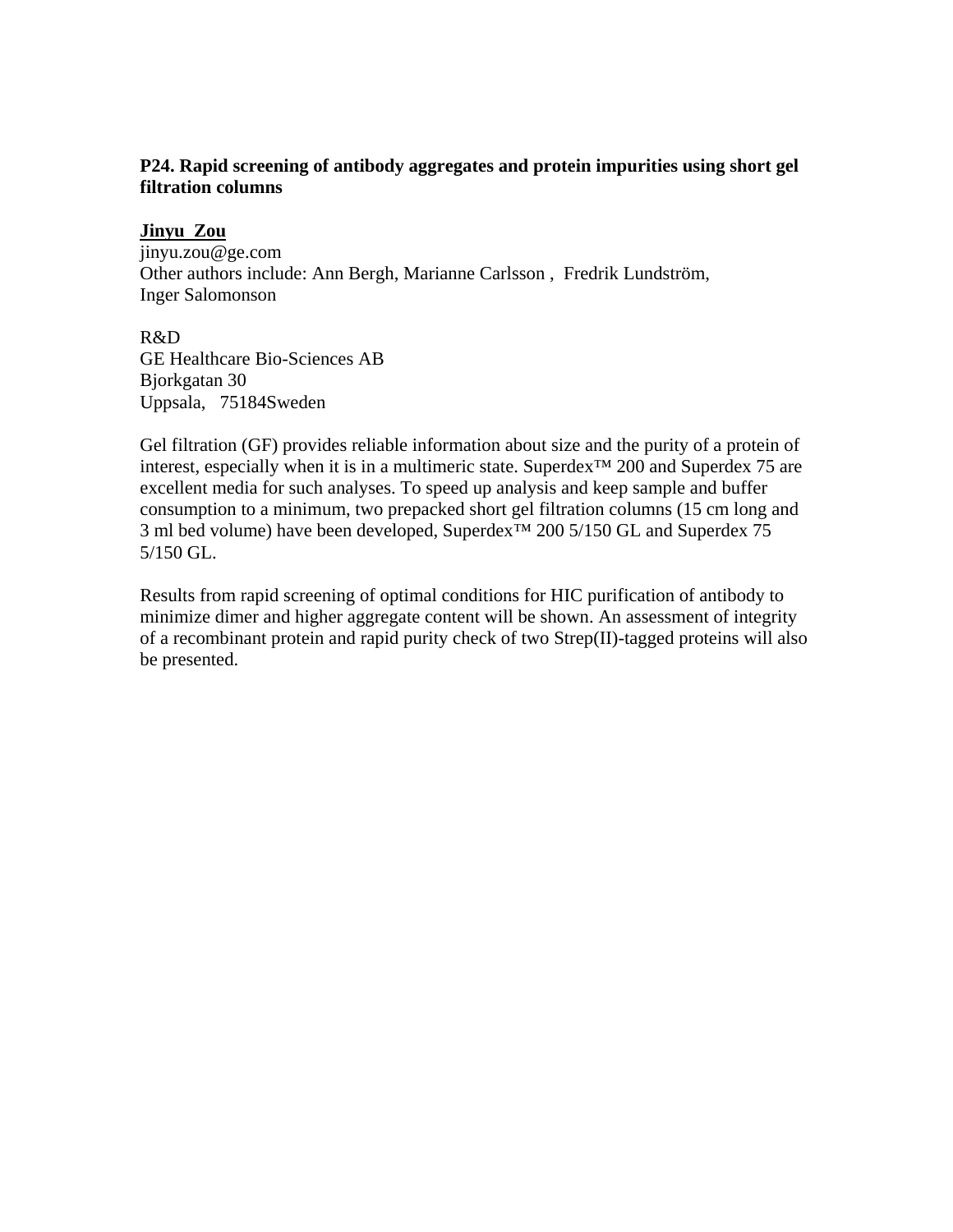# **P25. Rapid protein analysis and screening of membrane protein buffer conditions by gel filtration**

### **Inger Salomonson**

[inger.salomonsson@ge.com](mailto:inger.salomonsson@ge.com)

Other authors include: Said Eshagi, Marianne Carlsson, Fredrik Lundström

GE Healthcare Bio-Sciences AB (and Karolinska Institute) Bjorkgatan 30 Uppsala, 751 84 Sweden

Depending on parameters such as ionic strength, isoelectric point and hydrophobicity proteins are liable to aggregate into larger complexes or oligomers. Screening of different conditions is often needed to obtain a protocol resulting in pure and stable target proteins. Size-exclusion chromatography (SEC) is an excellent and gentle technique to study the state of aggregation of a protein as well as the purity of a target protein. This procedure is often time consuming, available sample might be limited and expensive chemicals, like detergents, might also be limiting factors.

Superdex™200 is a powerful media for size distribution analysis and in order to minimize the cycle time a new column format has been developed for rapid and reliable size-exclusion chromatography. The new Superdex<sup>™200</sup> 5/150 GL prepacked column has a length of only 150 mm and a total gel volume of 3 mL allowing small volumes of material (4-50 µl) to be analyzed in a short time (6-12 min/run).

Results from a homogeneity check of a purified membrane protein, a purity check of a soluble histidine-tagged protein and the study of formation of a protease-inhibitor complex using Superdex ™ 200 5/150 GL will be presented.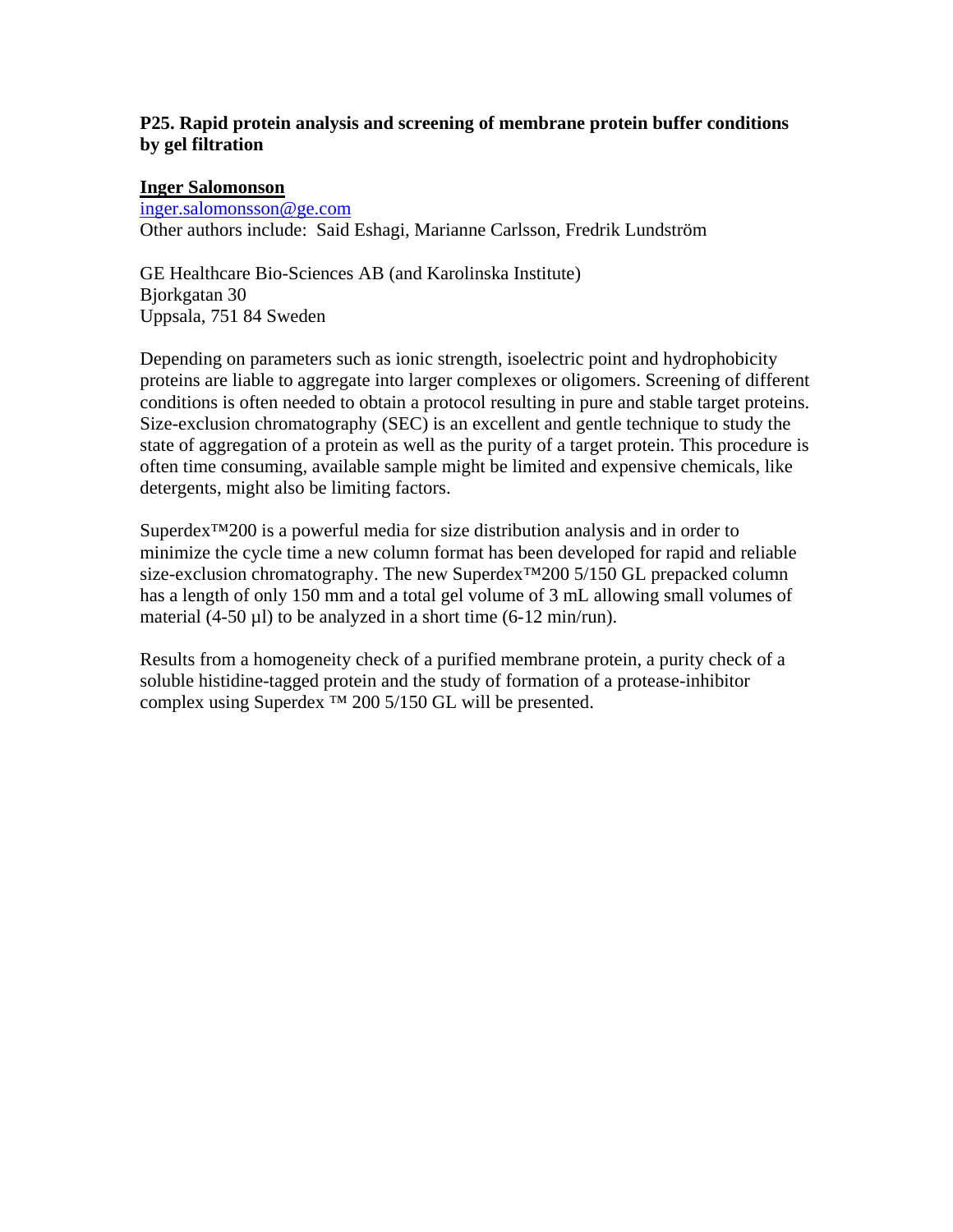#### **P26. Purification of Antibody Heteropolymer Targeting Staphylococcus Aureus**

#### **Irina Kostareva**

 ikostareva@elusys.com Other authors include: Colin Campbell, Xiaomin Yang, Finn Hung, James Porter

Process Development Elusys Therapeutics, Inc. 25 Riverside Drive Pine Brook, NJ 07058 USA

A Heteropolymer (HP) is a unique dual antibody conjugate composed of specific, chemically cross-linked monoclonal antibodies (MAbs). One antibody recognizes human complement receptor type 1 (CR1) and a second antibody is directed against a bloodborne pathogen target. The HP conjugation process produced a complex mixture of molecular species. The HP reaction mixture included unconjugated monomers, dimers, trimers, tetramers and conjugates with a molecular size greater than 106 Dalton MW. Unconjugated monomers as well as species larger than or equal to tetramers must be removed during the purification process. The methods used to achieve this purification must be scalable to produce large batches of HP final product.

Affinity chromatography can not be used since MAbs and HP have a common origin. Similar net charges of HP and unreacted antibodies extremely complicate the development of HP purification processes using ion exchange chromatography for purification of HP.

Existing size exclusion chromatography (SEC) media available for the scaling up of protein purification processes does not provide adequate protein separation with molecular weights above 600kDa. They also have certain limitations in scalability. Therefore we explored the use of hydrophobic interaction chromatography for the HP purification process development because of limitations of other chromatographic techniques for the separation of non cross-linked antibodies from the conjugated ones. In this study we have demonstrated that HP targeting S.aureus can be purified using EMD Fractogel® Propyl (S) resin. Conjugated MAbs were successfully separated from unreacted antibody monomers with propyl resin using buffers with ammonium sulfate. Elution conditions were developed to separate HP product from high molecular weight MAbs conjugates. The propyl HIC purification of HP was successfully scaled-up to 400mg of total loaded protein.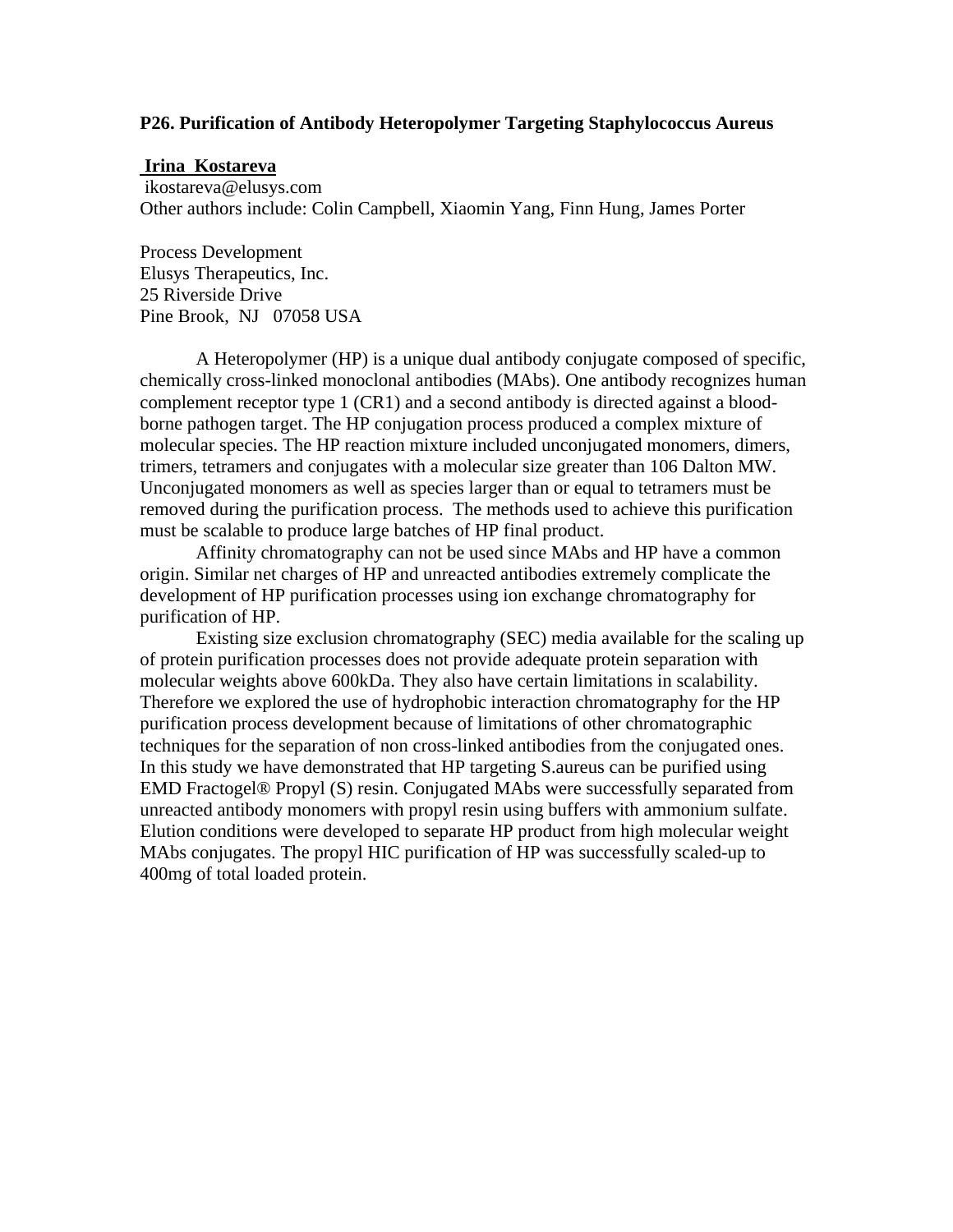# **P27. Analysis of serine proteases from marine sponges by two-dimensional zymography**

# **Jeff Wilkesman**

 jwilkesm@uc.edu.ve Other authors include: Heinz C. Schröder

**Chemistry** University of Carabobo, Faculty of Science and Technology Av. Salvador Allende, Edif. Química, Ciudad Universitaria, Bárbula Valencia, Carabobo 2005 VENEZUELA

Proteolytic activities isolated from the marine demosponges Geodia cydonium and Suberites domuncula were analyzed by two-dimensional (2-D) zymography, a technique that combines IEF and zymography. After purification, a 200 kDa proteolytically active protein band from G. cydonium was obtained when analyzed in gelatin copolymerized 1- D zymograms. The enzymatic activity was quantified using (-N-benzoyl-d-arginine pnitroanilide (BAPNA) as substrate and corresponded to a serine protease. The protease activity was resistant to urea and SDS. DTT and 2-mercaptoethanol (2-ME) did not significantly change protease activity, but induced a shift in molecular mass of the proteolytic band to lower Mr values as detected by zymography. Under mild denaturing conditions, lower-Mr bands (<200 kDa) were identified in 1-D zymograms, suggesting that the protease is composed of subunits which retain the catalytic activity. After 2-D zymography, the protease from G. cydonium revealed a pI of 8.0 and a Mr shift from 200 kDa to 66 kDa. To contrast these results, a cytosolic sample from S. domuncula was analyzed. The proteolytic activity of this sponge after 2-D zymography corresponded to a Mr of 40 kDa and a pI of 4.0. The biological function of both sponge proteases is not yet known. This study demonstrates that mild denaturing conditions required for IEF may alter the interpretation of the 2-D zymography and care must be taken during sample preparation.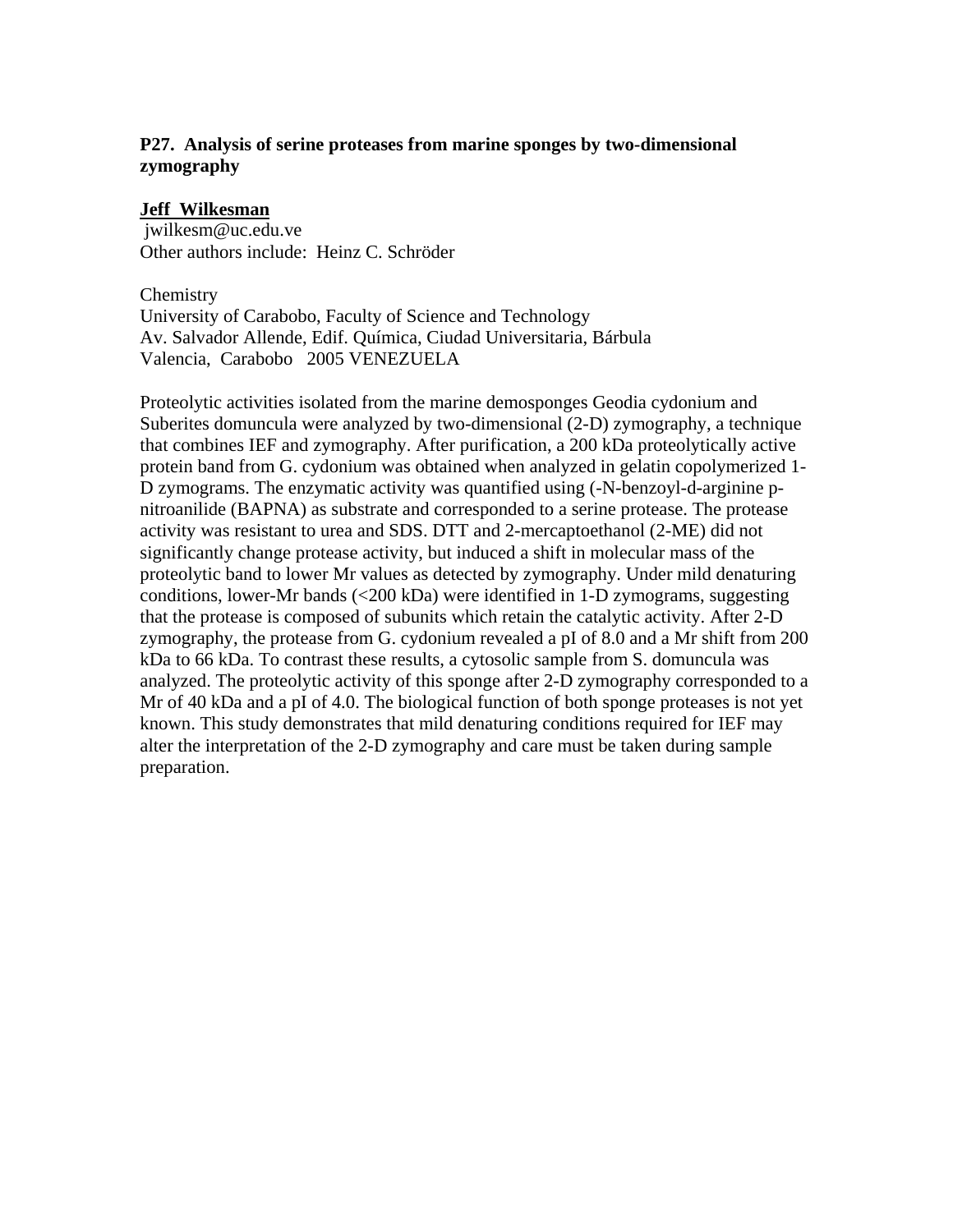### **P28. Microheterogeneous monoclonal antibody subspecies with differential hepatitis C virus core antigen binding properties identified by SEC-HPLC**

### **Kevin Rupprecht**

 Kevin.Rupprecht@abbott.com Other authors include: Qiaoqiao Ruan<sup>2</sup>, A. Scott Muerhoff<sup>3</sup>, Bill Zeck<sup>4</sup>, Cheng Zhao<sup>1</sup>, Carol S. Ramsay<sup>1</sup>, Suresh M. Desai<sup>3</sup>, and Jeffery R. Fishpaugh<sup>1</sup>

<sup>1</sup>Core R&D Analytical Chemistry, <sup>2</sup>Core R&D Biotechnology, <sup>3</sup>Infectious Diseases, and <sup>4</sup>Life Sciences Research and Development, Abbott Diagnostics Division

 09A1, Core R&D Analytical Chemistry Abbott Laboratories 100 Abbott Park Rd. Abbott Park, IL 60064-6041 USA

A monoclonal antibody directed against the core protein of hepatitis C virus was characterized for its utility in a sandwich antigen immunoassay wherein the mAb was used as the conjugate. Analysis of unconjugated and acridinium-conjugated monoclonal IgG using a silica-based HPLC size exclusion column revealed the existence of a single peak. Subsequent analysis of unconjugated IgG using a methacrylate-based HPLC size exclusion column revealed the presence of two species of IgG but only by using a low ionic strength mobile phase buffer. Independent conjugation and testing of the two species showed significant differential reactivity towards HCV antigen. Isoelectric focusing gels indicated subtle differences in the subspecies composition. Measurement of target peptide binding constants using fluorescence correlation spectroscopy indicated that the two HPLC column fractions had different Kd values at low salt concentration. Differences in Kd disappeared in high salt buffer. Mass spec analysis of the fractionated peaks indicated masses were identical though both contained a mixture of two heavy chains species differing by only 160 mass units. Sequence analysis of heavy and lights chain cDNAs revealed the presence of a single potential N-linked glycosylation site in the heavy chain variable region CDR2. These results suggest that this monoclonal antibody consists of microheterogeneous subspecies that exhibit different antigen binding properties possibly due to differences in post-translational modification of the heavy chain variable region glycosylation pattern. The choice of size exclusion column matrix and buffer composition was critical to the identification of these monoclonal IgG subspecies.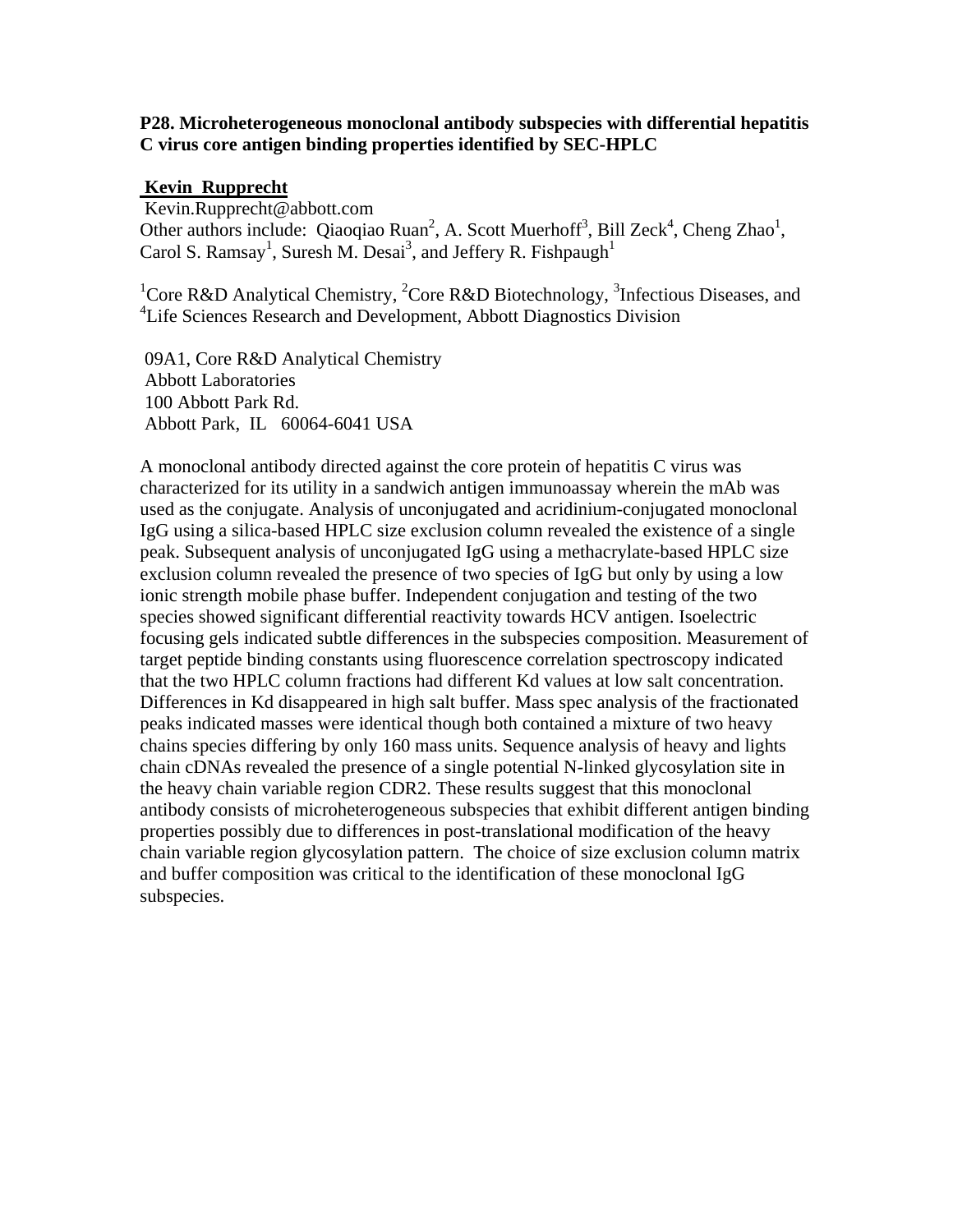# **P29. Evaluation of protein A immobilized resin for the capture of monoclonal antibodies**

#### **Koji Nakamura**

k naka@tosoh.co.jp Other authors include: Fujii Satoshi

 Nanyo Research Laboratory Tosoh Corporation 4560 Kaiseicho Shunan, Yamaguchi, 746-8501 JAPAN

 Therapeutic antibodies have become the major product in the biopharmaceutical industry. Most of antibodies are purified by protein A affinity chromatography as a capture step due to the unique selectivity of the protein A. Two types of protein A resins, agarose and glass based, are frequently used for industrial purifications. Both resins have high dynamic binding capacity and can be used up to 200 cycles. However, agarose based resin can not be operated at high flow rates when the resin is packed in a larger column due to its lower mechanical strength, while glass based resins are labile to caustic mobile phases, a common and very effective for CIP solution.

To overcome such drawbacks, we have developed a new Toyopearl based protein A resin. Toyopearl is a hydrophilic polymer based resin with improved flow properties compared to agarose based resin and better chemical stability compared to glass based resins. Recombinant protein A was immobilized onto HW-65 which has a large, 1000 angstrom pore size.

In this poster, the basic properties of the experimental Toyopearl based protein A resin, such as flow-rate dependence on dynamic binding capacity, purification of monoclonal antibody, and a CIP study with caustic solutions will be presented.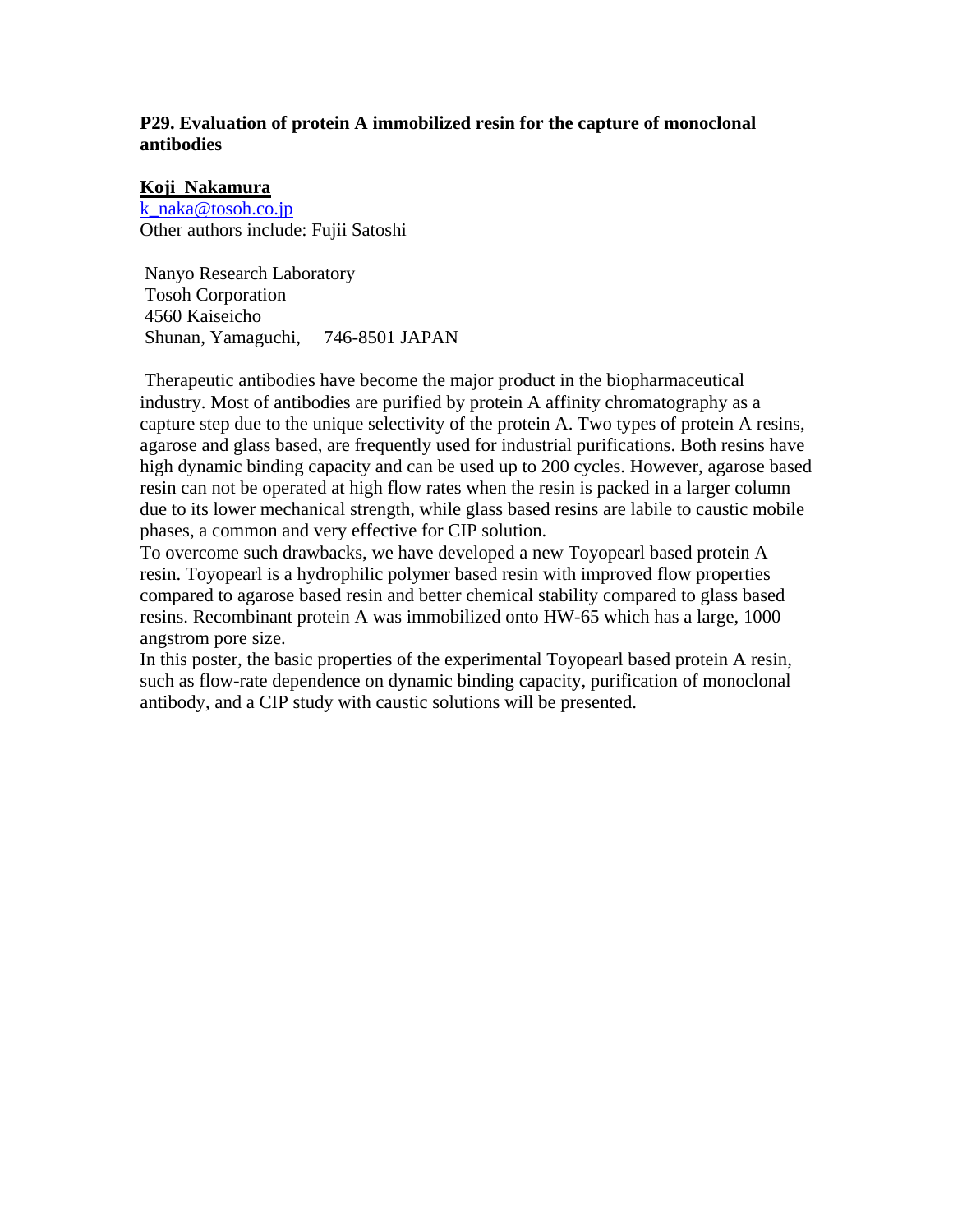# **P30. Application of Analytical CEX Chromatography for the Isolation and Characterization of Deamidated Species of a Kunitz Domain Protein.**

# **Mark Stochl**

[mstochl@dyax.com](mailto:mstochl@dyax.com)

Other authors include: J. Muddiman, J. Wolkovitz, A. Ley, C. Bodycombe, K. Neelon Process Sciences – Analytical Development Dyax Corp. 300 Technology Square Cambridge, MA 02763 USA

and J. Nawrocki Catalent Pharma Solutions, Inc., (formerly Cardinal Health) San Diego, CA

Deamidation is a common post-translational protein modification and is known to be a major source of protein degradation often occurring during purification and storage under mild conditions. This gives rise to increased protein heterogeneity often resulting in a loss of purity and stability. This modification is also known to result in conformational changes within the polypeptide backbone which may ultimately result in a loss of biological activity. Therefore, in the development and manufacture of a wellcharacterized protein therapeutic, it is necessary to carefully monitor these changes as well as to isolate these deamidated species for characterization. Since the rate and extent of deamidation is typically slow and low in the final drug substance/product, detection, isolation and subsequent characterization of the various closely-related deamidated species is often very challenging.

Here, we describe the approach taken to generate, isolate and characterize deamidated species of a Kunitz Domain Protein (KDP) produced by Pichia Pastoris fermentation. Deamidated species were isolated by Cation Exchange (CEX) Chromatography from a stressed sample of KDP using a silica-based analytical CEX-HPLC column from Tosoh Bioscience. A shallow pH gradient using 50 mM citrate from pH 4.8 to 5.2 in 20 column volumes was developed and used to isolate several different forms of deamidated KDP.

Further analyses by CEX-HPLC, gel-IEF, iCE280, RP-HPLC, SDS-PAGE, and peptide mapping with LC-MS and LC-MS/MS were used to characterize purity, isoelectric point (pI) and to confirm exact mass, site(s), and extent of modification. An enzymatic-based RP-HPLC method for isoaspartate detection was used to monitor relative levels of deamidation (Isoquant, Promega Corporation). Biological activity was also determined by measuring inhibition constant (Ki) and potency (specific activity).

Based on these analyses, we were able to successfully isolate and characterize several deamidated forms of known product-related species (PRS). The purified deamidated samples showed substantially reduced biological activity relative to the reference standard. Ion-exchange chromatography has proven to be a powerful technique for the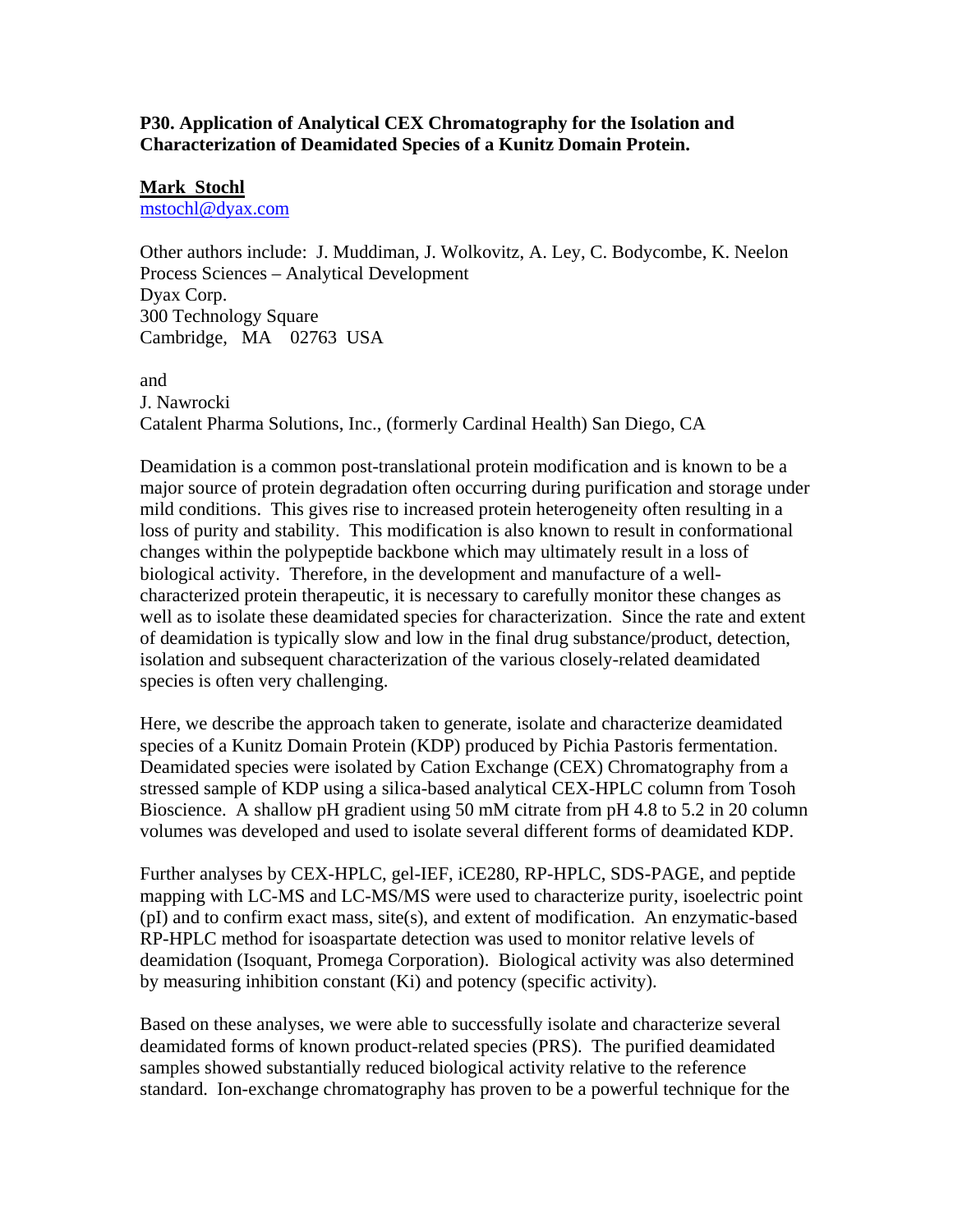identification and isolation of closely-related deamidated variants of KDP. Additionally, the CEX-HPLC method may be a useful analytical tool for the quantitation and characterization of deamidated species of both KDP and non-KDP proteins.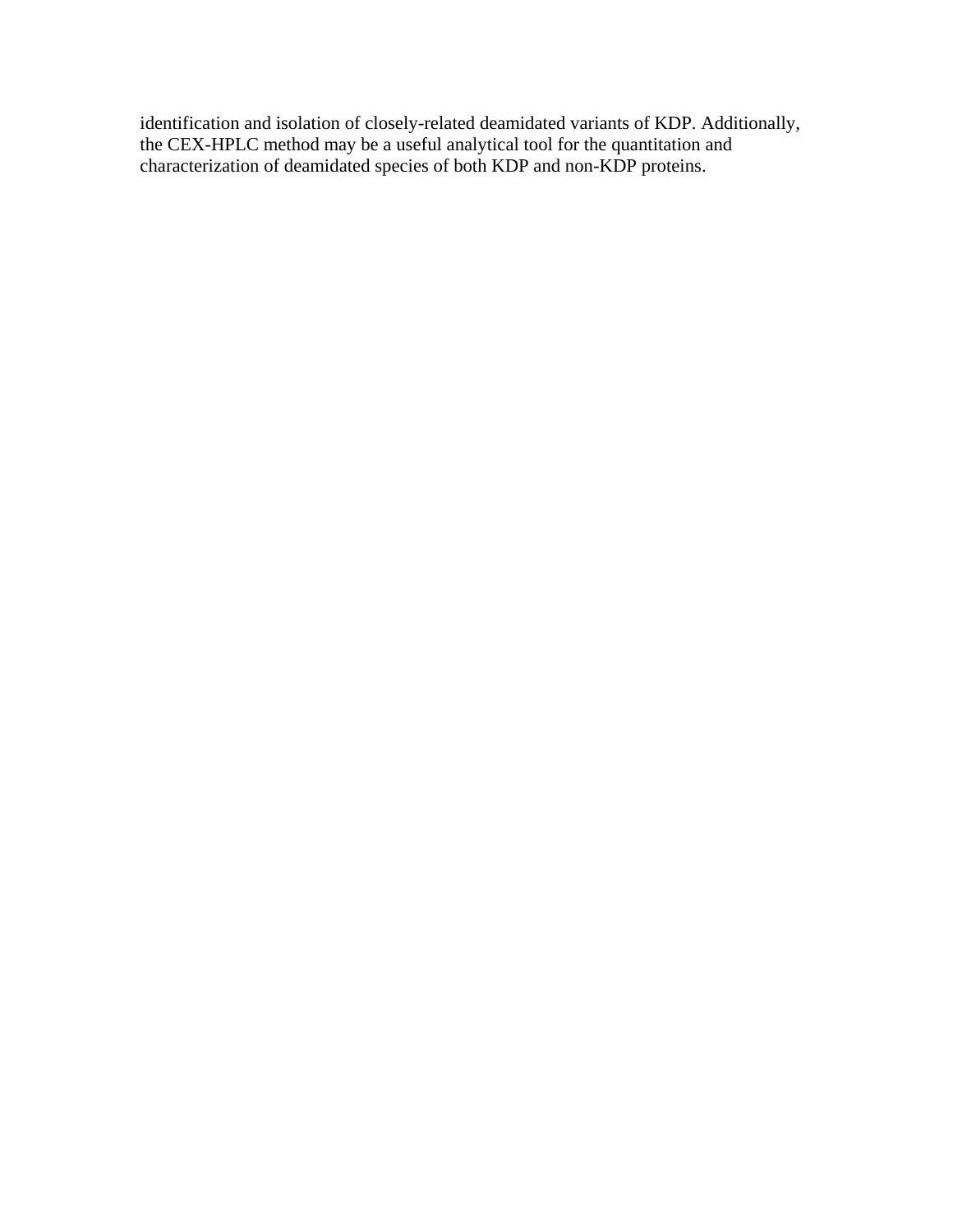# **P31. A Dual Column Method for Detecting Free Thiol Species in HCCF.**

### **Emily Alcala**

alcala.emily@gene.com Other authors include: Cindy Quan

Analytical Development Genentech 1 DNA Way South San Francisco, CA 94080 USA

Harvested cell culture fluid (HCCF) is a complex mixture of various molecules ranging from small molecules to large complex proteins, as well as cellular debris. Searching for a specific chemical moiety (e.g. free thiols) in this mixture is challenging and requires separation techniques that can look at the entire range of a specific characteristic – in this case hydrophobicity. This poster describes separating harvested cell culture fluid by twodimensional off-line liquid chromatography, with sizing as the first dimension followed by either a hydrophobic-based separation (reversed-phase HPLC) or a hydrophilic-based separation (normal-phase HPLC). Fluorescent tagging and mass spectrometry aided in the detection and identification of all free thiol containing molecules found in the cell culture mixture by these complementary modes of separation. Additionally, experiments were conducted to designate responses for standard expected free thiol species (e.g. cysteine, glutathione, DTT and free light chain).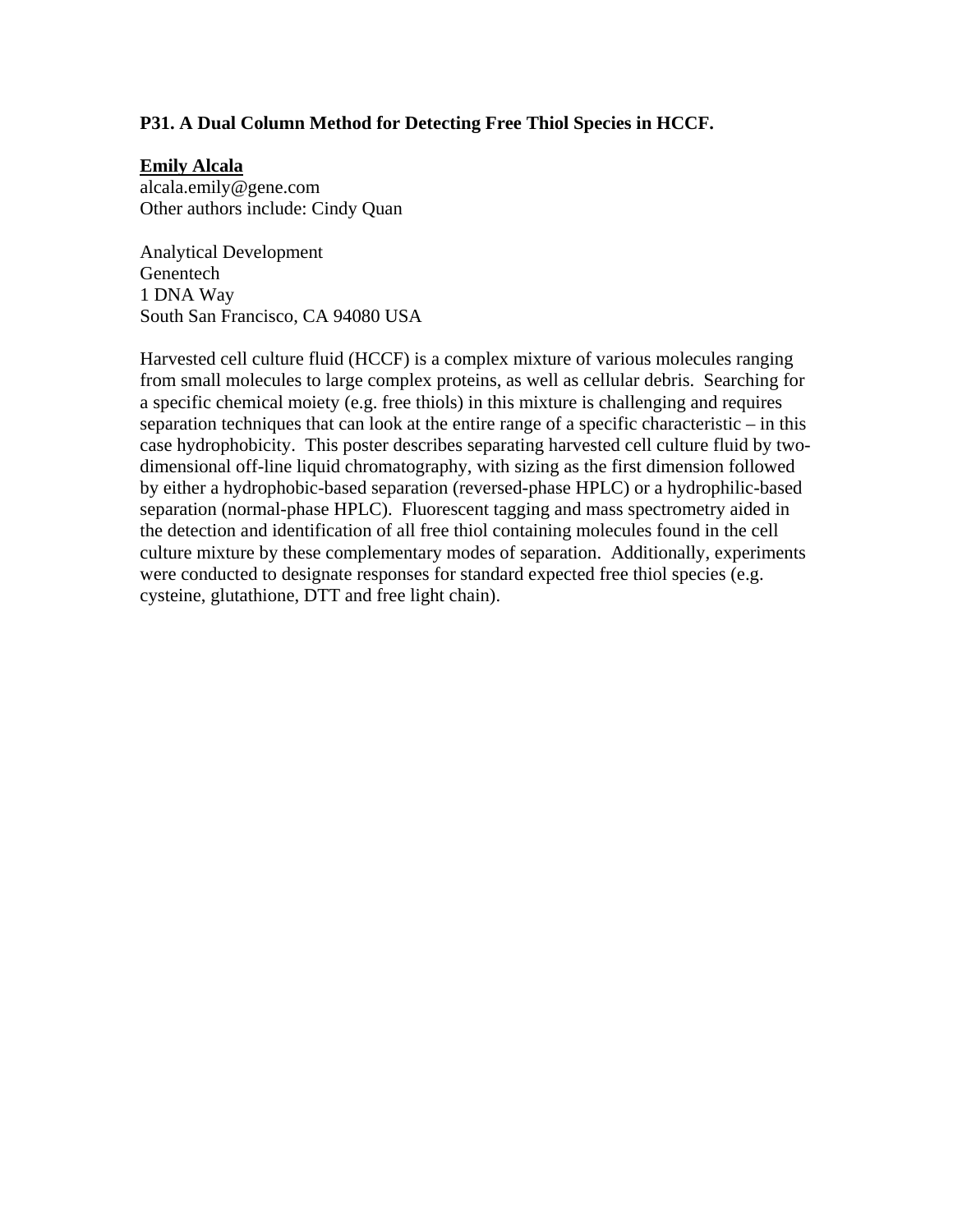## **P32. Predominant Acidic Forms of a Recombinant Monoclonal Antibody**

# **Courtney Krause**

krause.courtney@gene.com Other authors include: Cindy Quan

Analytical Development Genentech 1 DNA Way South San Francisco, CA 94080 USA

Ion exchange chromatography can be used to separate the acidic and basic forms of recombinant monoclonal antibodies. In an effort to better understand the acidic variants, material was collected and characterized to determine the major species in the region. Acidic variant material was generated via scaled-up ion exchange separation. The initial separation was developed and optimized on an analytical (4.6x250 mm) column. The method was then scaled for use on a semi-preparative (9.0x250 mm) and preparative column (22x250 mm). Once the material was generated, the predominant acidic forms were characterized using size exclusion chromatography, capillary electrophoresis (CE-SDS, cIEF), peptide mapping, and potency.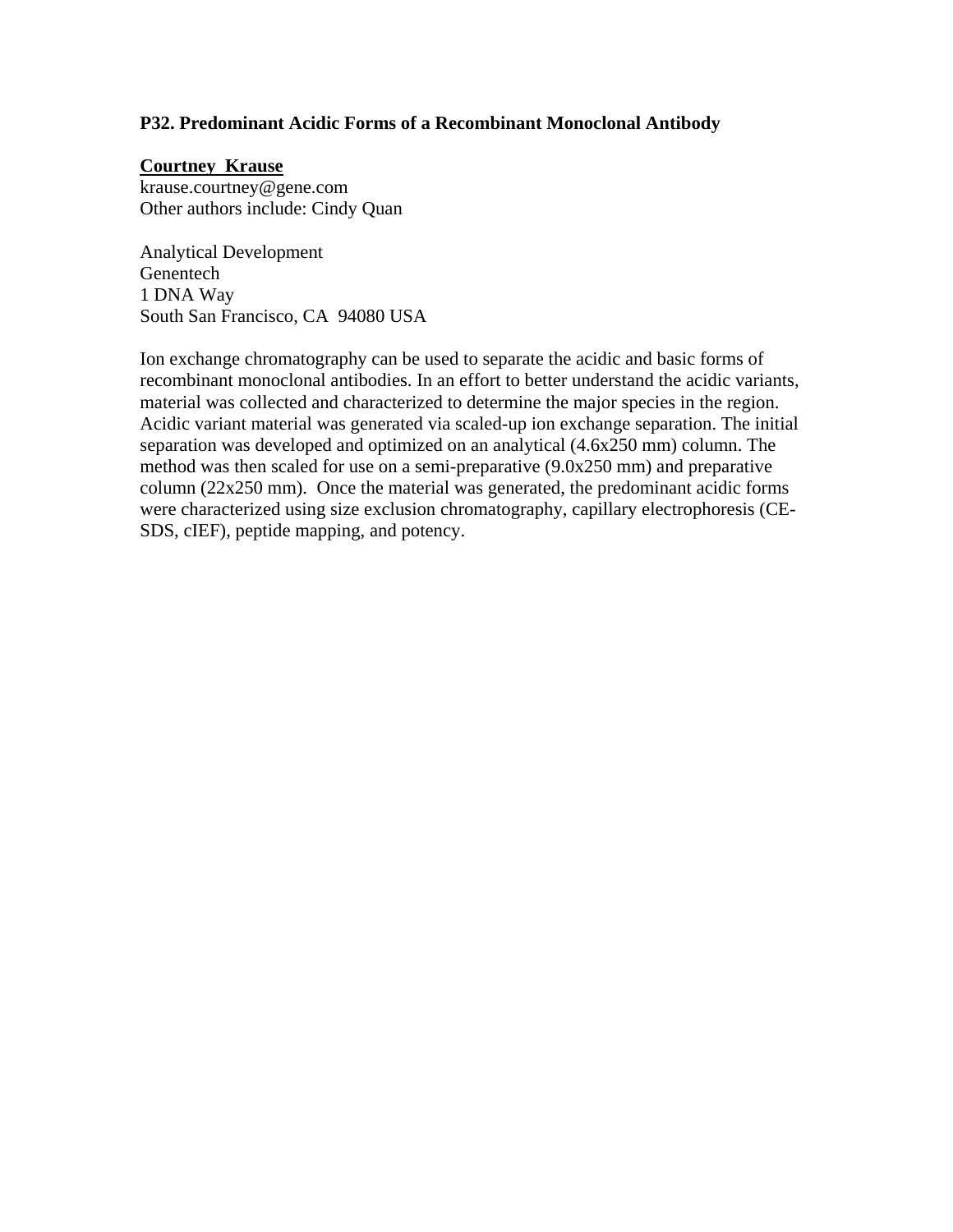# **P33. Characterization of Interferons and Their Variants by High Performance Liquid Chromatography**

#### **Abebaw Diress**

abebaw\_diress@hc-sc.gc.ca Other authors include: Barry Lorbetskie, Louise Larocque, Xuguang Li and Michel Girard

Centre for Biologics Research Health Canada 251 Banting Driveway, Tunney's Pasture Ottawa, ON K1A 0L2 Canada

Interferons (IFNs) are one of the most frequently prescribed therapeutic proteins in the treatment of variety of diseases such as hepatitis, multiple sclerosis, and leukemia. Like all other therapeutic proteins, however, IFNs are susceptible to a number of chemical and/or conformational changes during preparation, formulation and storage. These modifications include misfolding, aggregation, oxidation, disulfide bond scrambling, deamidation or isomerization. As a result, regulatory agencies routinely require that manufacturers extensively characterize and strictly limit product-related variants in each preparation of a therapeutic protein. In addition, once approved, manufacturing protocols must be adhered to in order to minimize the potential for further structural alterations of the product. Major concerns relate to the loss of therapeutic efficacy and on the potential for unwanted immune reactions. In recent studies, however, cytotoxic effects have been observed with some biotherapeutic proteins including IFNs. Some of these events are associated with denaturation or chemical alterations of the native proteins.

The ability to reliably detect and characterize various preparations of therapeutic interferons is crucial. In this study, high-performance liquid chromatography (HPLC) methods were developed for evaluating the stability of human IFNs. Native, aggregated and denatured IFNs were separated and characterized using size exclusion chromatography (SE-HPLC) coupled with intrinsic fluorescence detection. A rapid and easy-to-use reversed phase chromatography (RP-HPLC) method was developed to characterize IFNs and their chemically modified variants. These chromatographic methods, which quantitatively measure physical and chemical changes taking place in solution formulations, were found to be suitable to monitor IFN stability. In addition, IFN-induced toxicity and the effects of chemically and conformationally modified IFN variants were investigated. Preliminary bioassay results showed significant decrease of potency for altered IFNs variants compared to the native, unmodified IFNs. Results of assay tests on the effect of different interferon preparations on the expression of hepatic genes responsible for hepatotoxicity will also be discussed.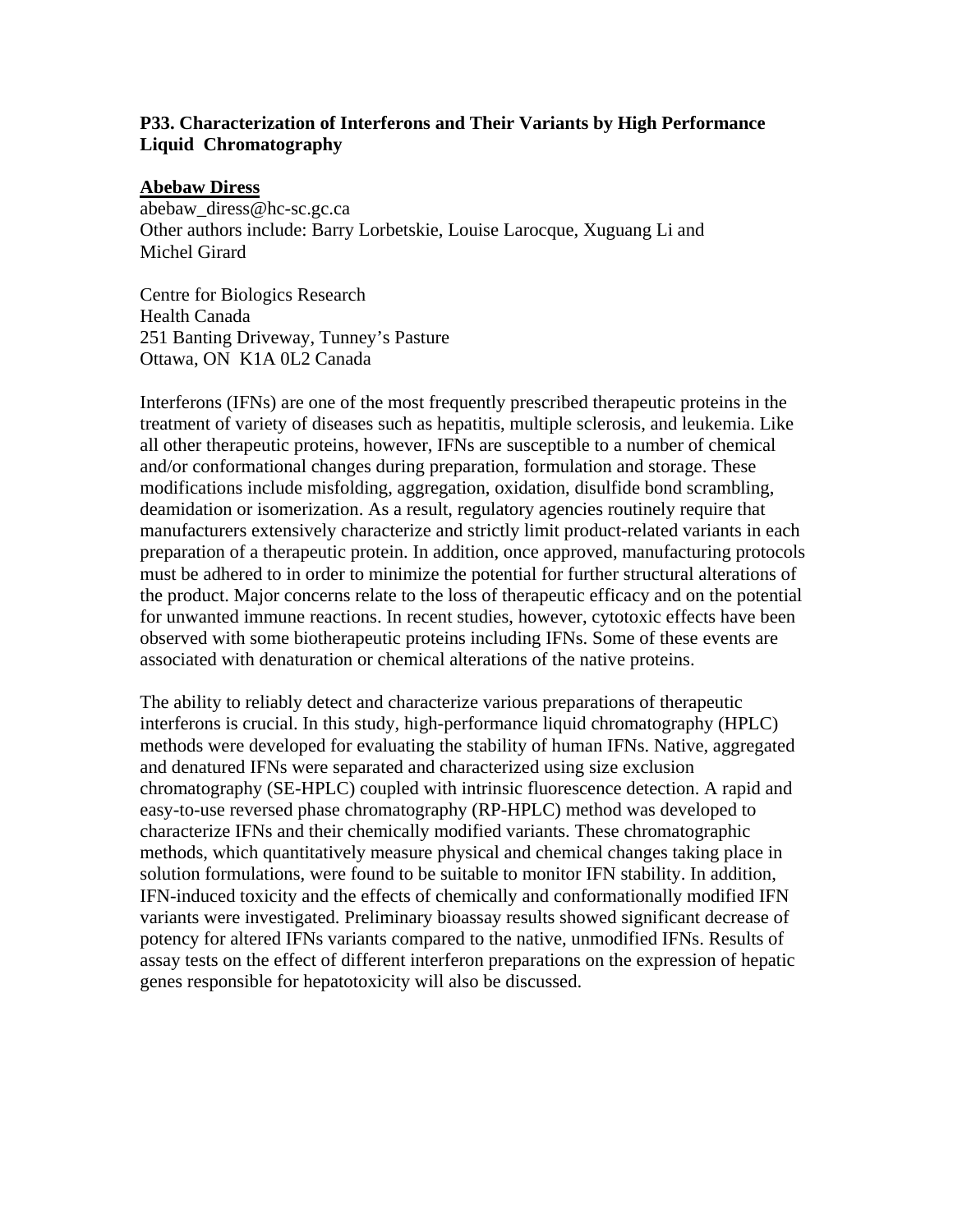# **P34. Development of a polishing step for a glycoprotein expressed at low titer**

# **Christine Machold**

[christine.machold@sandoz.com](mailto:christine.machold@sandoz.com)

Other authors include: S.Lohninger, B.Kinastberger, T.Arzberger, J.Achrainer, T.Lauber, and B.Widner

# BPO

Sandoz Biochemistrasse 10, Kundl, Tirol 6250 Austria

Approximately 70 % of biopharmaceuticals in clinical or preclinical development1) are glycosylated proteins. Mammalian cells are capable of producing the target molecule with human like glycan structures required for enhanced pharmacokinetics 2). Downstream processing of glycoproteins other than monoclonal Antibodies is challenging because expression titers are usually inferior compared to microbial expression systems and a highly efficient affinity column rarely exists. Additionally, the composition of desired glycan species has to be adjusted during down stream purification since the oligosaccharide chain structure after fermentation is inhomogeneous and activity of the target molecule is often altered depending on the glycosylation pattern.

A down stream process for the purification of a glycoprotein expressed in CHO cell culture at low titer (20µg/ml) was developed and the polishing step using an HIC column is described in detail. Additionally to the common approach towards development of a purification step such as resin screening, determination of dynamic binding capacity and reproducibility studies, two methodologies were included:

Isocratic pulse experiments were performed in order to determine the minimum salt concentration required for binding. Once process parameters were defined, process optimization was carried out using a fractional factorial design of experiment approach. It could further been shown that the target glycosylation can be achieved by setting appropriate pooling criteria.

Although the SDS-Page of the load material showed more than 8 non-product related impurities, the polishing step was able to deliver a product of desired quality in terms of SDS Page band pattern, Isoform distribution and glycosylation pattern in small, medium and pilot scale with reasonable yield.

1) Sethuraman, N. and Stadheim, T.A. Curr Opin Biotechnol 2006, 17:341-346 2) Ahrere, K., Jungbauer, A. J. Chromatogr B 841 2006, 110-122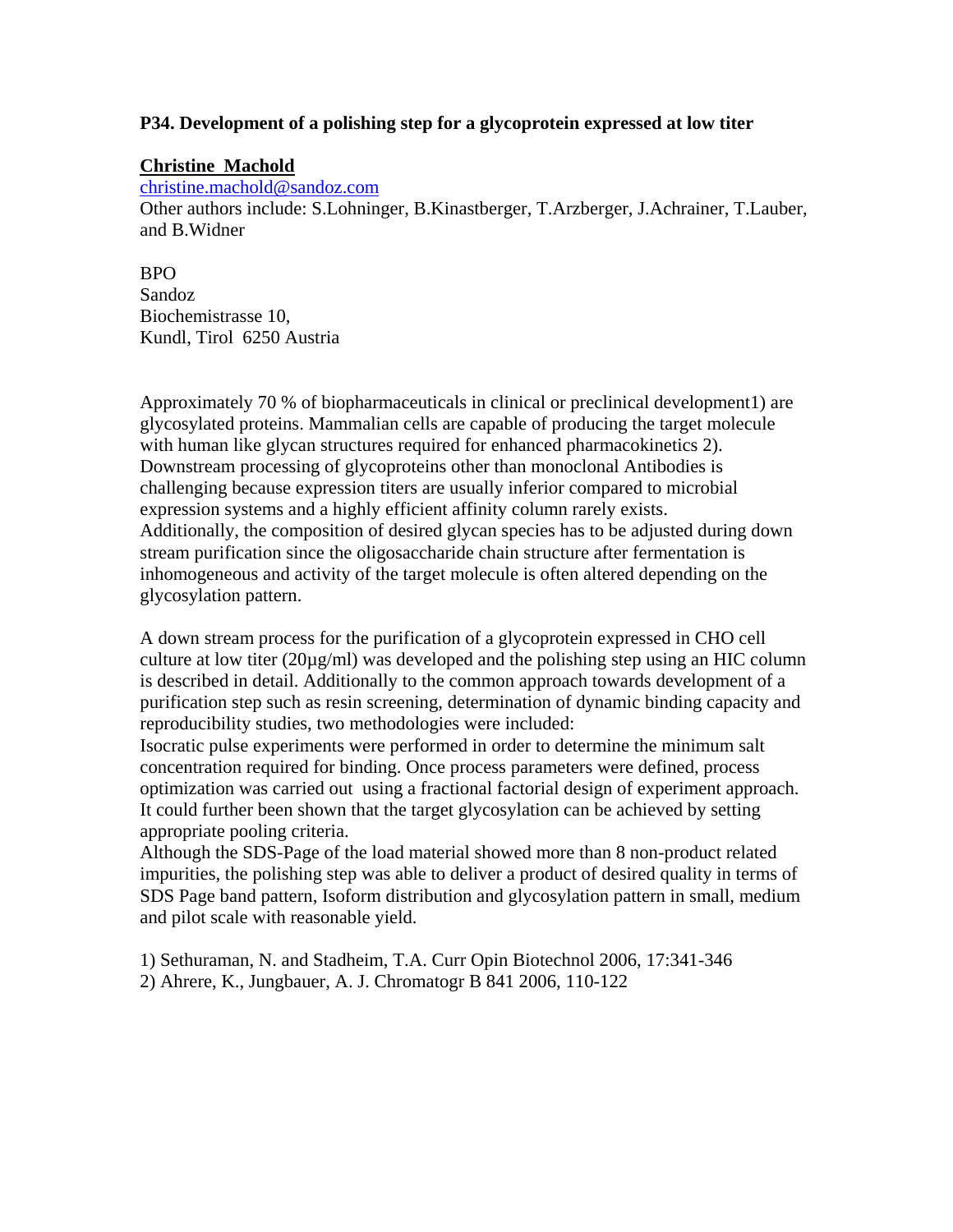# P35. **Optimizing Chromatographic Media and Separation Conditions for the Analysis and Isolation of Synthetic Peptides**

### **Thomas Wheat**

tom\_wheat@waters.com Other authors include: Jo-Ann M. Jablonski and Diane M. Diehl

CAT Waters Corporation 34 Maple Street Milford, Massachusetts 01757 USA

Peptides are used for both basic research and for the development of biopharmaceuticals. In these applications, synthetic peptides are preferred to isolated natural products. A peptide that is heterogeneous at even a trace level can compromise the results of other biological or chemical studies. The range of possible contaminating sequences and side products can be large so it is essential to use the highest possible resolution for both analysis and purification. Chromatography must be adjusted to the properties of each peptide. The large range of peptide properties requires efficient method development and techniques that work well for as many samples as possible. The factors that influence purification protocols include the column, the mobile phase, and the operating parameters. The surface chemistry of the BEH Technology<sup>™</sup> has proven advantageous for peptide separations. Columns are available with both 130? and with 300Å pores in a range of particle sizes. Good peak shape is observed for a wide range of samples. A library of synthetic peptides representing a range of properties including size, hydrophobicity, and isoelectric point was used for chromatographic evaluation. The same packing material gave good peak shape for isolectric points ranging from 3 to higher than 10. Little difference between 130Å and 300Å was observed for peptides up to 40 residues. Both formic acid and TFA gace useful retention, peak shape, and selectivity. Classes of peptides with extreme or special solubility properties were best separated with additional mobile phase manipulation. Elevated temperature, high pH, and/or alternative solvents were useful for peptides that are very difficult to dissolve in common chromatographic solvents. Scaling of the optimized separation to larger sample loads could be accomplished with simple geometric rules using columns with same chromatographic material, even when larger particles are chosen for economic reasons.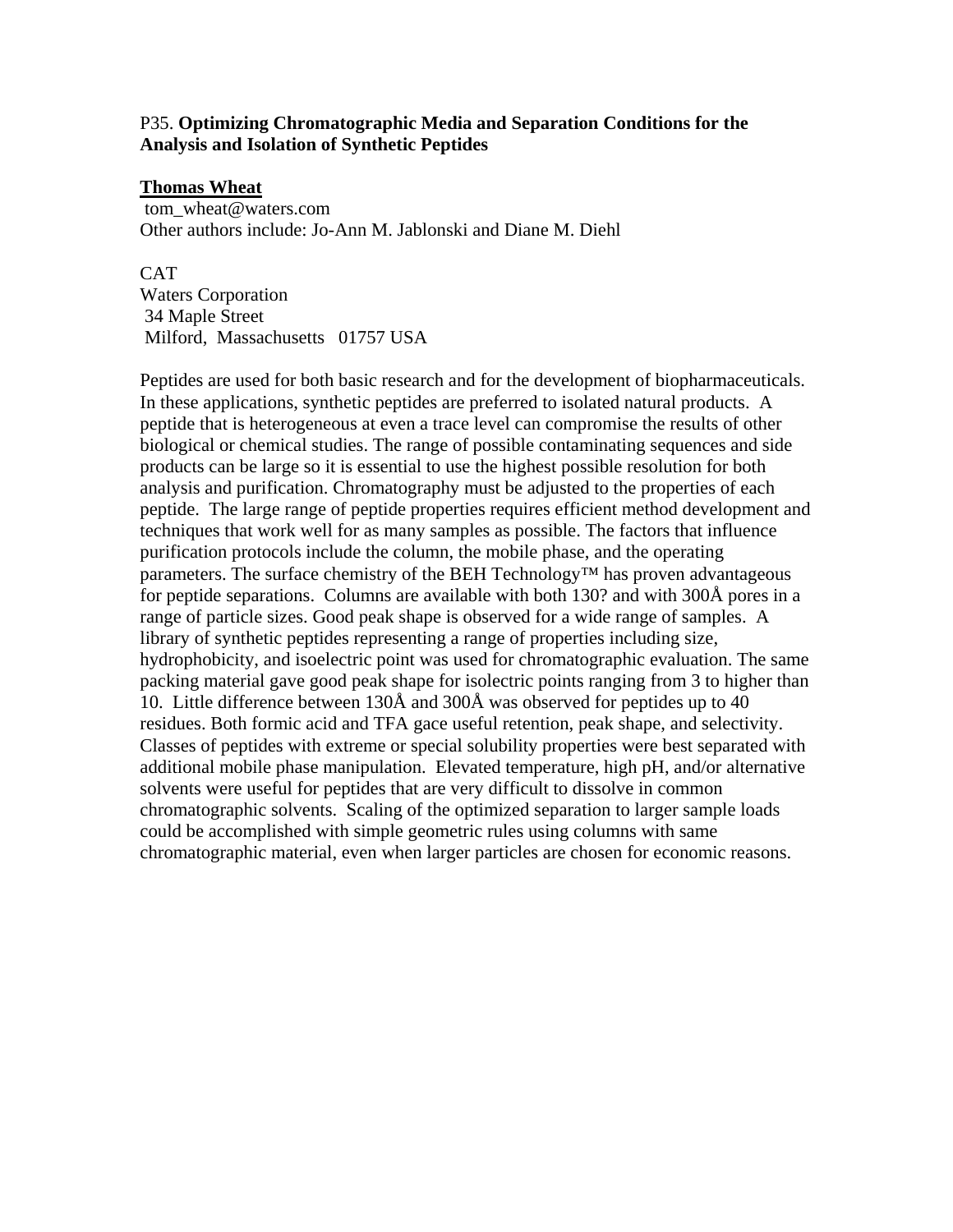# **P36. Practical Considerations in the Application of UPLC to LC/MS Peptide Mapping**

### **Thomas Wheat**

tom\_wheat@waters.com Other authors include: Jo-Ann M. Jablonski, Beth L. Gillece-Castro, Uwe D. Neue, and Diane M. Diehl

**CAT** Waters Corporation 34 Maple Street Milford, Massachusetts 01757 USA

The analysis of protein structure requires the the discrimination of small chemical changes in a very large molecule. Such an analysis has lead to the routine use of enzymatic digestion of the protein to more manageable fragments. The separation of these fragments, peptide mapping, has long been a fundamental tool for structural analysis. Reversed phase HPLC has become the preferred tool for peptide mapping because the separation is sensitive to to the chemical differences that are found in protein structure. When the chromatographic separation is coupled to mass spectral detection, the chromatographic peaks can identified. The LC-MS combination synergistically increases the information available. The analysis of real protein samples, is, however, more complicated because essentially all samples are mixtures of native and slightly modified or damaged proteins. Low abundance peptides, representing these trace modifications, may co-elute with major components. The trace peptides can be obscured by the more intense signal representing the native structure. The analysis benefits therefore from the use of the most highly resolving chromatographic techniques. UPLC® peptide mapping is a part of this approach since it yields higher resolution than is possible with HPLC.

Protein digests were separated on an ACQUITY UPLC® using both standard HPLC columns and Peptide Separation Technology UPLC® columns. Separations were monitored with UV coupled to LCT Premier oa ToF instruments. (All from Waters, Milford, MA) Gradient slope and temperature were varied to produce high resolution, high coverage maps for the test proteins. Samples of the proteins were stressed to contain oxidation sites. The separations were optimized for analysis of the peptides representing the specific modifications.

Chromatographic peaks were identified as specific sequences with exact mass measurement. That technique permits the identification of modified peptides in the stressed samples. This experiment can be used to assess the suitability of the peptide map for detecting variants of the native protein structure. The analytical method was also optimized to give a very rapid assay focused on the measurement of a specific site of modification. The systematically optimized chromatography gave improved limits on sensitivity and accuracy of MS characterization of modified proteins.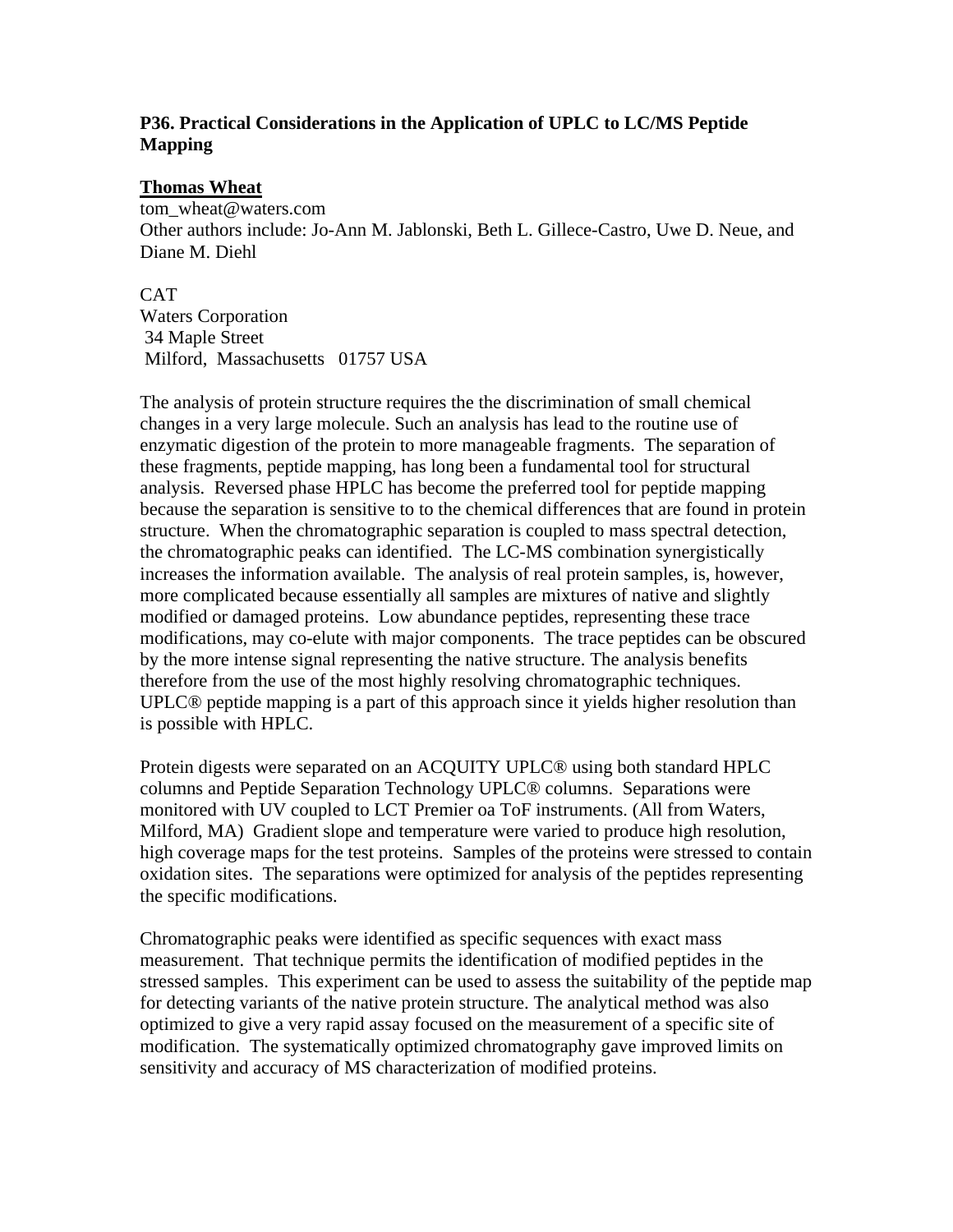# **P37. Development of a Reversed-Phase HPLC Assay For Quantitation of Methionine Oxidation in a Recombinant Protein Pharmaceutical Candidate**

#### **Tanya Shang**

[tshang@wyeth.com](mailto:tshang@wyeth.com) Other authors include: Anastasiya Sinyavska and Thomas J. Porter

Characterization and Analytical Development Wyeth Biopharma 1 Burtt Road Andover, MA 01810 USA

Protein oxidation is a covalent modification that may impact the structure and/or function of the protein. The oxidation of methionine to methionine sulfoxide has been shown to occur in a wide range of recombinant proteins as a consequence of storage or processing. A protein pharmaceutical currently under development (protein X) was found to be highly susceptible to methionine oxidation. Chemically-induced methionine oxidation with low levels of peracetic acid was found to reduce the biological activity of protein X. Therefore, a reversed-phase HPLC assay was developed to quantitatively monitor the level of methionine oxidation in the drug substance. Optimization of various method parameters will be presented, including sample preparation and sample stability. Prevention of method-induced oxidation or artificial oxidation will also be discussed, including the effect of metal contamination, and the effect of mobile phase age. The RP-HPLC method was used to correlate the extent of oxidation of protein X with its biological activity.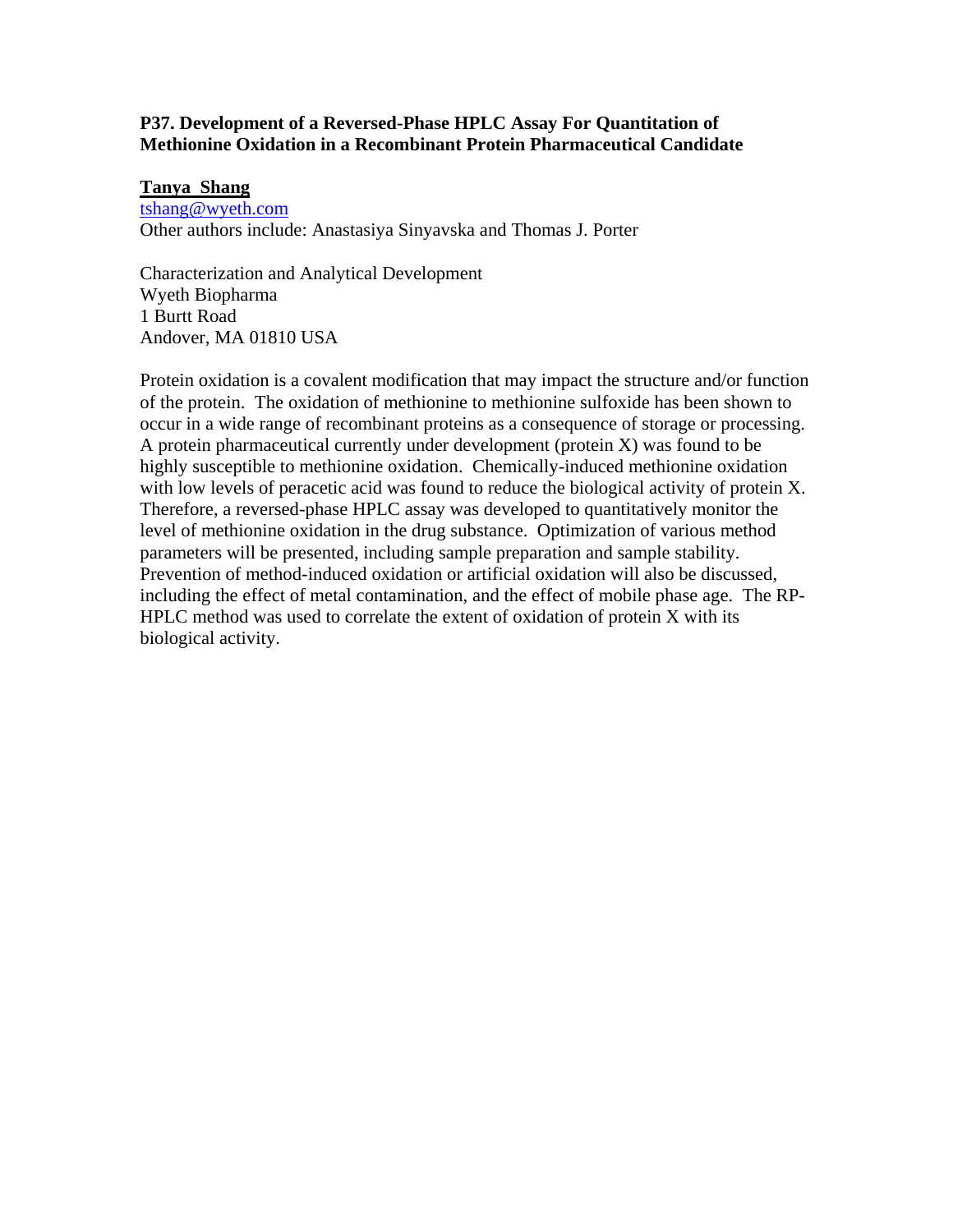# **P38. A methodology for testing the removal of a polydimethylsiloxane based antifoam from biopharmaceutical products**

#### **Charles Workman**

charles.workman@Diosynth-rtp.com Other authors include: Chris Hoffman, Greg Adams, Jozef Orpiszewski, Jenn Parker, Agnieszka Banbula and Michael Levine

Analytical Development Diosynth Biotechnology 3000 Weston Parkway Cary, NC 27513 USA

Chemical agents known as antifoams or defoamers are routinely used to limit foam accumulation in fermentation bioreactor processes. Dow Corning® Medical Antifoam C, a water-dilutable emulsion with the active ingredient of polydimethylsiloxane (PDMS), has limited aqueous solubility, complicating direct detection in a formulated active pharmaceutical ingredient (API). Following extraction with an acetonitrile and toluene solution, PDMS may be recovered in a volatile homogenous solution for analysis. If no other source of silicon is used during the manufacturing process, Inductively Coupled Plasma – Optical Emission Spectroscopy (ICP-OES) may be used to detect silicon. The method was used to demonstrate clearance of PDMS post-filtration with cellulose acetate and polyvinylidene fluoride (PVDF) membranes.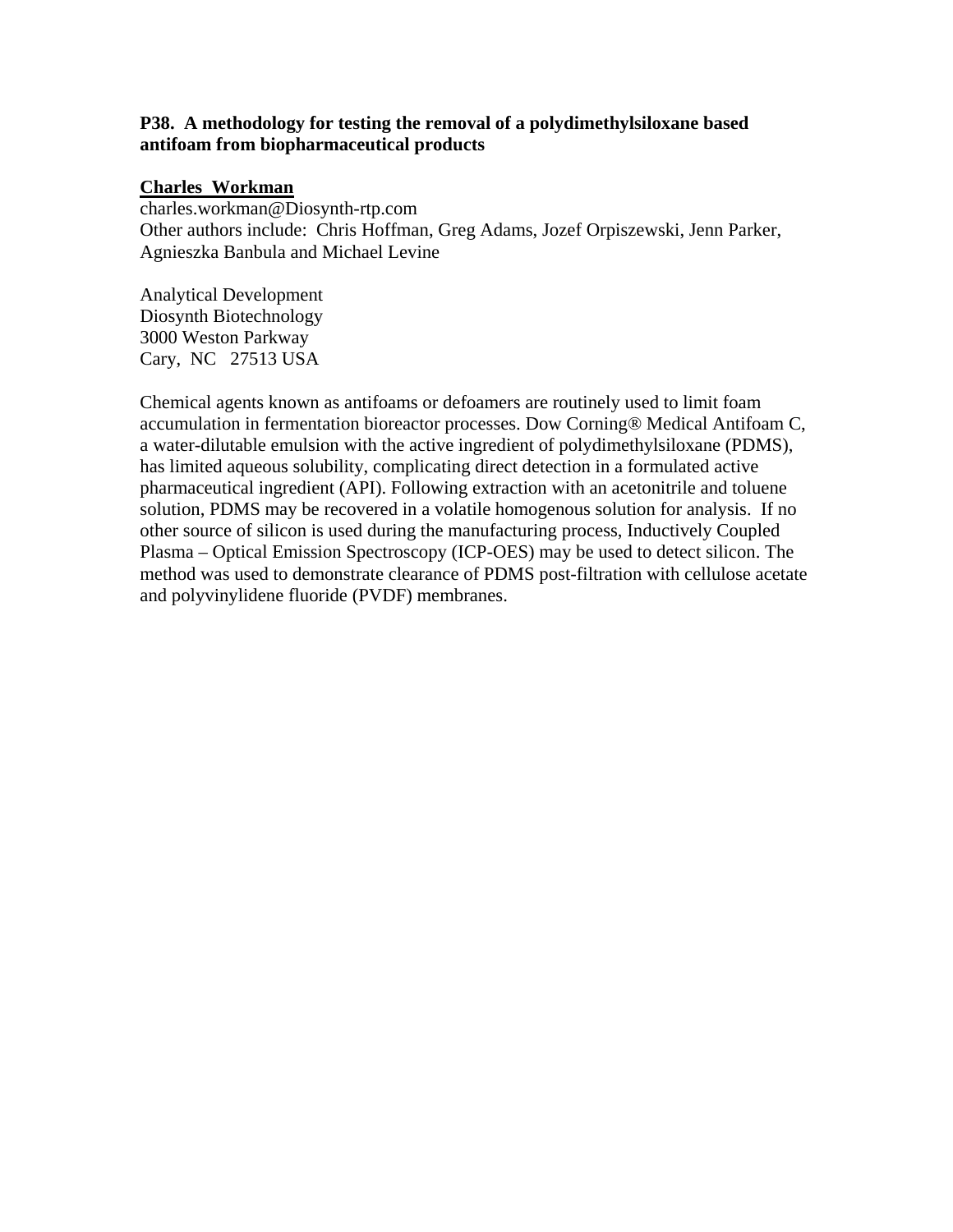## **P39. Expression and purification of human keratinocyte growth factor 2 with SUMO fusion in Escherichia coli**

### **Yi Tan**

ty1791561@163.com Other authors include: Xiaoping Wu, Changjun Nie, Zhifeng Huang, Yadong Huang, Zhijian Su, Wenke Feng, and Xiaokun Li

School of Pharmaceutical Sciences Wenzhou Medical College Chashan University Park Wenzhou, Zhejiang 325035 China

The fibroblast growth factor (FGF) family consists of at least 22 members and 4 FGFrelated growth factor members. Among them, keratinocyte growth factor (KGF) (FGF-7 and FGF-10) acts as a growth factor exclusively through the FGF receptor-2IIIb variant expressed by epithelial cells and hence can protect these cells from various insults, such as anti-cancer drugs and skin or organ injuries. SUMO (small ubiquitin-related modifier), a small protein with 100 amino acids, modulates protein structure and function by covalent modification of target proteins. SUMO fusion system that facilitates efficient expression of recombinant proteins in E. coli has recently been described. In this study, the fusion DNA fragment composed of SUMO gene and human KGF-2 gene was amplified by PCR and inserted into the expression vector pET28a to construct the recombinant plasmid, pET28a-SUMO-hKGF-2. The fusion protein was expressed in E. coli and recovered by Ni-NTA immobilized metal affinity chromatography. The expression level of the fusion protein was up to 30% of the total cellular protein. The fusion protein was then hydrolyzed by the SUMO proteases to get the recombinant hKGF-2 and further purified by gel filtration chromatography with the purity of higher than 95%., The mitogenicity assay showed that the recombinant hKGF-2 could significantly promote the proliferation of normal rat kidney epithelial (NRK52E) cells.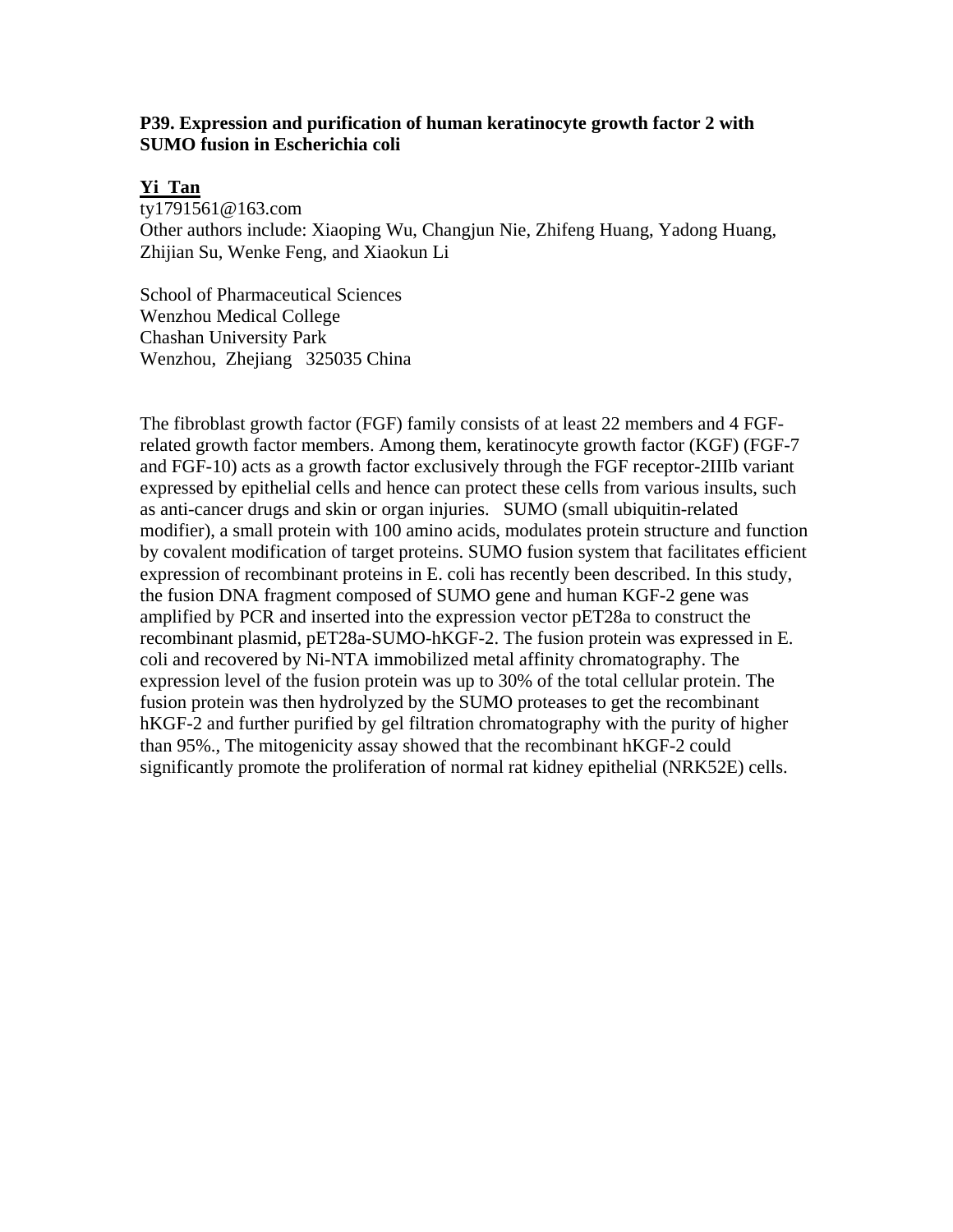**P40. Intact Protein Separation Strategies for Complex Biological Samples through the use of a High Recovery Superficially Macroporous Column Material .** 

### **James Martosella**

[james\\_martosella@agilent.com](mailto:james_martosella@agilent.com) Other authors include: Nina Zolotarjova and Peter Mrozinski

Agilent Technologies 2850 Centreville Rd. Wilmington, DE 19808 USA

Identification of proteins, in a vastly complex biological mixture, presents a formidable challenge for analysis that no one separation protocol can satisfy. As a result, there is a need for sample specific separation methods to achieve high-resolution and high-recovery results for the downstream analysis of these samples. Currently the standard technique for resolving protein mixtures, prior to LC/MS/MS analysis, is two dimensional polyacrylamide gel electrophoresis (2D PAGE). However, this technique offers poor recoveries, relatively limited resolution and sensitivity with only mid to high abundant proteins detectable. As an alternate approach, separation of complex mixtures by liquid chromatography has been explored. Although chromatographic methods for protein analyses are well documented and particularly well understood, comprehensive separation strategies for challenging biological samples, has been very limited. One way to address the complexity issue of these mixtures is through pre-fractionation of the intact proteins prior to other analytical techniques downstream. Chromatographic prefractionation of intact proteins has important advantages compared with strategies that digest proteins at an early step. These advantages include the ability to quantitate and recover proteins as well as reduce sample complexity for facilitating protein identification in critical research areas, such as biomarker discovery, protein research, new drug development and disease diagnosis.

In this study, we present a novel HPLC column and optimized conditions for separating intact proteins in highly complex biological samples, and have applied them to a workflow for increasing protein identifications. Specifically, we have developed a superficially macroporous column material (mRP column) and optimized reversed-phase conditions for the separation of membrane lipid rafts, HeLa cell membranes, E. coli and an entire HeLa cell lysate. With use of the macroporous column and optimized conditions determined by sample type, we have demonstrated enhanced peak resolution, achieved high recoveries >98%, obtained high run-to-run reproducibility and permitted higher column load tolerances than traditional porous column materials. The fractionated protein samples were further evaluated by SDS-PAGE for separation efficiency and chip based nano-LC/MS for protein identity. By use of this column and preferred fractionating conditions, in combination with sample selective separation protocols for intact proteins, we present a robust methodology for permitting a higher certainty for protein identifications in complex biological mixtures.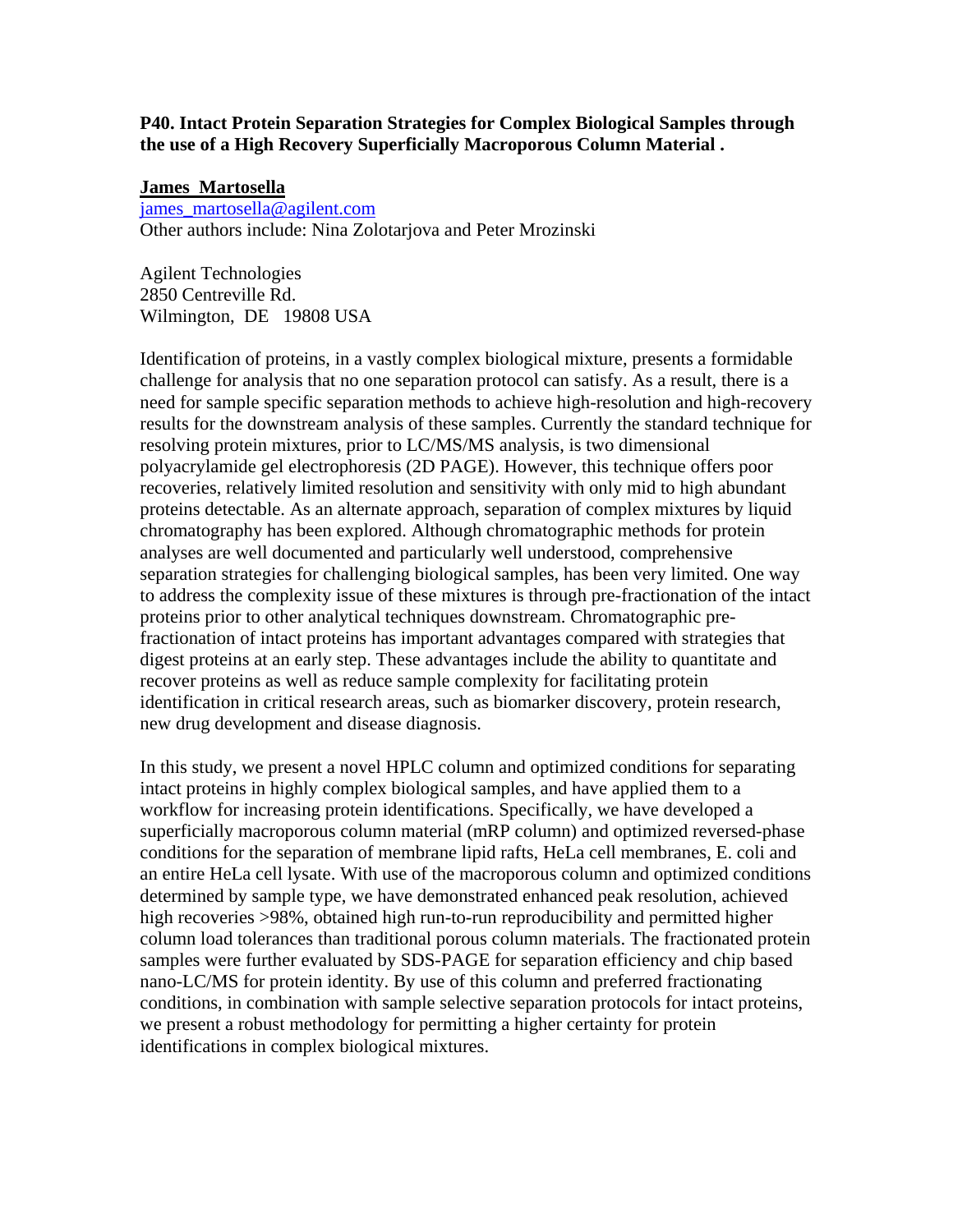# **P41. Combination of Affinity Depletion of Abundant Proteins and Reversed-phase Fractionation in Proteomic Analysis of Human Plasma/Serum**

## **James Martosella**

james\_martosella@agilent.com Other authors include: Nina Zolotarjova, Peter Mrozinski and Haiying Chen

Agilent Technologies 2850 Centreville Rd. Wilmington, DE 19808 USA

Serum and plasma represent the most complex sample of the human proteome, composed of the homeostatic blood proteins as well as tissue leakage proteins. It is the most utilized clinical sample that can be readily obtained. The tremendous complexity of this biofluids proteome presents extreme analytical challenges in comprehensive analysis due to the wide dynamic range of protein concentrations (spanning over 10 orders of magnitude). Consequently, robust sample preparation methods remain one of the important steps in the proteome characterization workflow.

Depletion of high-abundant proteins in serum and plasma has become an essential, routine and accepted technique. These high-abundant protein components interfere with identification and characterization of important low-abundant proteins by limiting the dynamic range for mass spectral and electrophoretic analyses. We are presenting the results on a new column for the specific depletion of 14 high-abundant proteins from serum and plasma. Through depletion of the 14 high-abundant proteins we are removing ~94% of the total protein mass. The depletion process is robust, easily automated and highly efficient (30 min.). The column depletes the 14 targeted proteins reproducibly during 200 runs and has excellent depletion efficiency as determined by ELISA. Results on the identification of the bound proteins indicate specific removal of the targeted proteins.

We have depleted plasma of 14 high-abundant proteins and performed a subsequent fractionation using a high-recovery superficially macroporous column (mRP) under optimized reversed phase conditions. The chromatographic conditions and methods enabled high protein recovery while permitting robust and reproducible fractionation. The collected column fractions were trypsin-digested and analyzed on a microfluidic HPLC-Chip/MS system, providing a reliable and fast peptide separation combined with ease of use, robust ionization and fast data acquisition.

High-abundant protein depletion and RP fractionation of plasma showed an improved dynamic range for proteomic analysis resulting in reduced ion suppression in electrospray MS. The multi-dimensional workflow approach presented here allowed the identification of low-abundant plasma proteins.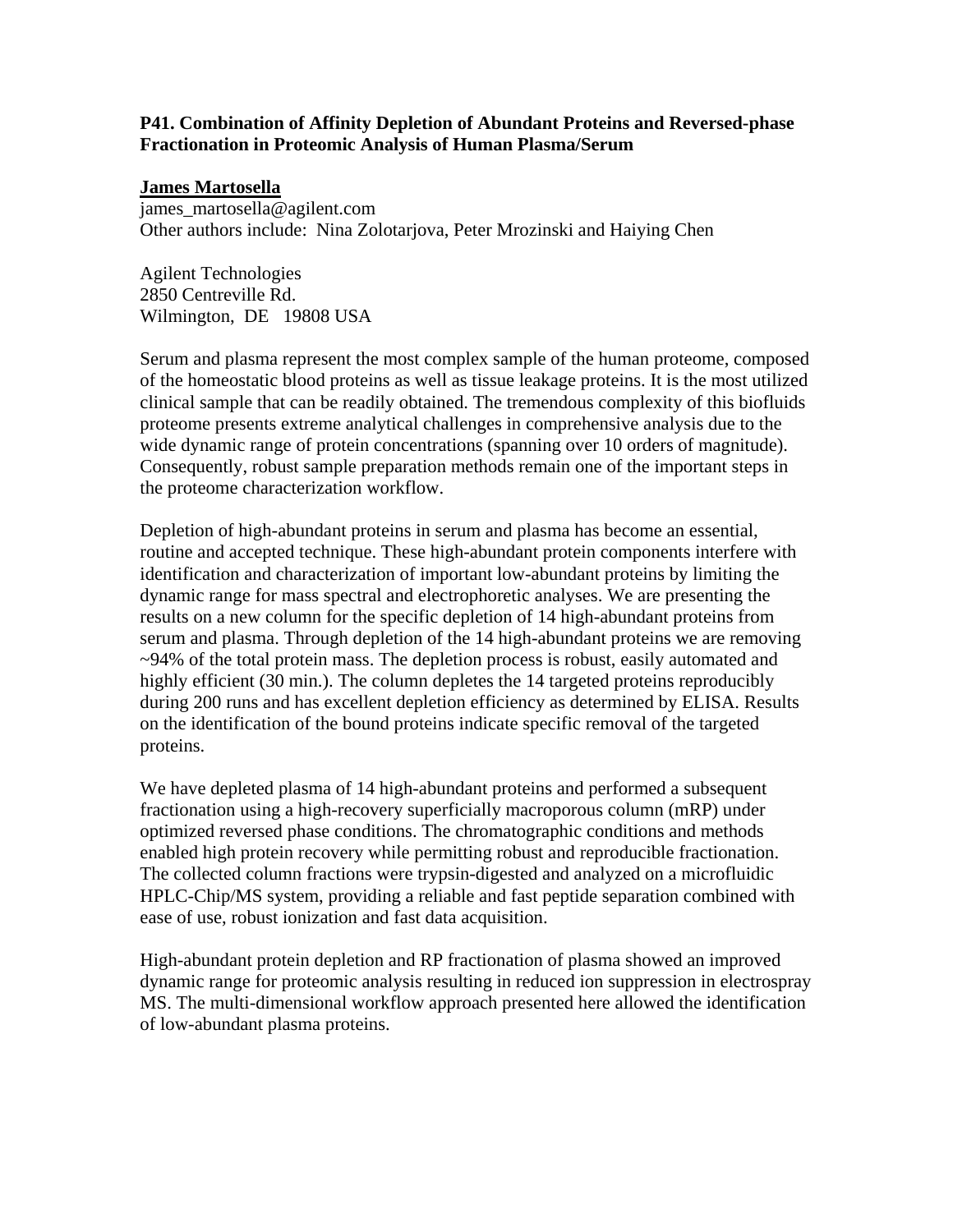### **P42. 2-D DIGE to facilitate therapeutic protein process development**

### **Julita K. Grzeskowiak**

julita.grzeskowiak@boku.ac.at Other authors include: Choo Toh Poh (2), Janet Chusainow(2), Yean Lee Yih(2), Niki Wong(2), Alois Jungbauer(1)

1: Department of Biotechnology, University of Natural Resources and Applied Life Sciences Vienna, Austria 2: Bioprocessign Technology Institute, Singapore

Department of Biotechnology University of Natural Resources and Applied Life Sciences, Vienna Muthgasse 18 Vienna, 1190 Austria

2-D Differential Gel Electrophoresis (DIGE) is an established method for studying protein expressions levels, identifying of biomarkers, designing novel drug targets and monitoring of therapeutic processes. We applied 2-D DIGE for downstream process development of a recombinant antibody; the anti-Rh(D) IgG1 expressed in CHO cells. Cell culture supernatant of two different clones named m250-9, at low viability  $($   $\sim$  40%) and m500-11 at low  $($   $\sim$  40%) and high  $($   $\sim$  90%) viability were purified employing Protein A affinity chromatography as capture step. For clone m500-11 at high viability a second purification step including cation exchange chromatography using either Source30S or CM Sepharose FF was applied. Due to SDS-PAGE and 2-D DIGE results the culture supernatant shows different protein pattern depends on the cell viability. Clones m500- 11 and m250-9 at low viability shows much higher host cell protein content, than the culture supernatant of m500-11 at high viability. Additional the clone m500-11 at low viability presents higher degradation of IgG than other samples. It could be a reason for different elution of pH 3.5 on the Protein A column, that occurred as a broad and tailing elution peak. In contrast for the clone m500-11 at high viability and m250-9 even for 40% viability a sharp elution was obtained. Further purification by Source30S and CM Sepharose FF column did not improve impurity. Protein bands detected by SDS-PAGE were identified as IgG and IgGdegradation products using western blot. 2-D DIGE confirmed the similarity of protein composition of the Protein A and cation exchange chromatography elution pools. Additional more details about isoform pattern of IgG were observed. DIGE allowed tracking of impurities by direct comparison of culture supernatant and purified product. Visualization of host cell proteins removal and evidence of product purity are further advantages of this method.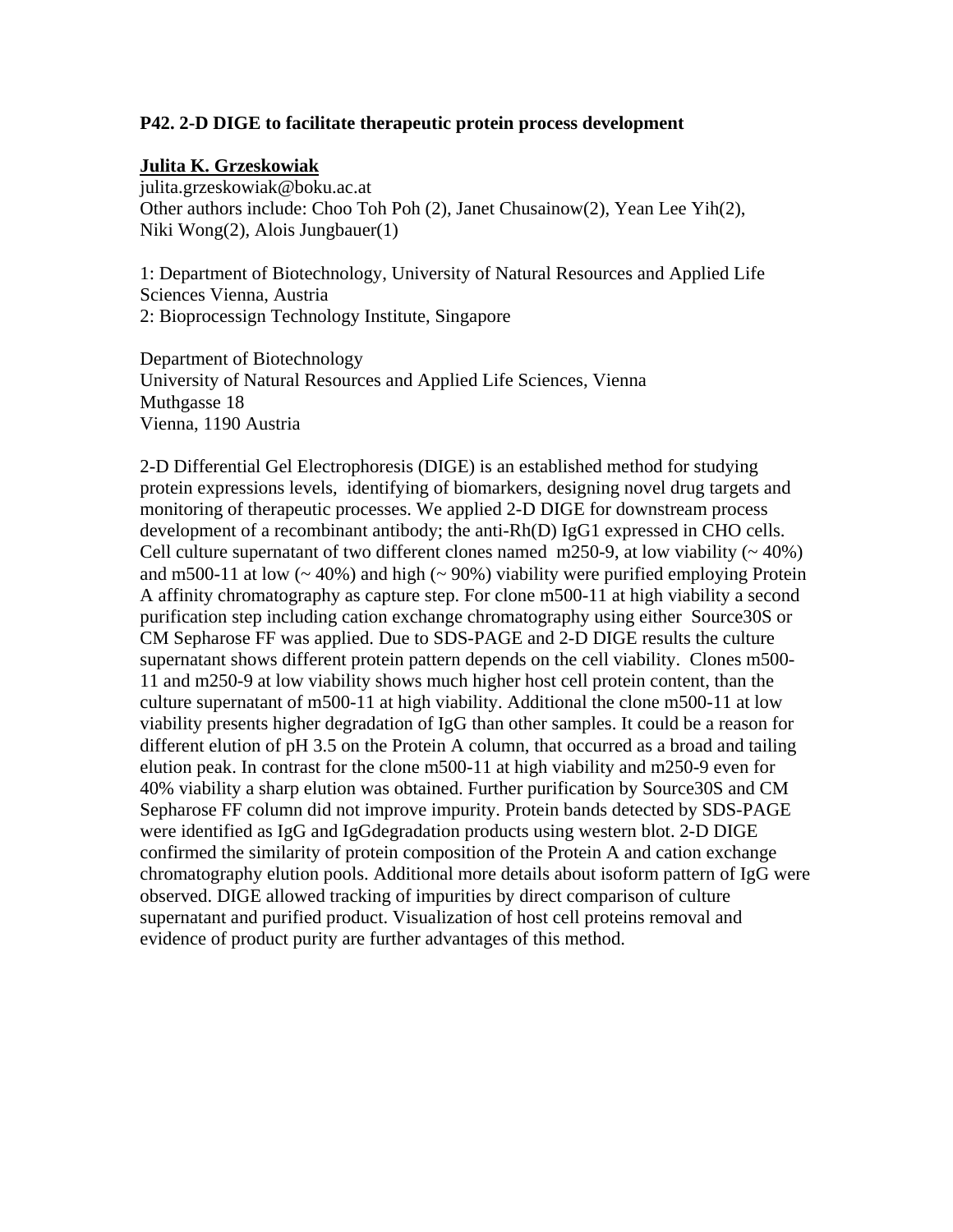# **P43.A new ultra high purity silica for large scale purification of peptides**

## **Grant Espie**

Grant.Espie@EMDChemicals.com

LSS EMD Chemicals Inc. 480 Democrat Road Gibbstown, NJ 08027 USA

PharmPrep is a new, ultra high purity silica gel designed for large scale purifications. The manufacturing process being developed to specifically address large scale manufacturing of ultra high purity silica gel. The resulting material has a narrow pore size distribution centered at 100 Angstroms and exhibits high mechanical stability. It has highly predictable scale up behavior and results of this behavior are demonstrated by the development of methods for the purification of 20 and 30mer peptides from standard solid phase synthesis columns. It is currently available in 10 micron particle size as Silica and C18 bonded phases. Due to the extremely high purity of the base material no end-capping is necessary as demonstrated by the separations shown.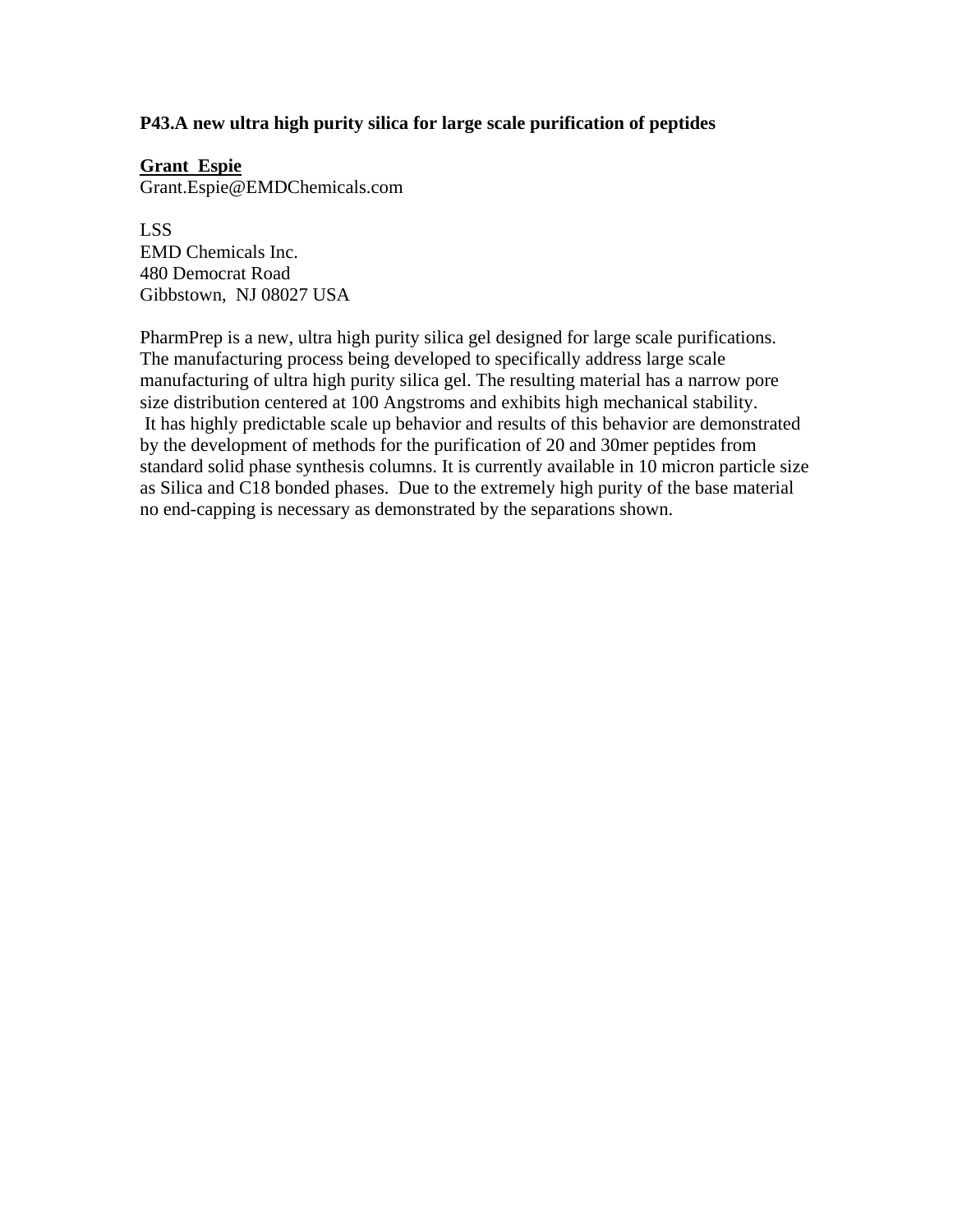## **P44. Proteomic Investigations into the toxicity of aristolochic acid**

### **Djuro Josic**

Djuro Josic@brown.edu Other authors include: James Clifton, Feilei Huang, Xinli Yang, Spomenka Kovac\*, Arthur Grollman\*\*, Jiri Zavadil\*\*, Douglas Hixson

\*Department of Chemistry, J.J. Strossmayer University, Osijek, Croatia, \*\*Department of Pharmacology, SUNY, Stony Brook, NY, USA.

COBRE CCRD Rhode Island Hospital & Brown University One Hoppin Streeet Providence, Rhode Island 02903 USA

Ingestion of extracts from Aristolochia species is associated with the development of a progressive renal disease designated Aristolochic Acid Nephropathy (AAN). AAN is characterized by chronic renal failure, tubulointerstitial fibrosis and eventually by urothelial cancer.

Aristolochia extracts contain a mixture of structurally similar components, the most abundant being aristolochic acid I (AA I), and aristolochic acid II (AA II). In animal studies both AA I, and AA II have been shown to form DNA adducts and are mutagenic (genotoxic). However, nephrotoxicity is only associated with exposure to AA I. We followed specific alternations to the kidney proteome in sensitive mice after treatment with AA I and AA II. Quantitative difference in proteome of treated and non-treated animals was determined by MS/MS after iTRAQ labeling.

Proteins identified in the urine of AA I, and AA II treated mice serve as candidate biomarkers for the diagnosis of AAN. It could be shown that the iTRAQ MS/MS and quantitation is a reliable and reproducible method for determining relative protein levels in complex samples such as whole cell lysates.